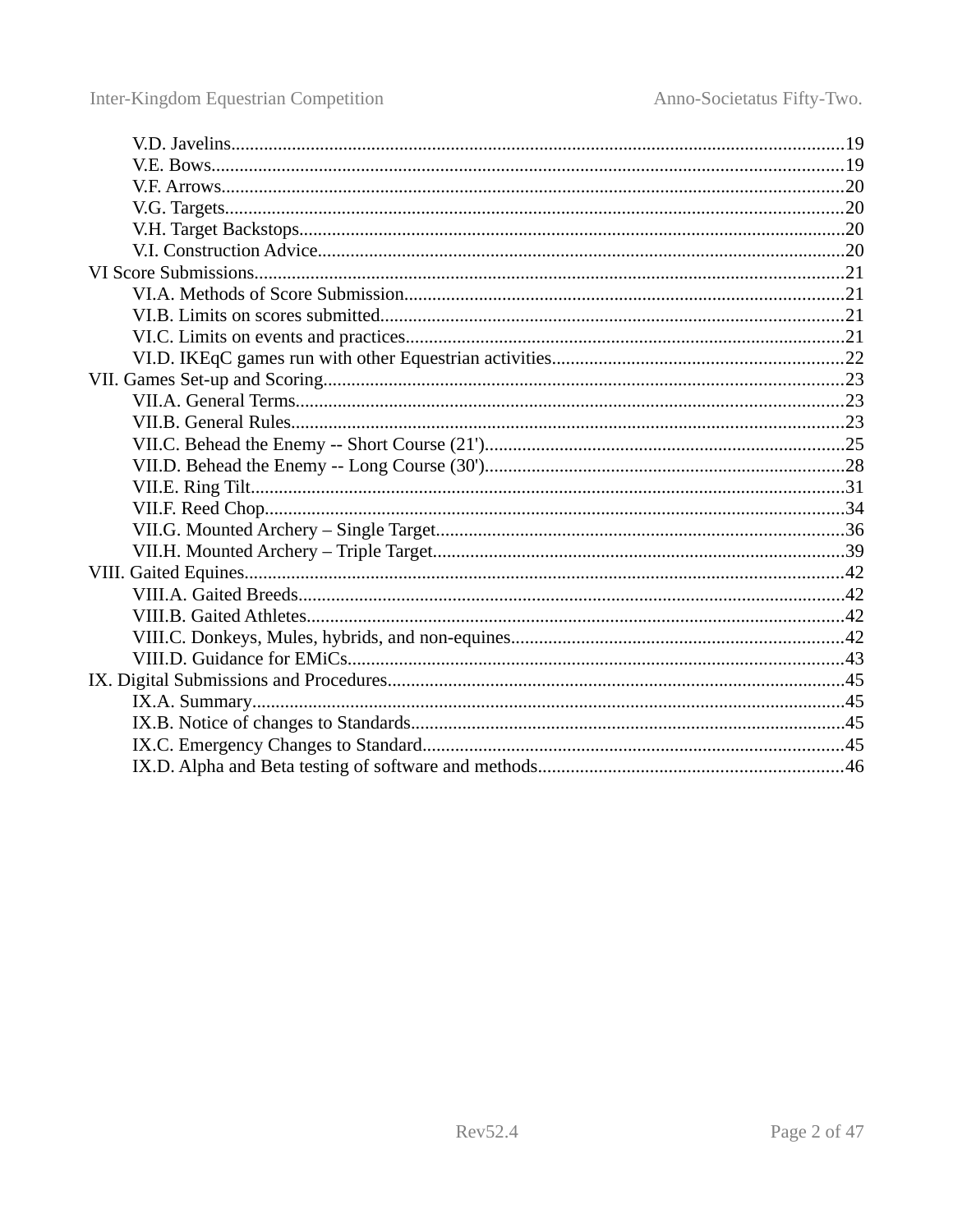# <span id="page-2-0"></span>**I. Inter-Kingdom Equestrian Competition**

#### <span id="page-2-3"></span>**I.A. Purpose and Scope**

I.A.1. The Inter-Kingdom Equestrian Competition (IKEqC) is intended to be a Society for Creative Anachronism (SCA) wide competition in a grand tournament style, where all riders may compete honorably and appreciation of skill may overcome the boundaries of Kingdoms and limitations of travel.

I.A.2. IKEqC is based on a similar premise to the Inter-Kingdom Archery Competition (IKAC). For this competition, variables must be removed as much as possible, so set up criteria and standardized weapons and equipment are listed in the following sections. All measurements for distances, ring sizes, and so on MUST be exact in order to ensure fair competition, so please use modern measuring devices!

I.A.3. Each tournament runs the entire Anno-Soceitatus Year, from May 1st through to April 30th.

#### <span id="page-2-2"></span>**I.B. Kingdom and Competitor Recognition**

I.B.1. After Year's end scores will be sent to the Kingdom newsletters.

I.B.1.a. To assist Kingdom Equestrian Officers (KEOs) in encouraging and recognizing the achievements of their Kingdom's top competitors customized reports can be requested.

I.B.1. Kingdom standings are based on Mean Kingdom Scores (MKS).

I.B.1.a. MKS is an average of every score across all games submitted by all of given Kingdom's riders.

I.B.1.b. MKS is only calculated to two decimal places.

I.B.2. In the unlikely event of a tie in Mean Kingdom Scores, the Kingdom that has the greater number of riders submitting scores will be declared the winner.

#### <span id="page-2-1"></span>**I.C. Championships and Winner of the Tournament**

I.C.1. Each of the Games will honor a Champion for that Game based on the single best performance throughout the year.

I.C.1.a. Honorable Mentions will be made for the best performances in each Division.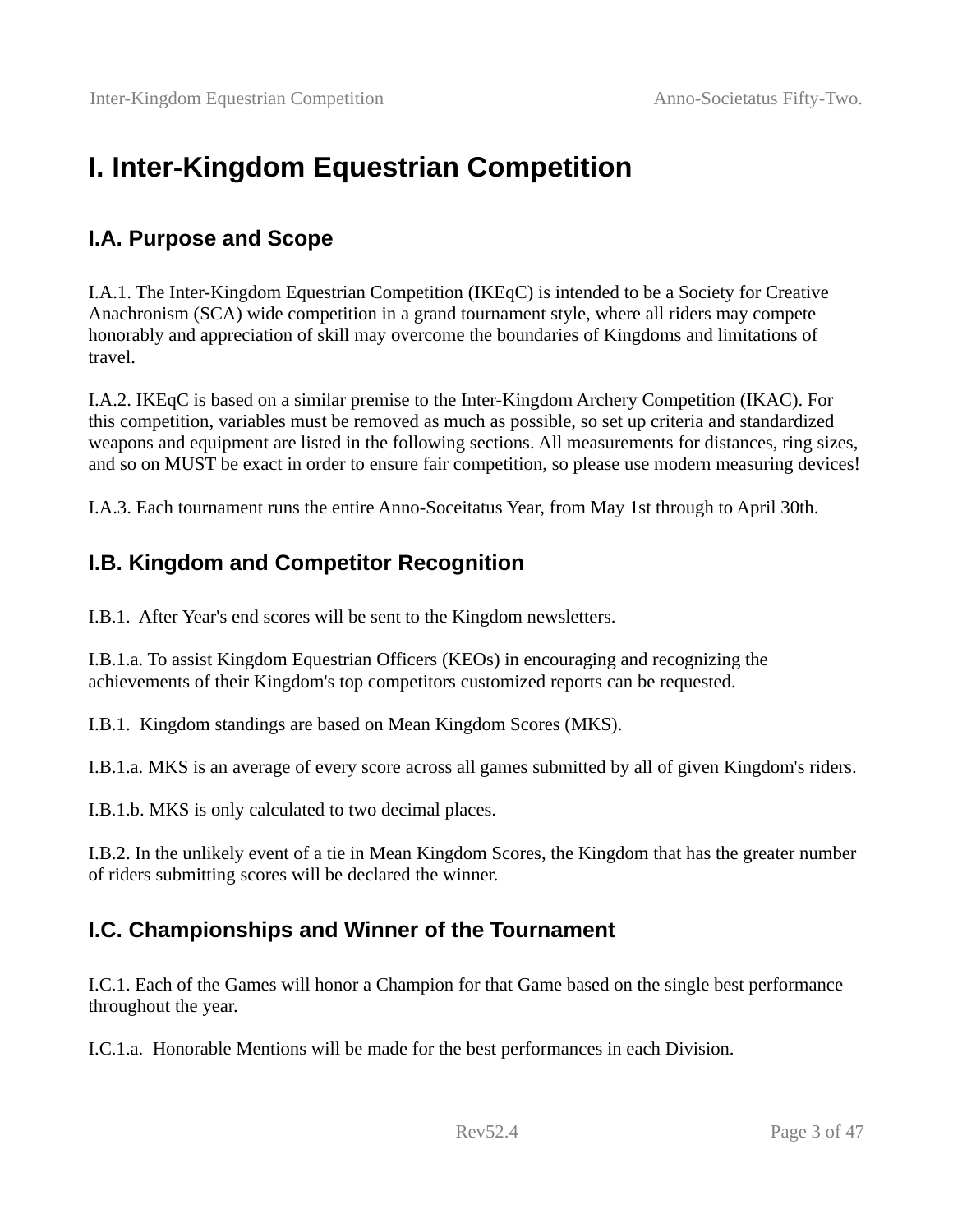I.C.2. The Tournament Champion will be selected by the Rider with the highest score in the IKEqC Game that submits the most scores over the course of the year.

#### <span id="page-3-2"></span>**I.D. Games**

I.D.1. Scores are accepted from the following martial activities.

I.D.1.a. Behead the Enemy -- Short Course (21 feet) I.D.1.b. Behead the Enemy -- Long Course (30 feet) I.D.1.c. Ring Tilt I.D.1.d. Reed Chop I.D.1.e. Mounted Archery -- Single Target I.D.1.f. Mounted Archery -- Triple Target

I.D.2. The following martial activities are not a part of the tournament for AS LII, scores submitted will not count for standing. However, the IKEqC Council wishes to receive your reports and comments about these games for future consideration. For more details consult the IKEqC Experiments webpage http://scaikeqc.org/exp.php

I.D.2.a. Javelin Birjas (One Handed Variation) I.D.2.b. Lance Birjas (Two Handed Variation)

#### <span id="page-3-1"></span>**I.E. Divisions**

I.E.1. In order to better allow for various levels of skill and athleticism, the IKEqC recognizes three divisions of skill to help participants better gauge themselves against their peers. In keeping with period practices our divisions are named for the gaits competitors will compete at. These divisions are:

I.E.1.a. Walk (or At-the-Walk) -- This division was known in years past as the Beginner's Division. I.E.1.b. Trot (or At-the-Trot) -- This division was known in years past as the Intermediate Division. I.E.1.c. Canter (or At-the-Canter) -- This division was known in years past as the Advanced Division.

I.E.2. Where appropriate, scores are weighted to offer some handicap to slower divisions. Some of the games offer different handicapping to the slower divisions, such as more time to aim. For these reasons, there is no distinction made between the divisions for overall standing. Should a rider At-The-Trot have the superior score for a game, they will clinch the Championship.

### <span id="page-3-0"></span>**I.F. Scores and Standings**

I.F.1. Scores submitted are subject to review before being declared Official.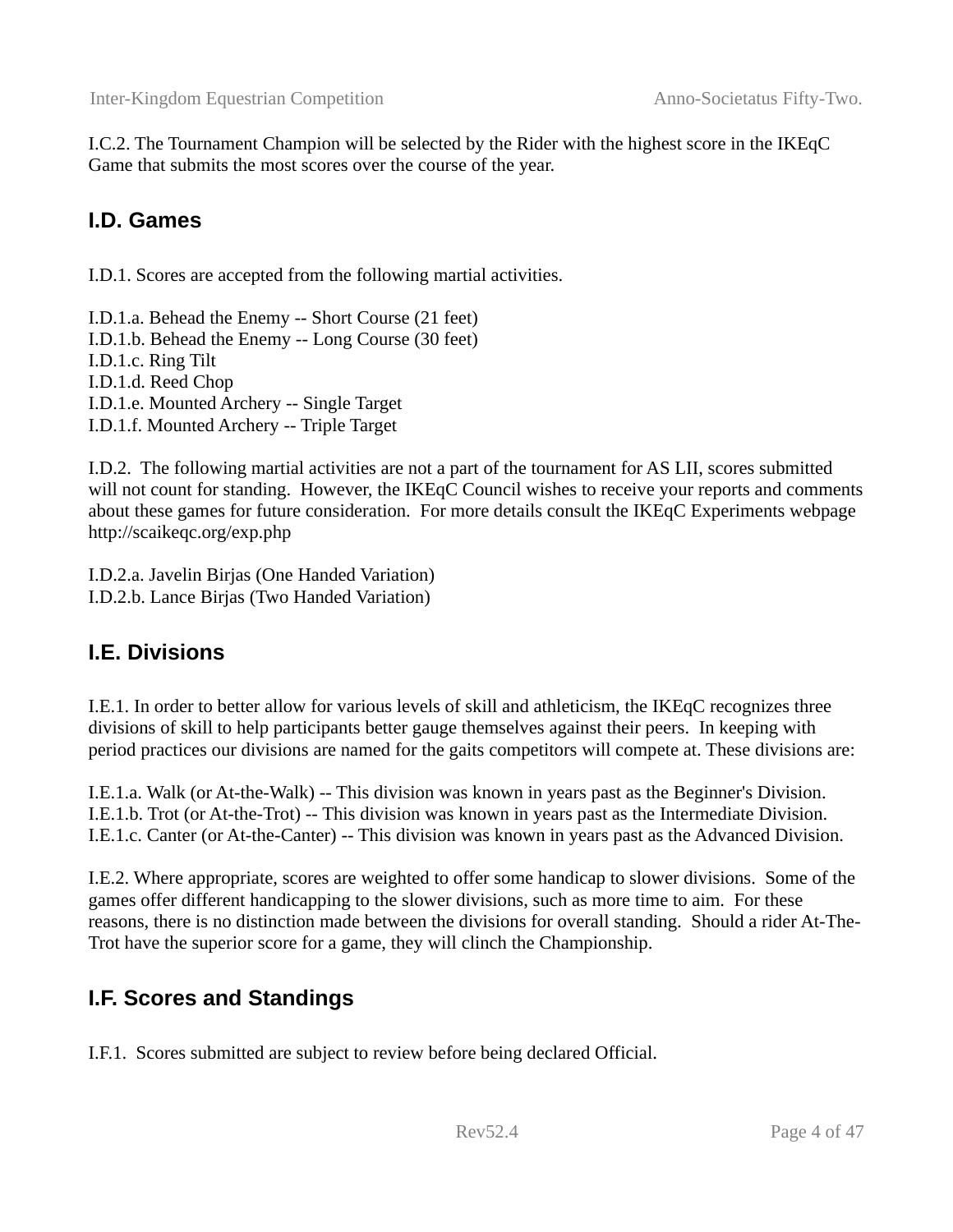I.F.2. Official scores will be posted online at http://scaikeqc.org.

I.F.3. Unofficial scores might be displayed from time to time.

I.F.3.a. Unofficial scores are scores that have yet to be reviewed.

I.F.3.b. No score listed as "Unofficial" will count for standing until reviewed and confirmed, at which point it will become an official score.

I.F.4. Archival copies of previous years will be posted online at http://scaikeqc.org/archive and be made available for mirrored hosting by interested parties upon request.

I.F.5. Should a discrepancy in scores appear, the scores posted at [http://scaikeqc.org](http://scaikeqc.org/) shall be deemed correct.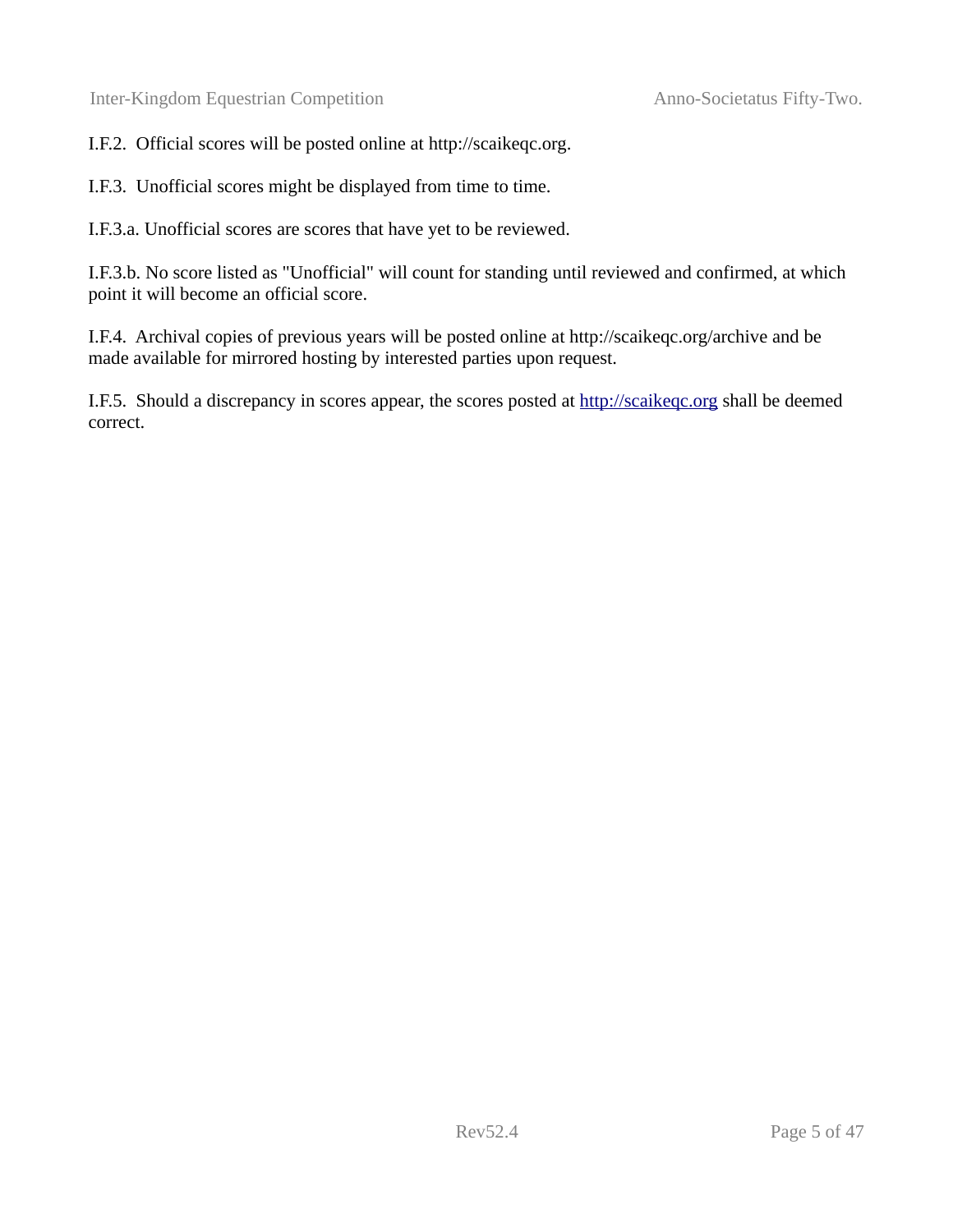### <span id="page-5-2"></span>**II. General Rules**

The following rules apply to all games within the IKEqC and the Tournament itself.

#### <span id="page-5-1"></span>**II.A. Governing Authority and Eligibility**

II.A.1. All riders participating in the IKEqC must follow the Society Equestrian Rules of Participation.

II.A.2. Further all riders must follow the Kingdom Equestrian Rules -- and if applicable local area Equestrian Rules -- for the location of the event or practice.

II.A.2.a. Should a rider hold a valid authorization from a Kingdom that imposes rules upon its riders that are in force regardless of geographical location, these too must be obeyed.

II.A.3. No IKEqC Rule, Regulation, or method will permit or condone actions that violate Society, Kingdom, or Local rules or regulations.

II.A.4. To be eligible to participate in the equestrian activities offered at Events or Practices where IKEqC games are run, Riders must have in their possession a valid and non-expired Equestrian Authorization card, with any endorsements that may be required for a specific game or games being offered.

II.A.5. Riders are required to perform at a specific gait, and declare that gait before the performance.

II.A.3.a. In the case of gaited equines some allowances are made, see Section VIII.

#### <span id="page-5-0"></span>**II.B. Responsible Parties**

II.B.1. IKEqC needs the contributions of several parties to accept responsibility for the IKEqC scores and submissions for each event that chooses to offer IKEqC activities.

II.B.2. Equestrian Marshal in Charge (EMiC or EqMIC)

II.B.2.a. This gentle is the lead person for all equestrian activities.

II.B.2.b. If part of a larger Equestrian offering of activities, an IKEqC-EMiC may be designated from a deputy to the Event-EMiC. In this case, the IKEqC-EMiC becomes he lead person for all IKEqC activities.

II.B.3. Equestrian Marshal (EM)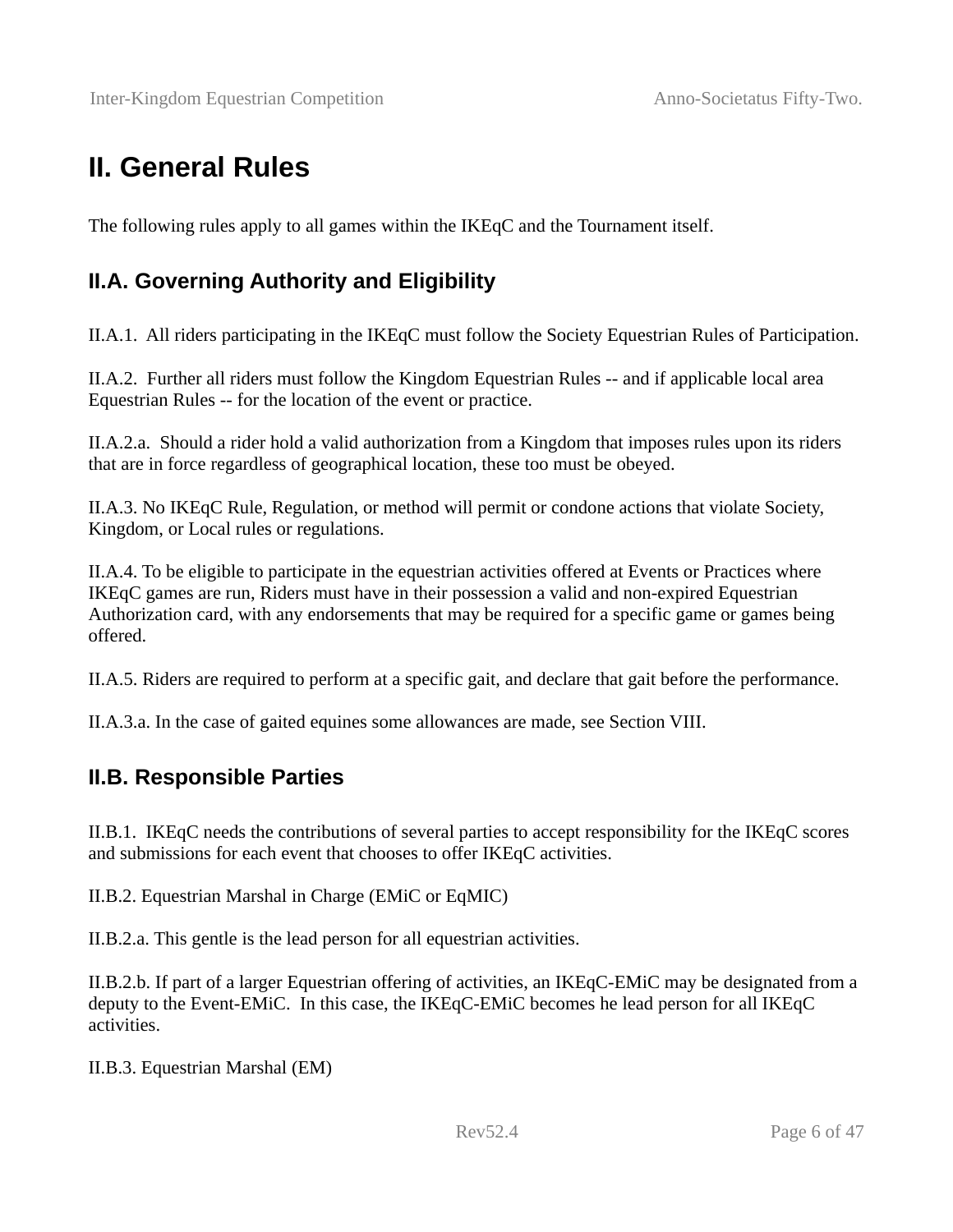II.B.3.a. This gentle is a fully qualified and authorized Equestrian Marshal but not acting as the lead for equestrian activities.

II.B.4. Provisional or In-Training Equestrian Marshal (PEM or EMiT)

II.B.4.a. This gentle is learning to be an Equestrian Marshal and can participate as a marshal, provided they are under supervision of an EM other than the EMiC.

II.B.5. Authorized Tournament Assistant (TA)

II.B.5.a. This gentle is someone that is trained and authorized to act in a scores and rules capacity.

II.B.5.b. They have full authority to record scores, participate in discussion of rules or results in contention, and submit scores to the IKEqC.

II.B.5.c. They may not set foot on the active field unless they hold another authorization that permits this, such as a Groundcrew Authorization.

II.B.6. Rider acting as Witness (RW)

II.B.6.a. A Rider with a valid non-expired authorization card that may or may not be participating in the games being run.

#### <span id="page-6-1"></span>**II.C. IKEqC Staff Requirements**

II.C.1. IKEqC events require an EMiC and one of the following, listed in order of preference: Another Equestrian Marshal, an Equestrian Marshal in Training being Supervised by an EM other than the EMiC, a Tournament Assistant, or at least Two Riders acting as Witness.

II.C.2. If both Riders acting as Witnesses have participated in the games, one of the two may not have placed higher than Third Place overall.

II.C.2.a. It is acceptable to choose Riders as Witnesses after the competition from the pool of available participants in order to satisfy II.C.2.

#### <span id="page-6-0"></span>**II.D. Safety**

II.D.1. Safety is a priority and riders shall not be penalized for making decisions based on the safety of themselves, their mounts, or other persons or animals. When such events occur, it is up to the EMiC to determine the scope of the situation, discuss it with the rider, and determine outcome. The EMiC shall also decide if it is appropriate for the rider to be granted another run.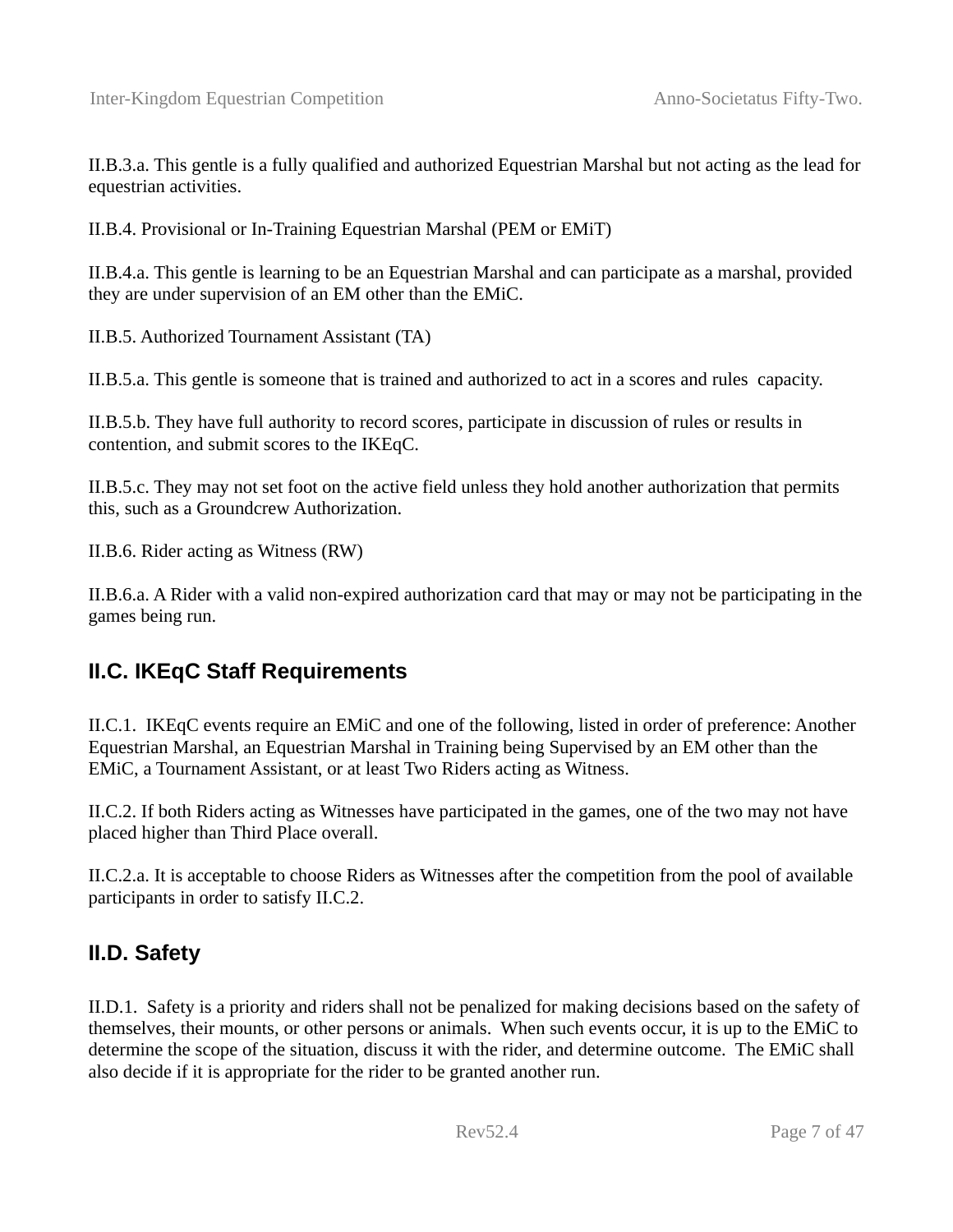II.D.1. Any equipment that was used in the aborted run must be re-inspected for safe use before any rider is permitted to use it.

II.D.2. The aborted run is not be to recorded as a score for the IKEqC.

II.D.3. The rider is not obliged to accept another run and can elect to withdraw from the specific game or the competition without penalty.

II.D.4. The EMiC is the final arbiter in the field. Their ruling is considered final for the event and its outcome.

II.D.5. Any appeals of an EMiC's decisions must be made after the event is concluded.

II.D.6. Incidents of this nature are covered by the required reporting Section IV.C. if a serious safety violation or risk occurred.

### <span id="page-7-1"></span>**II.E. Rider Selection of Division**

II.E.1. All riders must state which division they are participating in before that run.

II.E.1.a. Breaks of selected divisional gait of more than three strides disqualify that run.

II.E.1.b. Should a Rider neglect to state a gait, they are presumed to be competing At-the-Walk.

II.E.1.c. If the gait intended is clear to the EMiC by initial performance, the EMiC may allow it. EMiCs are encouraged to remind Riders of this rule and to make reasonable allowances for more advanced Riders who may have become a little impatient awaiting their turn.

#### <span id="page-7-0"></span>**II.F. Electronic Scores submissions**

II.F.1. Paper records must be made and retained.

II.F.1.a. In the case of a discrepancy between digital records and the EMiCs endorsed and signed paper records, the paper records rule.

II.F.2. As long as all submission procedures are followed, the method of score submission has no bearing on the score.

II.F.3. No electronically submitted score will be considered official until after post-event review by the IKEqC Council.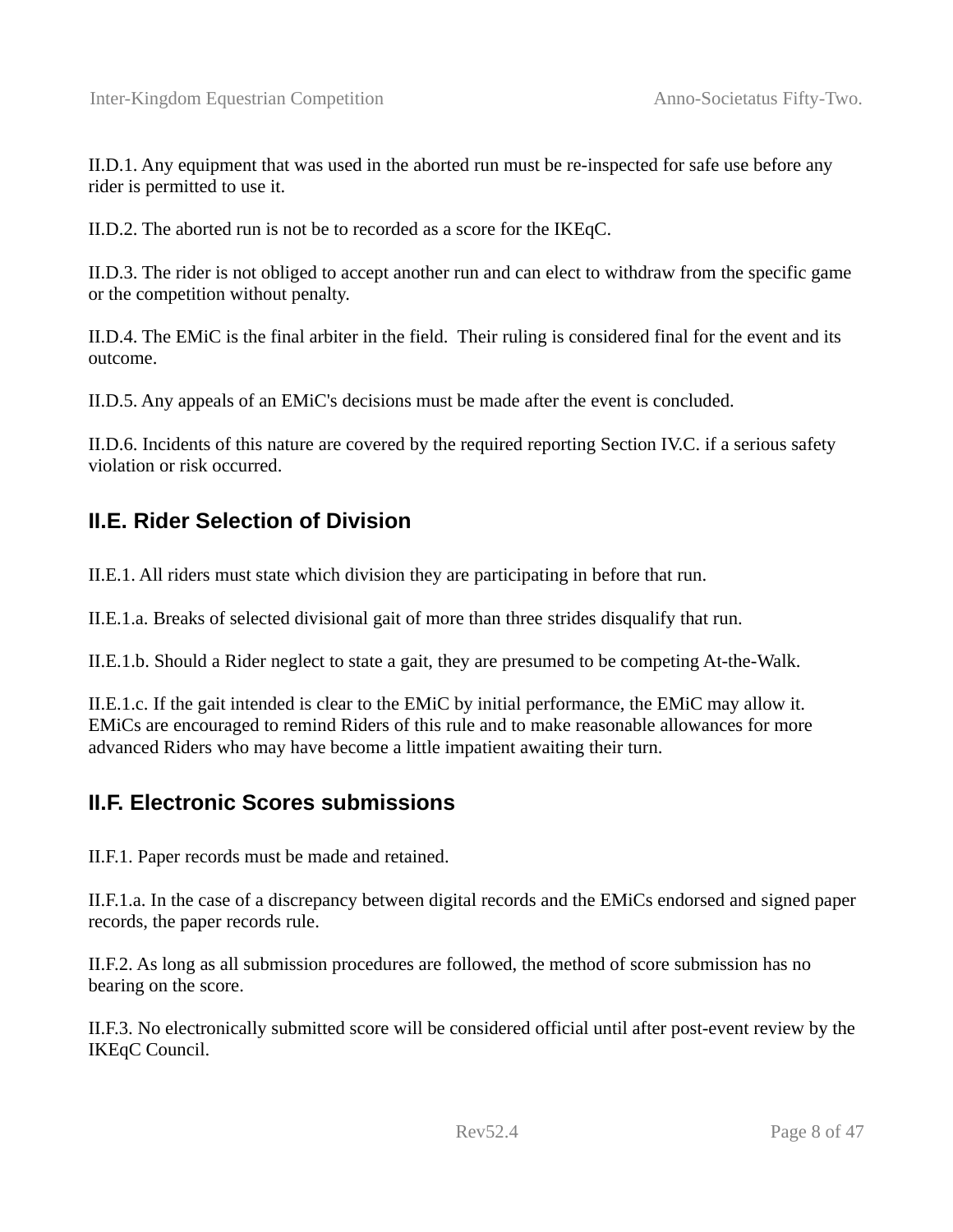II.F.4. It is the duty of the EMiC to ensure scores collected are submitted and received by the IKEqC Council.

II.F.5. The options for submissions of scores to the IKEqC will be presented to the EMiC when registering the event.

#### <span id="page-8-0"></span>**II.G. Decertification of scores**

II.G.1. If after review it is discovered that an event was run by someone that was not then qualified to be an EMiC, the event and all scores submitted at that event are deemed invalid and shall be removed from the scores database.

II.G.2. If after review it is discovered that a gentle acting as staff other than EMiC was found to not then be qualified, and with their removal the event no longer has the minimum staff outlined by II.C. the EMiC may attempt to gain the certification of two Riders as Witness as defined in II.B. If this is not possible the scores from the event are deemed invalid and shall be removed from the scores database.

II.G.3. If after review it is discovered that a rider submitted a score for activities they were not then authorized to participate in, scores for any unauthorized activities are deemed invalid and shall be removed from scores database.

II.G.4. If a redacted score impacts the final scores for Game Champion or Tournament Champion, the IKEqC Council will rule on the matter and anonunce its findings as to the impact on the records at that time.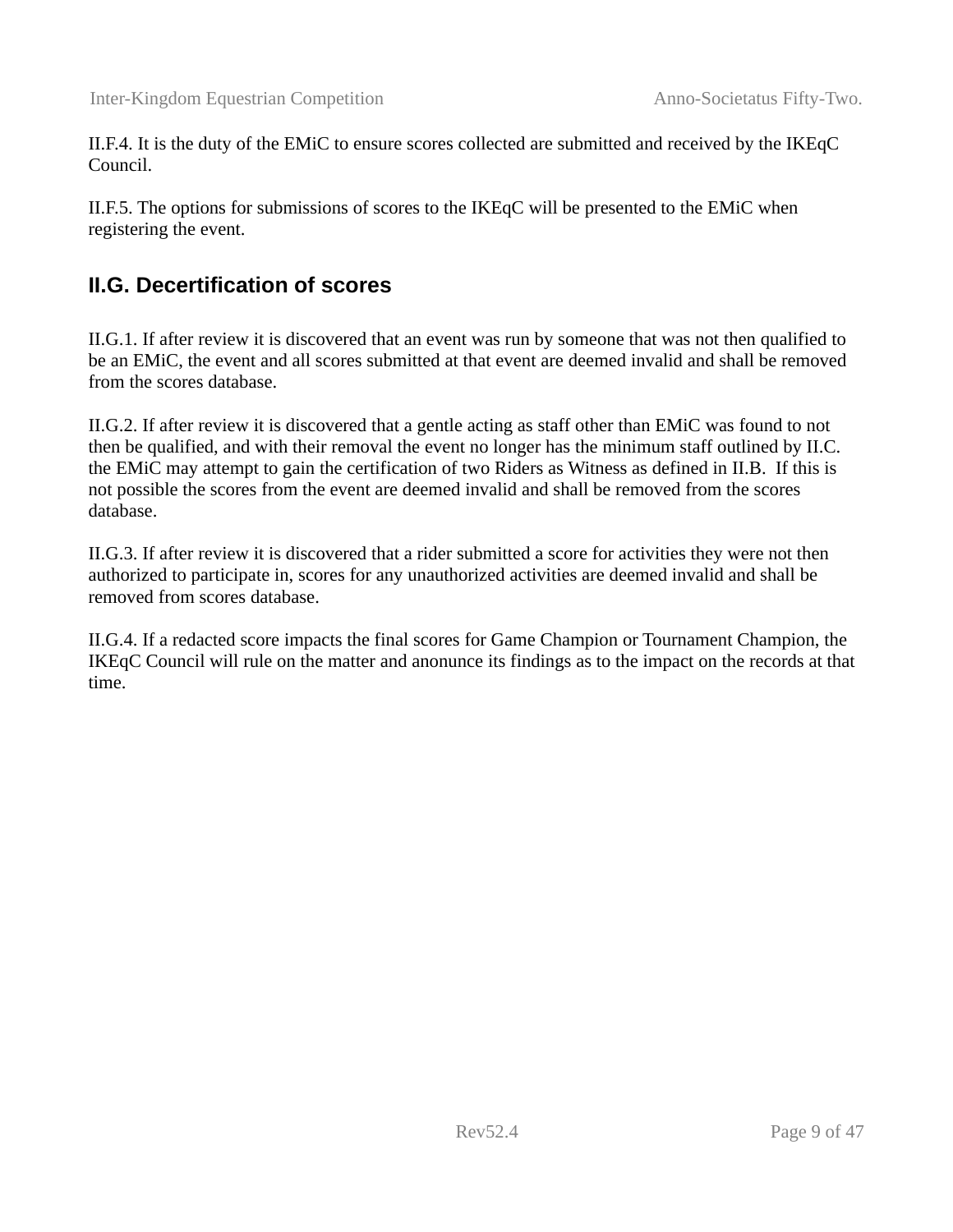# <span id="page-9-2"></span>**III. Riders and Mounts**

#### <span id="page-9-1"></span>**III.A. Grant of License**

III.A.1. As a condition of participation all riders of the IKEqC shall grant a non-exclusive, perpetual, royalty-free, and revokable license to display their name, their score(s), their likeness, the likeness of their mount(s) with or without livery, and the likeness of their SCA arms, badge, design, or device be they registered with the SCA College of Heralds or not.

III.A.2. Should a rider revoke this license, the IKEqC will have to remove their details from the website.

III.A.3. Selective redaction of specific elements may be possible. This is considered on a case-by-case basis.

III.A.4. Contact ikeqc (at) scaikeqc (dot) org with all inquiries or requests of this type.

#### <span id="page-9-0"></span>**III.B. Garb and Tack**

III.B.1. Just as general participants in the SCA are required to attempt to dress in pre-17th Century attire, IKEqC riders and their mounts are required to compete in attire or tack that appears pre-17th Century in appearance but does not impact their ability to safely ride or compete. Tack of obviously modern nature shall be at least covered or concealed to present a pre-17th century appearance.

III.B.1.a. Some leeway is to be given when it is obvious that the rider has made the attempt at compliance.

III.B.1.b. By tradition, a simple period saddle pad cover is rough equivalent of the basic 'T-Tunic'.

III.B.2. EMiCs have the authority to prevent a rider or horse from competing who does not follow this rule.

III.B.3. While the IKEqC does not impose a 'Barding Rule' upon participants, an Event or Practice that does impose a 'Barding Rule' can still be IKEqC Compliant.

III.B.3.a. For the purposes of III.B.3. 'Barding' is a generalized term for militarized tack and/or armor for equines, such as caprisons or chamfrons.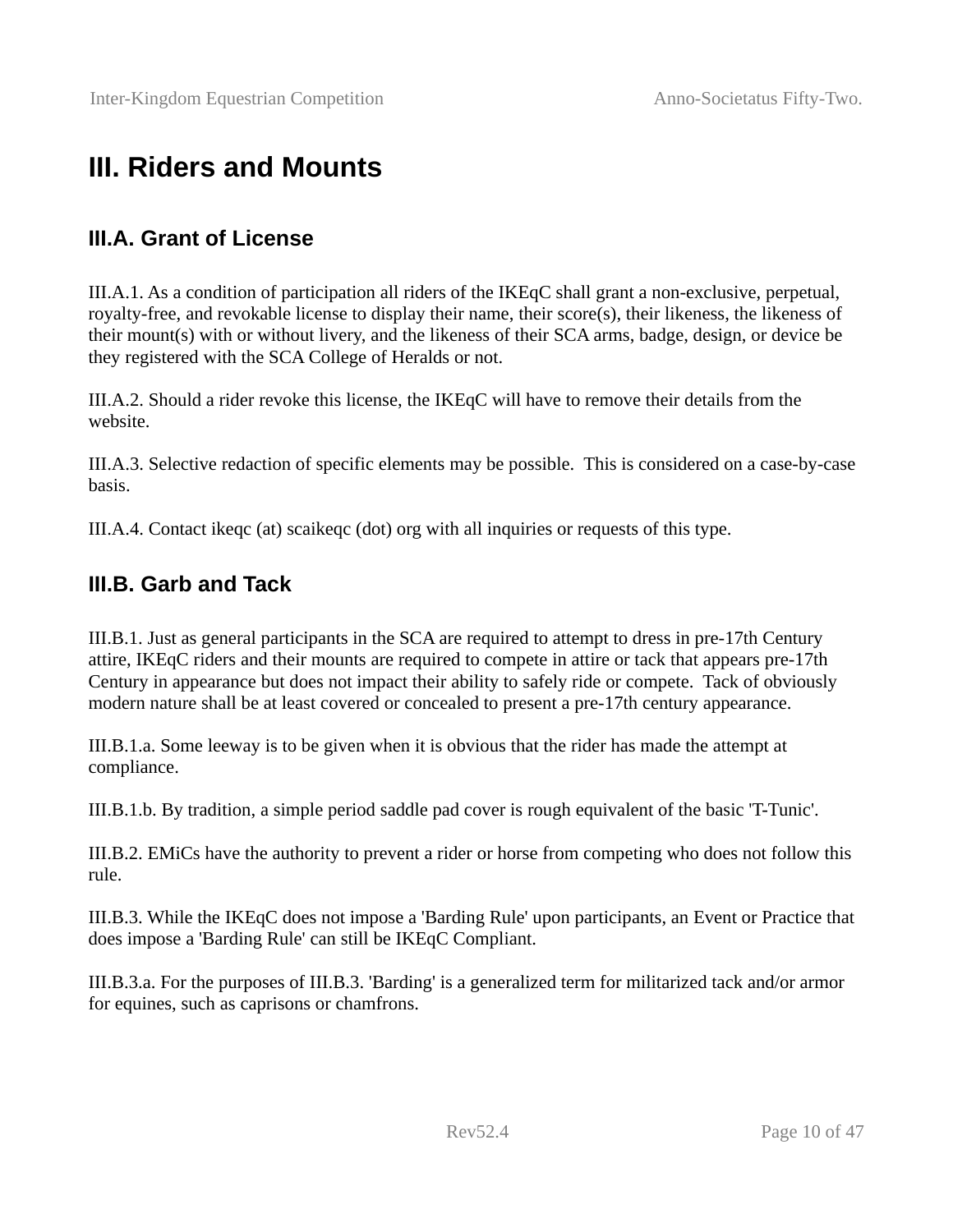### <span id="page-10-1"></span>**III.C. Qualifying Events and Practices**

III.C.1. Officially sanctioned events are qualified as an Event under the IKEqC rules if:

III.C.1.a. The SCA Equestrian Insurance is in force for the Event.

III.C.1.b. The Event is fully qualified as an Equestrian Event under SCA regulations and Kingdom law.

III.C.2. Officially sanctioned practices are qualified as a Practice under the IKEqC rules if:

III.C.2.a. The SCA Equestrian Insurance is in force for the Practice.

III.C.2.b. The Practice is advertised at least thirty days in advance.

III.C.2.b.i An advertised regular practice date (i.e. Second Sunday of the month, every Saturday there isn't an event nearby, etc al) complies with this standard.

III.C.2.c. At least two fully qualified EMs are hosting the practice.

III.C.2.c.i A TA may assist with collection and posting of scores, but does not count towards the two EM requirement.

III.C.3 Unofficial and/or non-sanctioned practices do not qualify for IKEqC participation.

#### <span id="page-10-0"></span>**III.D. Scores made as a part of the Authorization process**

III.D.1. If a rider performs an IKEqC compliant game or games as part of their authorization procedure, that rider may submit the score(s) from the practice or event if said practice or event is qualified to submit scores under III.C. and if the rider is successful in gaining or upgrading a qualifying authorization or endorsement.

III.D.2. Authorization scores shall be included with the other scores at that event.

III.D.2.a. Authorization scores should be noted 'Auth OK' or 'Auth Fail' on hardcopy score sheets.

III.D.3. The newly authorized or upgraded Rider may compete again in the Tournament after authorizing.

III.D.3.a In the case of large events where activities may span over several days, Authorization Scores are part of the regular tournament even if the regular tournament is run on a different day of the event.

III.D.3.a.i. Authorization scores of this type shall have the actual date of the run on the paperwork, not the date of the tournament.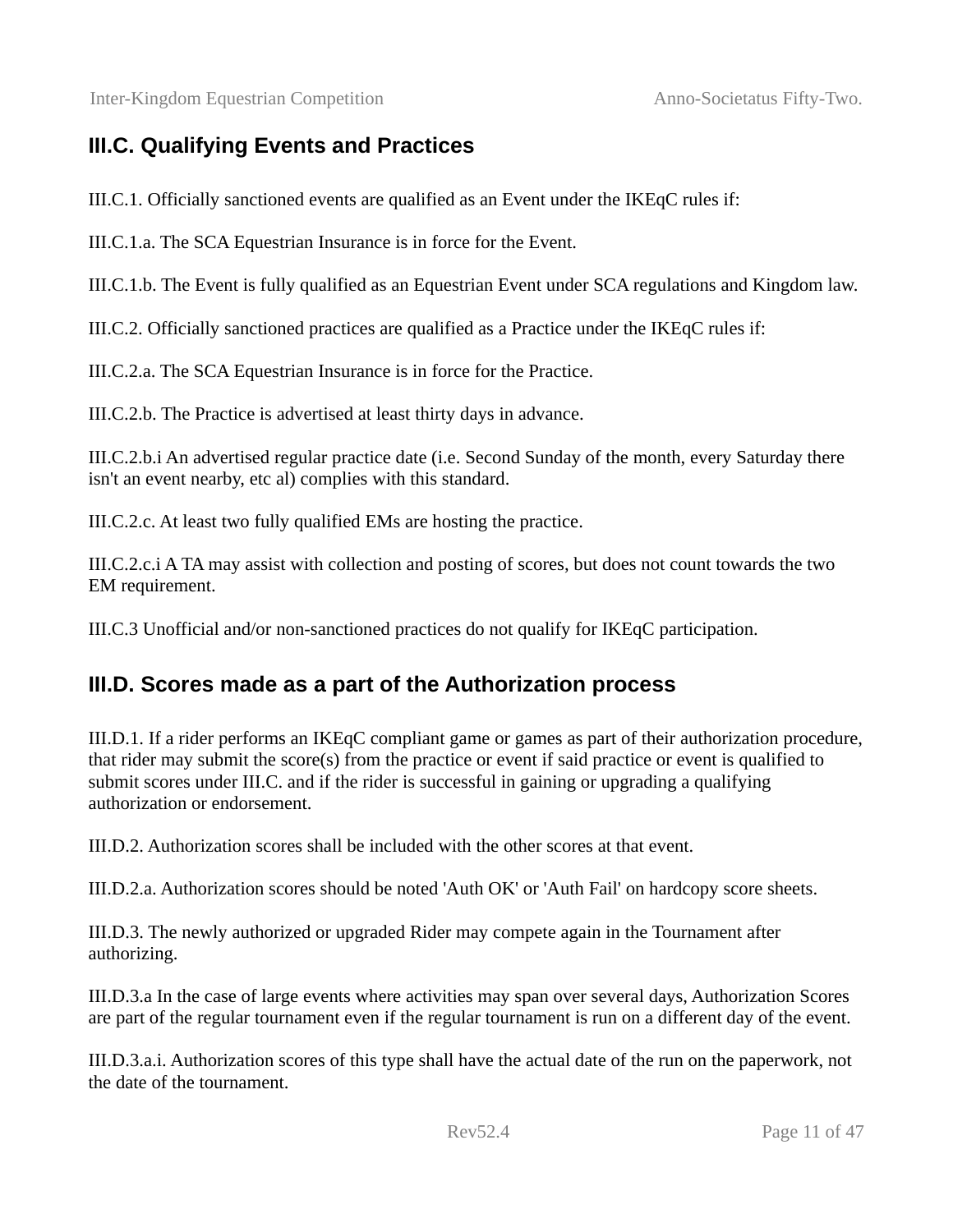#### <span id="page-11-0"></span>**III.E. Authorizations required**

III.E.1. Riders are authorized under the Society and Kingdom Equestrian rules in a process that is external to the IKEqC. Questions about authorizing shall be directed at your Kingdom Equestrian Officer or the Society Equestrian Marshal.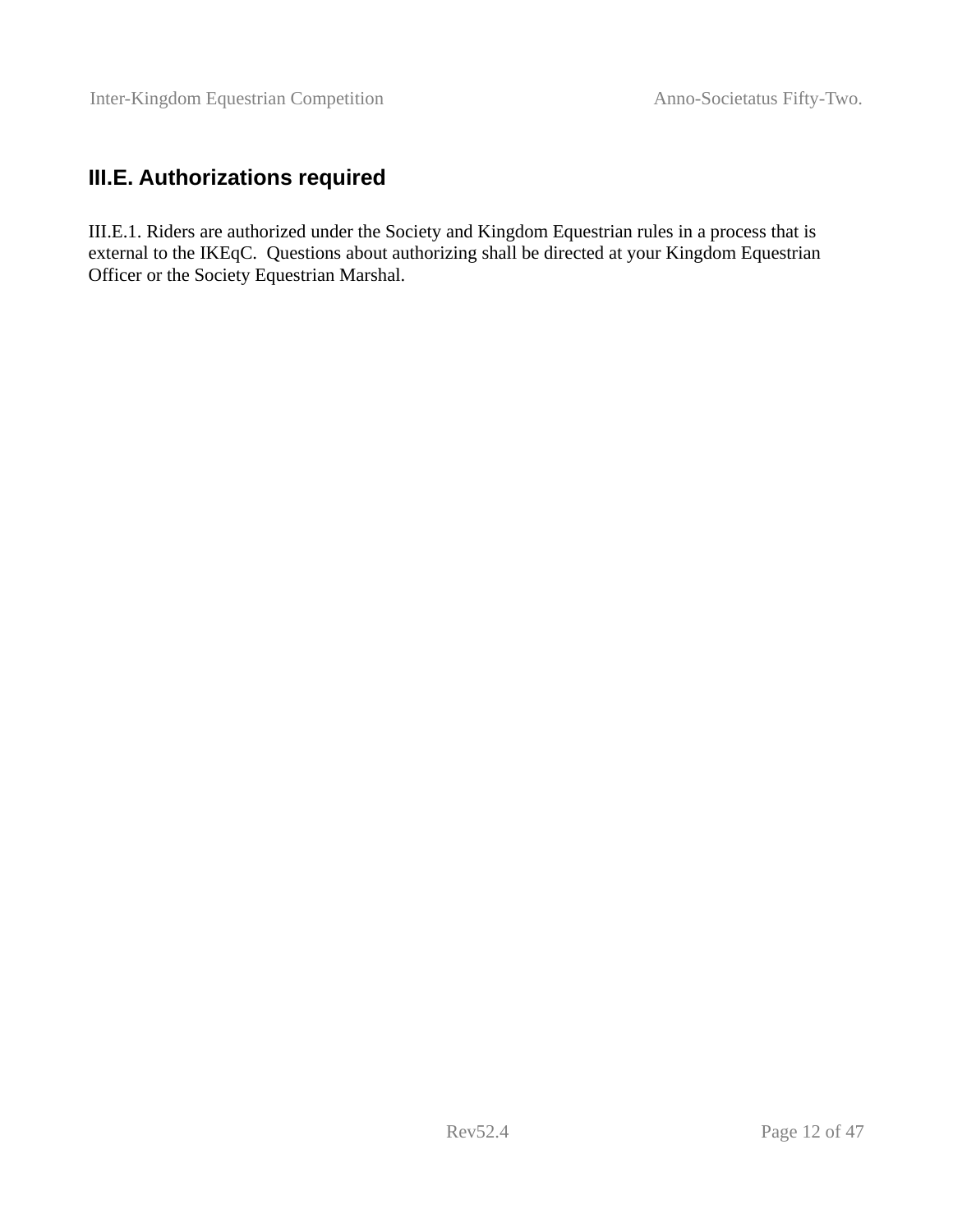# <span id="page-12-3"></span>**IV. IKEqC Staff and their duties**

### <span id="page-12-2"></span>**IV.A. Equestrian Marshals (EM)**

IV.A.1. Equestrian Marshals are authorized external to the IKEqC, based on SCA regulations and Kingdom Law. If an Equestrian Marshal is qualified by SCA regulation and Kingdom Law, they are considered qualified by the IKEqC.

IV.A.1.a. The IKEqC Council may for just cause limit or revoke any EM's authority to participate in IKEqC tournaments.

IV.A.2. The EM in charge of an event is the Equestrian-Marshal-in-Charge (EMiC).

#### <span id="page-12-1"></span>**IV.B. EM's of the Game (EMoG)**

IV.B.1. At large events with IKEqC activities spanning several fields or days the IKEqC-EMiC may delegate a lead EM for one or more games.

IV.B.1.a EM's of the Game (EMoG) must be qualified to be an EMiC.

IV.B.1.b. EMoG must insure that they are able to provide the minimum required staff per Sec II.C for their game as if it were a separate event.

IV.B.1.c. EMoG remain subordinate to the IKEqC-EMiC.

IV.B.1.d. EMoG shall follow the reporting requirements as if their game were a separate event.

IV.B.1.e. The IKEqC-EMiC remains personally responsible for the entire event, and must insure that delegated tasks are completed in accordance with the rules.

### <span id="page-12-0"></span>**IV.C. EqMIC reporting requirements**

IV.C.1. The EMiC must complete and sign the current year score sheets, have the Riders sign up on the IKEqC Roster form, and are responsible for entering the data for their event on the IKEqC system.

IV.C.2. All paper records must be recorded on forms that match the year. Scores recorded on forms that do not match the year may be invalidated and removed.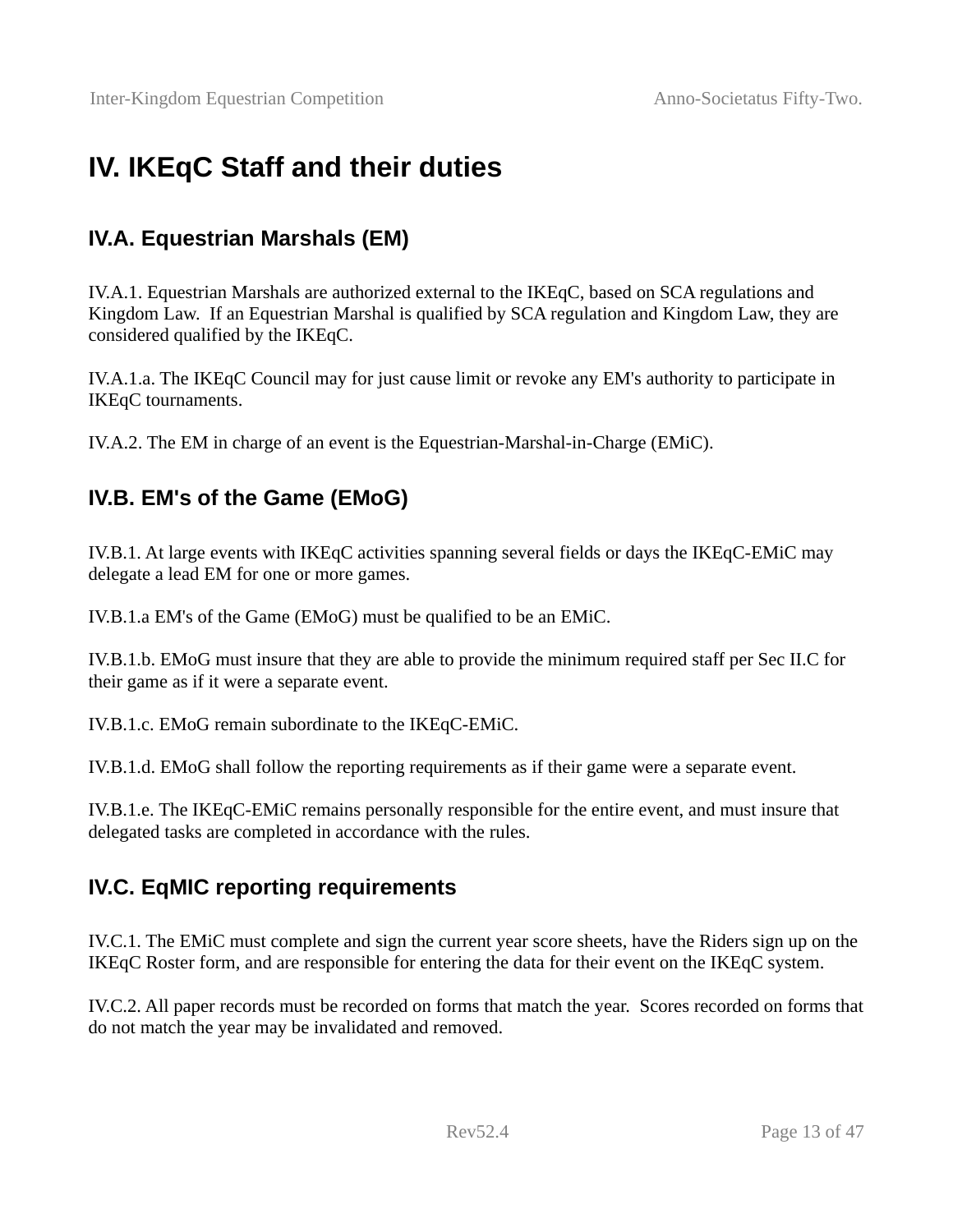IV.C.2.a. This is required due to the evolving nature of the forms, and to provide an administrator with the ability to easily sort archival scoresheets by type.

IV.C.3. EMiCs are to maintain their paper records for the longer of two years or their Kingdom's record storage requirement.

IV.C.3.a. When the record retention window expires, EMiCs should destroy scoresheet records like any other sensitive document.

IV.C.3.b. EMiCs may scan scoresheets to assist in keeping an archive longer than the requirements above.

IV.C.3.c. EMiCs may elect at their expense to maintain records indefinitely, provided they safeguard the records in an appropriate way.

IV.C.4. Should it be necessary EMiCs shall add reports of any incidents or accidents to their IKEqC reports. This includes Section II.D. Safety issues. Hard copies of these reports shall be placed with the paper records of the event and submitted with the scores and retained as directed above.

#### <span id="page-13-1"></span>**IV.D. EMoG reporting requirements**

IV.D.1. The EMoG must complete and sign the current year score sheets for the games they are in charge of.

IV.D.2. There is no need for Riders to complete a new Roster form, instead ensure all Riders are on the IKEqC-EMiC's Roster sheets.

IV.D.2.a. EMoGs may elect to use a separate Roster form, and have Riders for their game sign up on it for their convenience. Such forms become part of the event records and must be turned over to the IKEqC-EMiC and submitted with the event report.

IV.D.3. All paper records must be recorded on forms that match the year. Scores recorded on forms that do not match the year may be invalidated and removed.

IV.D.4. EMoGs shall provide their records to the IKEqC-EMiC before leaving the event site.

IV.D.5. EMoGs may report to the IKEqC-EMiC, but must cooperate with other event staff (Autocrat, etc al.) as required to perform their duties.

#### <span id="page-13-0"></span>**IV.E. Large Multi-Kingdom Events**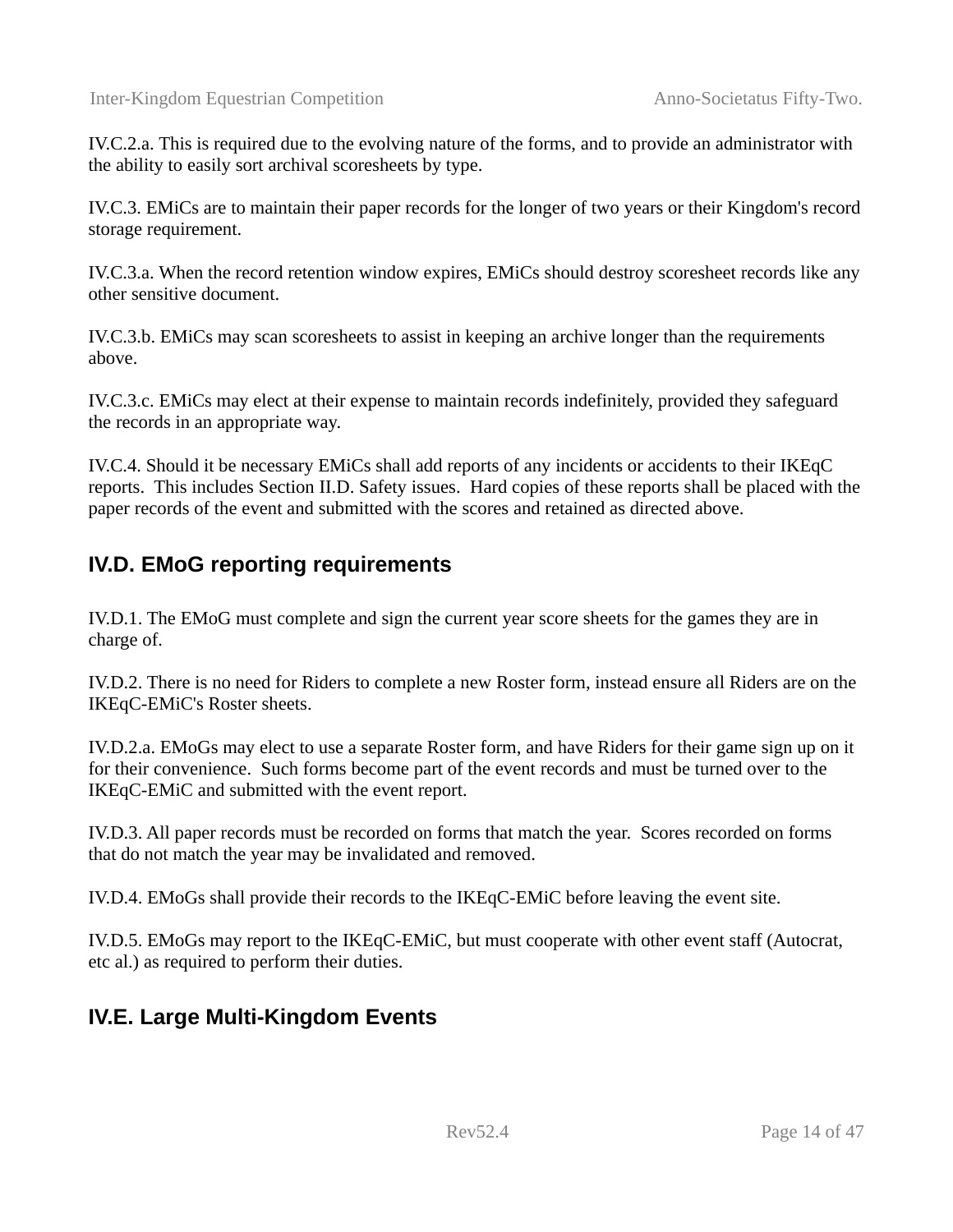IV.E.1. Large Multi-Kingdom Events such as Gulf Wars are a huge undertaking and often bring in participants from far and wide. If qualified IKEqC Staff is from a Kingdom other than the Hosting Kingdom(s) they may assist in running IKEqC games and in certifying scores.

#### <span id="page-14-0"></span>**IV.F. Tournament Assistants (TA)**

IV.F.1. Tournament Assistants (TA) are persons that are not currently qualified as an Equestrian Marshal, but are qualified to assist in all things IKEqC that do not involve duties restricted to EMs by SCA regulation or Kingdom Law. TAs are a way in which those gentles that are not able to ride or become Equestrian Marshals may assist with the IKEqC.

IV.F.2. TAs must have an active paid SCA membership when applying and when renewing.

IV.F.3. TAs must have an active paid SCA membership when acting as a TA at an IKEqC Tournament.

IV.F.3.a. A TA who's paid membership expires after the conclusion of an IKEqC Event or Practice may continue to provide after-event support (mainly data-entry) and other tasks regarding the Event or Practice for which they worked.

IV.F.3.b. A TA's SCA Membership card shall be checked before the EMiC will permit them to join the staff of an Event or Practice.

IV.F.4. TAs must have signed all appropriate waivers.

IV.F.5. TAs must demonstrate working knowledge of the rules of the IKEqC, the scoring systems, and have a general knowledge of rules outside of the IKEqC which pertain to Mounted Games, Mounted Archery, and Mounted Combat.

IV.F.6. TAs must demonstrate working knowledge of the working limits of their authority.

IV.F.6.a. Specifically that a Tournament Assistant is not an Equestrian Marshall.

IV.F.6.b. TAs work for the IKEqC-EMiC, and by extension the Event-EMiC.

IV.F.6.c. TAs are not permitted to enter an active field, unless they hold another authorization that permits this or an EM specifically invites the TA on the field under the EM's authority under Society, Kingdom, or Local rules for Equestrain Activities.

IV.F.7. Authorized Riders are not considered to be TAs by merits of their Rider's Authorization.

IV.F.8. Should a TA have any other Equestrian authorization withdrawn or suspended by the SEO, KEO, or local equestrian officers, their IKEqC Tournament Assistant authorization is likewise withdrawn or suspended automatically.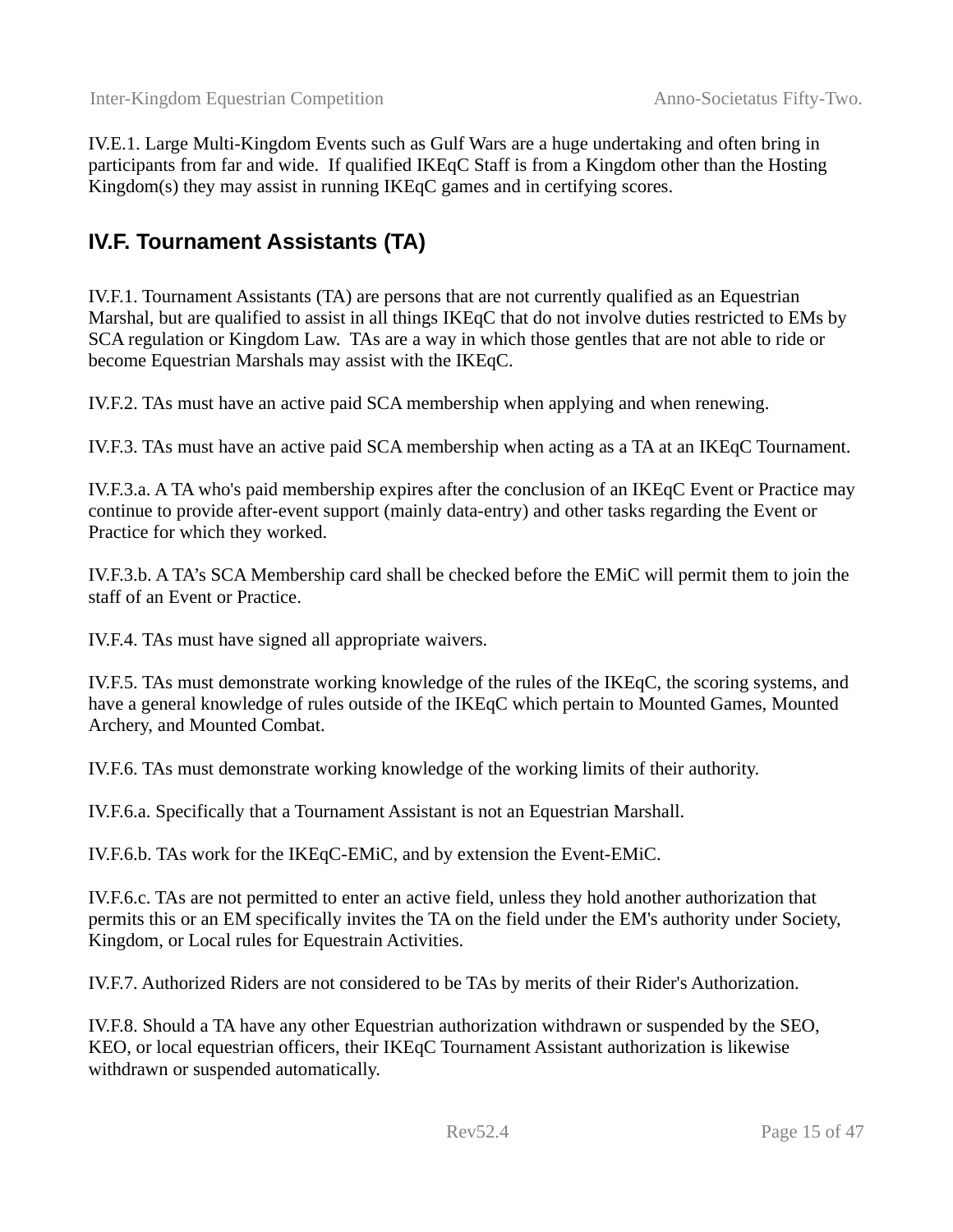IV.F.8.a. An appeal for IKEqC priviledges alone may by made to the IKEqC Council, though the IKEqC Council may elect to defer until after the Society, Kingdom, or Local review is complete.

IV.F.9. Should the IKEqC Council learn of just cause, a Tournament Assistant may have their authorization suspended or revoked. Each case will be dealt with on a case-by-case basis and formal channels of appeal for matters such as this are clearly established elsewhere in SCA corpora and Kingdom Law.

IV.F.10. The IKEqC Council will report to the SEO, KEO of the effected gentle's Kingdom and if known the Local Equestrian Officer when the IKEqC Council revokes or suspends an authorization.

IV.F.11. Upon application, each candidate shall be quizzed by a member of the IKEqC Council or their representative and an Equestrian Marshal familiar with IKEqC games and tournaments.

IV.F.12. If the candidate is sufficiently knowledgeable in matters IKEqC, general site safety, and the limits on their authority they will be authorized to act as a Tournament Assistant for the remainder of the current AS year and two full AS years more.

IV.F.13. A TA within 180 days of their expiration but not closer than 29 days (April 1st) may apply for a two year renewal and have the renewed authorization before the beginning of the next AS year. This request may be made to the IKEqC Council directly or through the TA portal online.

IV.F.14. A TA within 29 days of their expiration but not closer than 7 days (April 22nd) may request an urgent renewal. Depending on workload, this may or may not be granted before the end of the AS year. The TA will not be authorized to work events until the renewal is processed and sent to the TA. This request must be made through the TA portal online.

IV.F.15. A TA within 7 days of expiration but not yet expired may request an emergency renewal only if they are required to work during the month of May.

IV.F.15.a. A fee may apply for emergency renewal requests.

IV.F.15.b All emergency renewal requests must be made through the TA portal online.

IV.F.16. A TA who permits their authorization to expire before requesting a renewal, may not renew and must go through the authorization process above.

IV.F.17. In the event of major rules changes (i.e. addition of a new game, major scoring overhaul, etc al.) renewal applicants may be directed to take a quiz on the changes before their renewal is granted. The exact nature of this quiz will be explained to the renewal applicant at that time.

IV.F.18. All renewal requests are subject to internal review.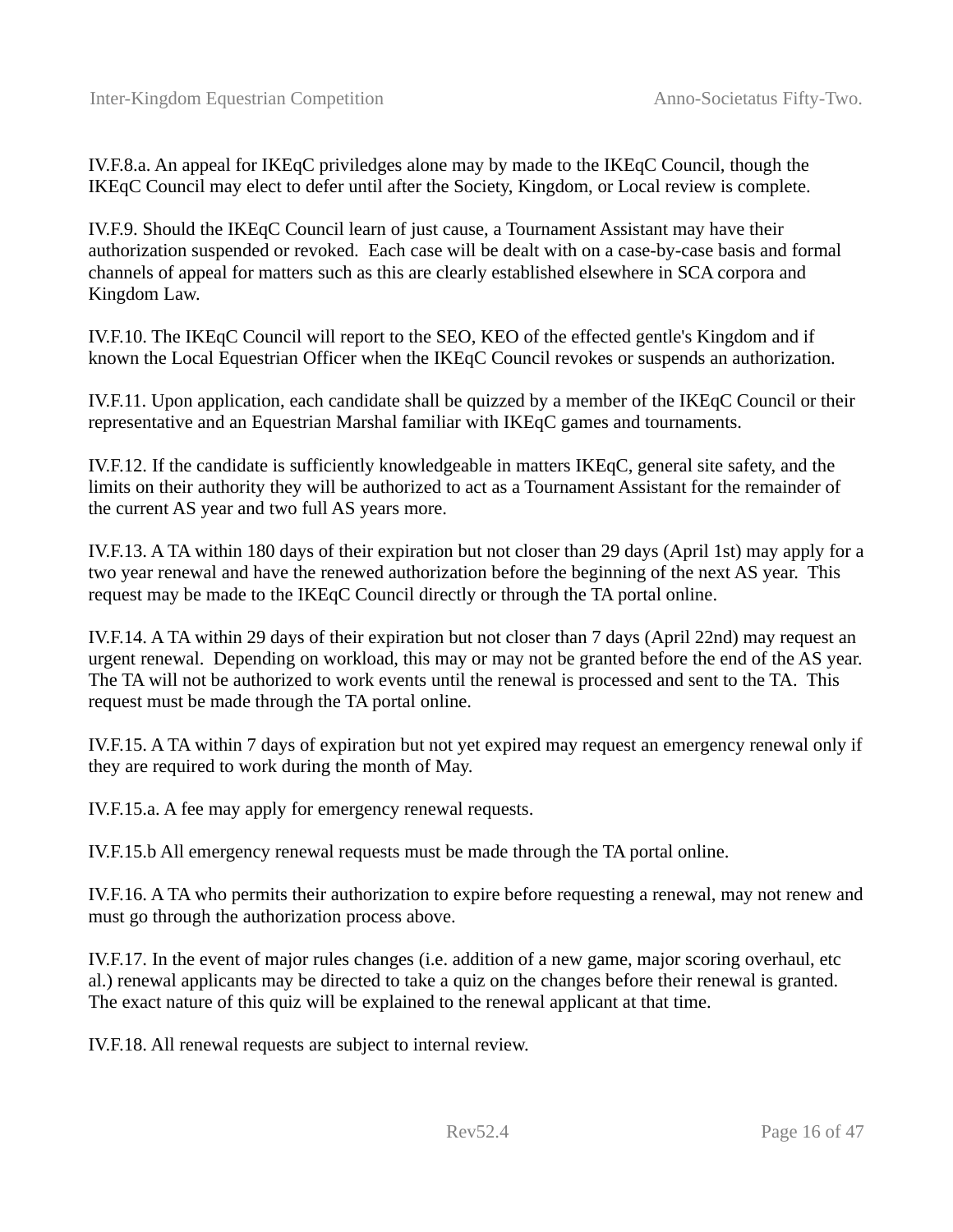#### <span id="page-16-0"></span>**IV.G. Revocation of IKEqC Privileges**

IV.G.1. Should it come to the notice of the IKEqC Council that an EM is not following IKEqC regulations in running IKEqC events or practices, the IKEqC Council may restrict that EM from working in IKEqC activities. The EM will be contacted privately by the IKEqC Council and the issues will be discussed and education on the errors will be offered. It is hoped that this will be all that is required to solve all issues.

IV.G.2. In the event of repeat problems or a serious infraction, an EMs privilege to officiate IKEqC games will be revoked. The IKEqC Council will report on their reasons and findings to the EM's Kingdom Equestrian Officer and to the Society Equestrian Officer.

IV.G.2.a. While the IKEqC Council does not have the authority to pull an EMs card, we can disallow scores submitted at events and practices managed by an offending EM and even redact scores already submitted if on review it is learned the offense has been prevalent. If the IKEqC Council is forced to redact scores due to a issue of this nature, a special bulletin will be issued and the IKEqC Council will attempt to reach out to the Riders effected by the scores redacted.

IV.G.3. Should it come to the notice of the IKEqC Council that a TA is not following IKEqC regulations, the IKEqC Council will suspend the TAs authorization to officiate IKEqC Activities. The TA will be contacted privately by the IKEqC Council and the issues will be discussed and education on the errors will be offered. It is hoped that this will be all that is required to solve all issues.

IV.G.3.a. The IKEqC Council does have the authority to pull a TAs card. The IKEqC Council will report to the SEO and the TAs KEO about the nature of the incident(s) and our findings.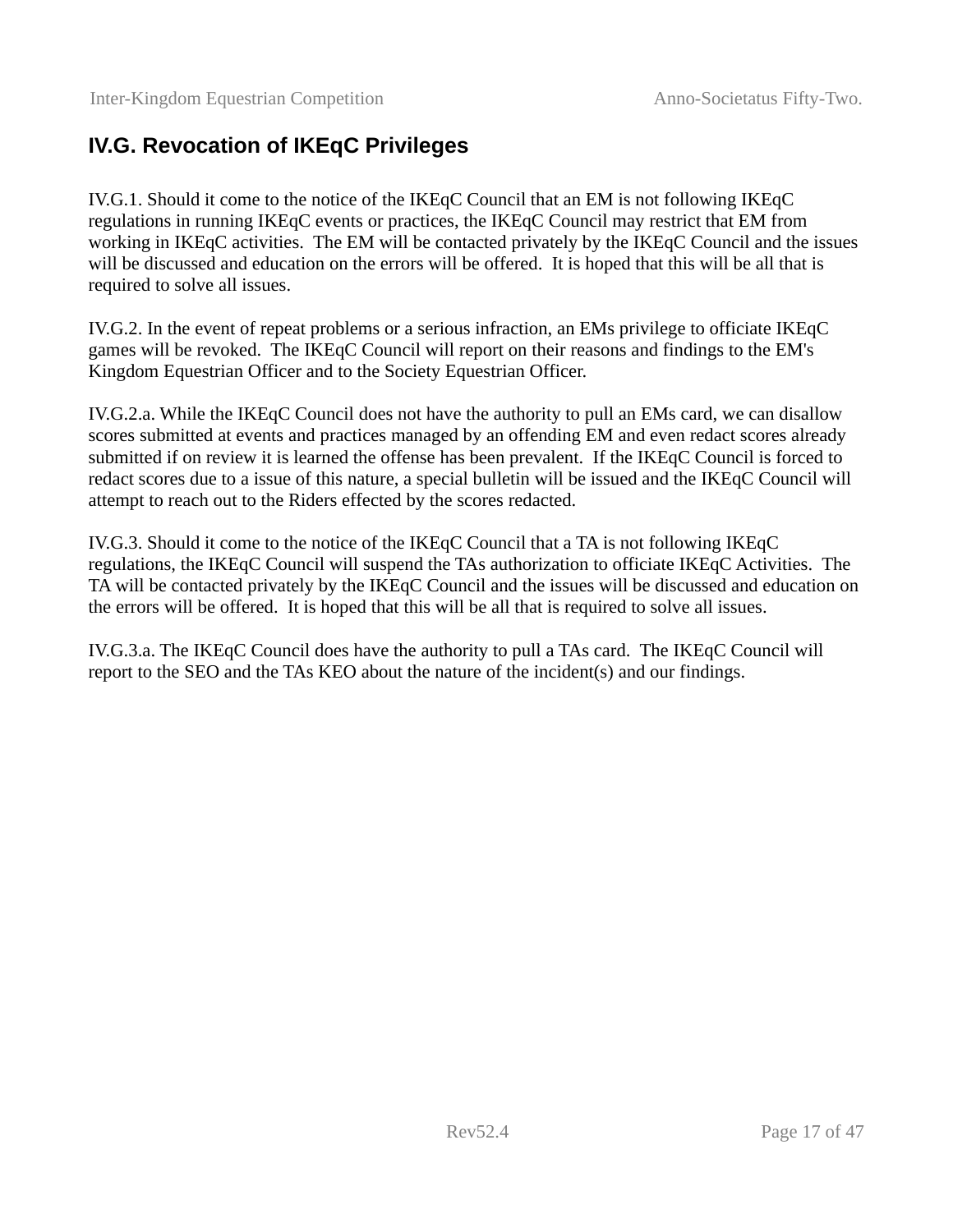# <span id="page-17-3"></span>**V. Weapons and Equipment**

#### <span id="page-17-2"></span>**V.A. Swords**

V.A.1. A rider may use any length weapon that they can safely control.

V.A.2. Sword blades may not exceed 36 inches total blade length, measured from tip to crossguard.

V.A.3. Sword hilts may not exceed 8 inches measured from crossguard to pommel.

V.A.4. Swords need not be SCA Heavy Combat legal, though such swords are acceptable for the IKEqC provided they meet the length requirements above.

V.A.5. Other acceptable choices include wooden swords, fake scimitar, or boffer Youth Armored Combat swords.

V.A.6. Swords may have one or two edges and may be gently curved. Only strikes using the clearly visible blade edge will be scored as hits.

V.A.7. Swords may be equipped with a lanyard to affix to the rider's wrist.

V.A.8. SCA Light combat swords, and other swords with metal blades are expressly forbidden.

#### <span id="page-17-1"></span>**V.B. Maces**

V.B.1. A rider may use any length weapon that they can safely control.

V.B.2. Maces may not exceed 36 inches total length, pommel to top.

V.B.3. Maces may be equipped with a lanyard to affix to the rider's wrist.

#### <span id="page-17-0"></span>**V.C. Lances**

V.C.1. Lances shall have a minium 1-inch minimum diameter, with a minimum length of seven (7') feet and a maximum length as required by Society, Kingdom, or Local rules.

V.C.2. Five (5') down the shaft from the tip must be marked with a band of at least one inch in width.

V.C.3. The last foot may taper evenly to a point. Metal tips and counterweights may be used.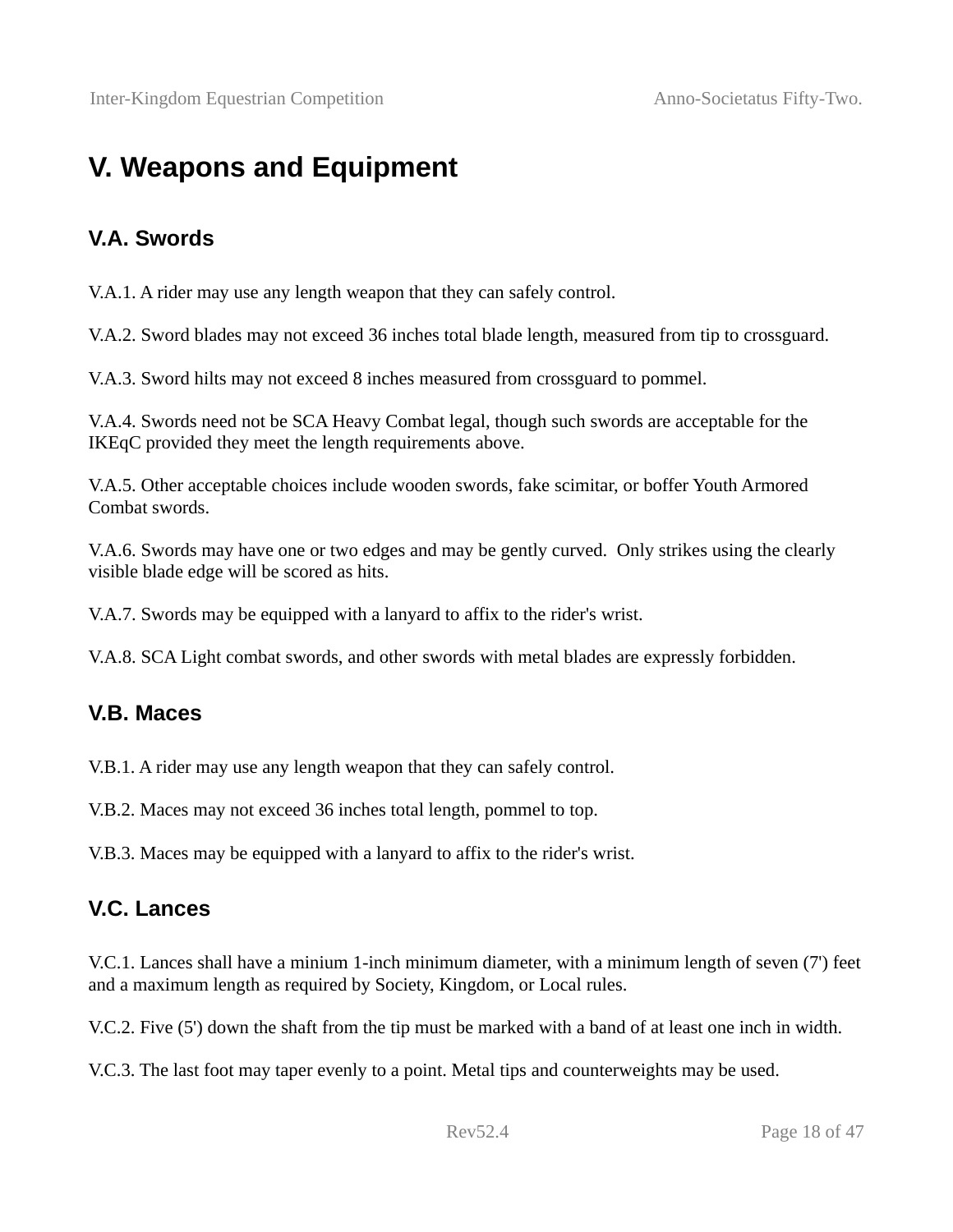V.C.4. The current experimental lances used for other forms of SCA mounted combat or tilting against other riders may not be used for IKEqC competitions due to the required diameter of the tip of those specialized weapons. If you use this type of lance and wish to see it included as an option for IKEqC Games, please contact the IKEqC Council with a proposal of use.

#### <span id="page-18-1"></span>**V.D. Javelins**

V.D.1. Javelins shall have a minimum 1-inch diameter, a minimum length of four (4') feet, and a maximum length of five (5') feet.

V.D.2. The last foot may taper evenly to a point.

V.D.3. Metal tips and counterweights may not be used. The butt may have a reinforcement ring of leather, string, or cord provided it is neither more than one layer thick nor longer than 1.5 inches on the shaft.

V.D.4. Javelins may not have lanyards, tassels, or other decorations.

#### <span id="page-18-0"></span>**V.E. Bows**

V.E.1. Bows must meet Society, Kingdom, and Local requirements for Mounted Archery, and be of traditional design. These standards are external to the IKEqC.

V.E.2. Compound bows, no matter how disguised or documented are expressly forbidden.

V.E.3. Draw weights shall be the the lesser of 35 pounds and the Society weight standard or the Kingdom weight standard or the local weight standard.

V.E.4. Documented period ring-release, clean-release, or other types of bowstring releases may not be used.

V.E.4.a. These devices do grant a significant advantage for advanced archers in consistency of release. While they do require an additional measure of skill to use, it is the current ruling that they provide too great a competitive advantage over archers that do not use them. This decision may be revisited for future years. If you use this type of device and would like to use it in IKEqC competitions, please forward to the IKEqC Council a summary of your research into the device. The IKEqC Council is interested in full-length proposals for the fair use of this style of device.

V.E.4.b. Modern pistol or palm gripped trigger-style bowstring releases are expressly forbidden.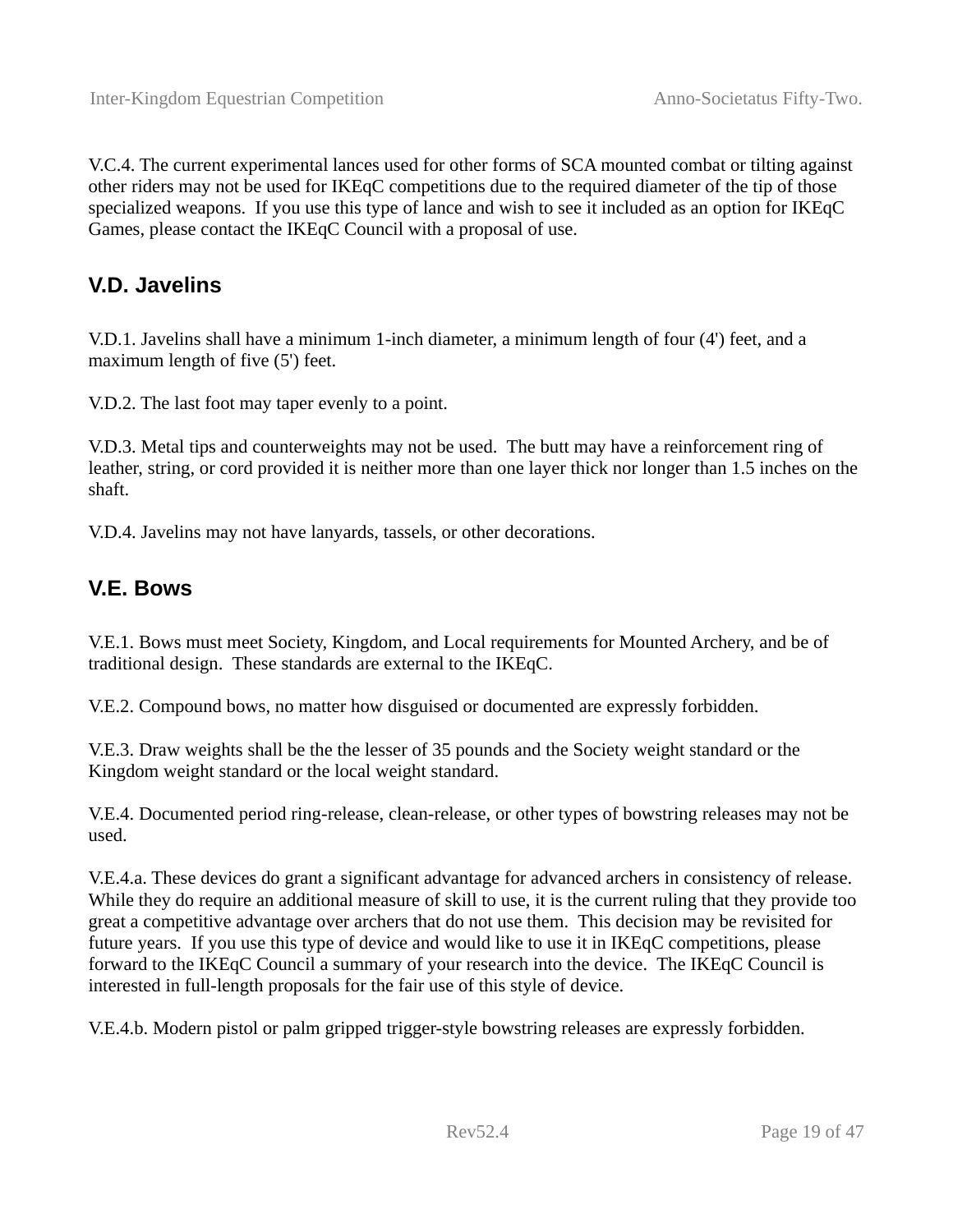#### <span id="page-19-3"></span>**V.F. Arrows**

V.F.1. All Arrows use regulation target points. Society, Kingdom, and Local target archery rules apply. These standards are external to the IKEqC.

#### <span id="page-19-2"></span>**V.G. Targets**

V.G.1. FITA 60 cm (26" x 26") modern archery targets shall be used for mounted archery. These Internationally Standardized targets consist of a gold innermost circle, encircled by a red ring, then a blue ring, then a black ring, and a white outermost ring.

V.G.1.a. The reason for the use of Fédération Internationale de Tir à l'Arc (FITA) targets is ease of procurement and certainty of reproduction. Almost any archery shop anywhere will have or can order these professionally produced precision targets.

V.G.2. The target shall be mounted in compliance with Society, Kingdom, and Local target archery requirements.

#### <span id="page-19-1"></span>**V.H. Target Backstops**

V.H.1. Currently there is no specific IKEqC requirement. As advice, a burlap covered foam style 'broad-head' backstop should be preferred to a hay or straw bale arrangement. With the light weight bows used in SCA Mounted Archery, bounces are more likely with a target backstop that is less easily penetrated. Experts in Archery are encouraged to submit recommendations for a fair standard that should be easy to acquire anywhere IKEqC games will run.

#### <span id="page-19-0"></span>**V.I. Construction Advice**

V.I.1. Construction advice is no longer offered as part of the IKEqC regulations. Please contact your Kingdom Equestrian Officer for assistance in creating gear.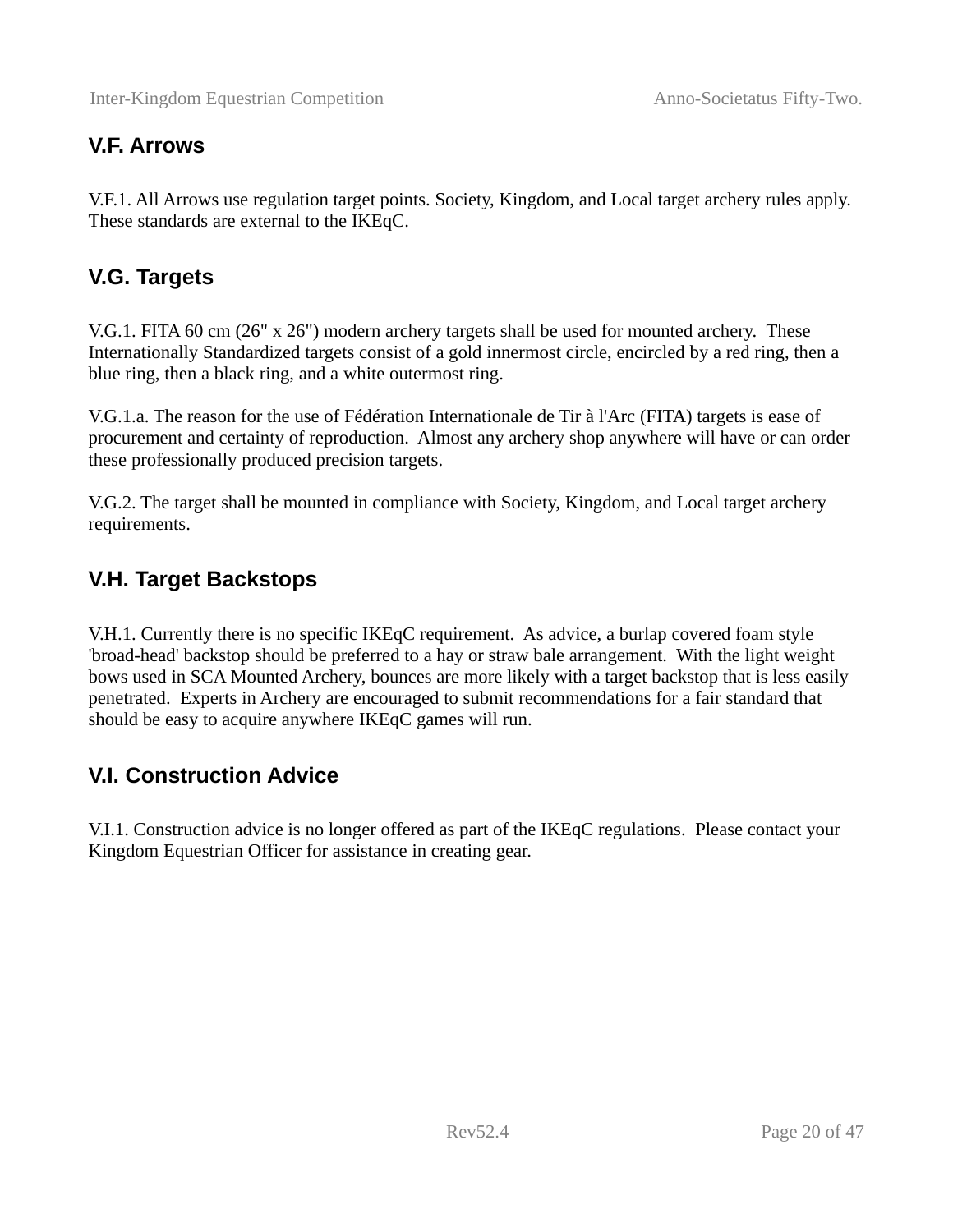# <span id="page-20-3"></span>**VI Score Submissions**

#### <span id="page-20-2"></span>**VI.A. Methods of Score Submission**

VI.A.1. EMiCs will be advised of the current methods of score submission available to them when registering their event or practice.

VI.A.1.a. EMiCs that record their Event or Practice on paper score sheets and register after the fact may see reduced options.

VI.A.2. EMiCs are responsible for any cost associated with the submission of their scores. This includes postage and cellular data charges.

VI.A.3. EMiCs that are unable to use the standard methods presented to them during the registration of their event of practice may apply for a wavier. If granted it will have all of the details the EMiC will need to submit their scores.

VI.A.4. If available, EMiCs may elect to use a paid-service to submit their scores digitally.

VI.A.4.a. Any such paid-service must be known to and accepted by the IKEqC Council.

#### <span id="page-20-1"></span>**VI.B. Limits on scores submitted**

VI.B.1. The IKEqC does not impose limits on the numbers of scores submitted by a Rider.

VI.B.1.a. Traditionally, Riders have been limited to one score per game per event or practice. This has mostly been due to the constraints of time and to ensure all participants get a chance to compete.

VI.B.1.b. After all Riders have made their first scores, EMiCs may choose to allow additional scores to be recorded if adequate time remains. Theses 'Second Bite at the Apple' scores should have their scoresheets marked clearly that it is an 'extra score' for a given Rider to avoid confusion.

VI.B.1.c. Note: a Rider changing mounts still counts as an 'extra score'.

VI.B.2. There is no defined limit on the number of scores a Rider may submit over the course of the Tournament year.

#### <span id="page-20-0"></span>**VI.C. Limits on events and practices**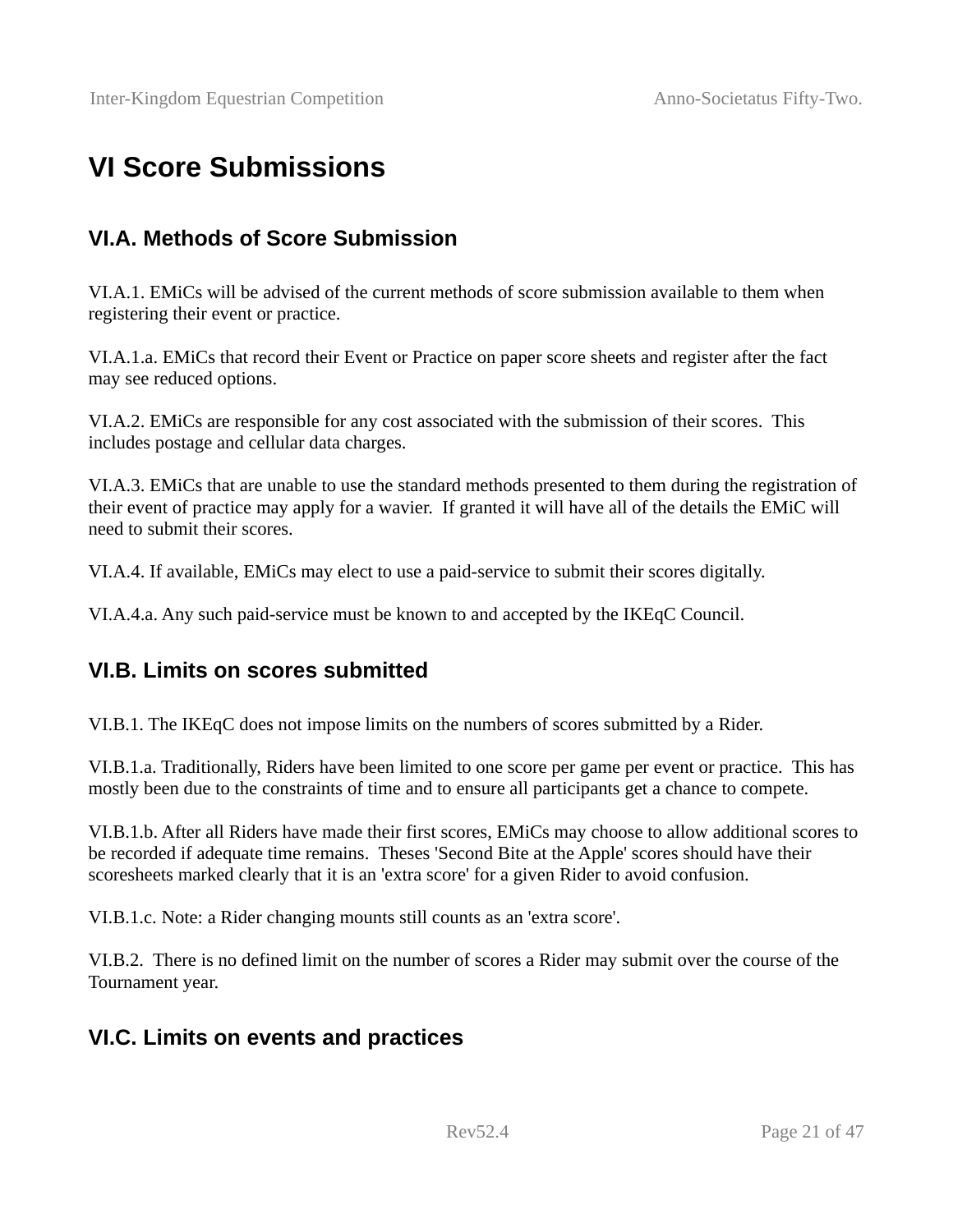VI.C.1. Kingdoms may host as many events or practices with IKEqC compliant games as they wish over the course of the Tournament year.

VI.C.2. A single host group may not hold more than one IKEqC event or practice on the same site within 7 days as a previous IKEqC event or practice by that group.

VI.C.3. Large events or practices (such as a regional practice or Kingdom muster) may span over several days and still qualify. The 7-day rule is to be measured from dusk on the final day of scheduled Equestrian Activities to dawn of the 8th day. If your event closes on Monday Morning, but Equestrian Activities conclude Sunday Night, then Sunday night is when the 7 days begin. In simpler terms, from dusk Sunday to dawn of the following Sunday.

VI.C.4. The IKEqC Council will accept applications for waivers for the 7-Day rule, these will be considered on their merits on a case-by-case basis.

#### <span id="page-21-0"></span>**VI.D. IKEqC games run with other Equestrian activities**

VI.D.1. Any IKEqC game may be part of a larger 'Challenge Course' or Tournament. The IKEqC Council specifically encourages EMiCs to run IKEqC games as part of their equestrian activities whenever it is reasonable.

VI.D.2. The most unusual ways EMiCs add IKEqC games to their events may be honored with articles posted on http://blog.scaikeqc.org.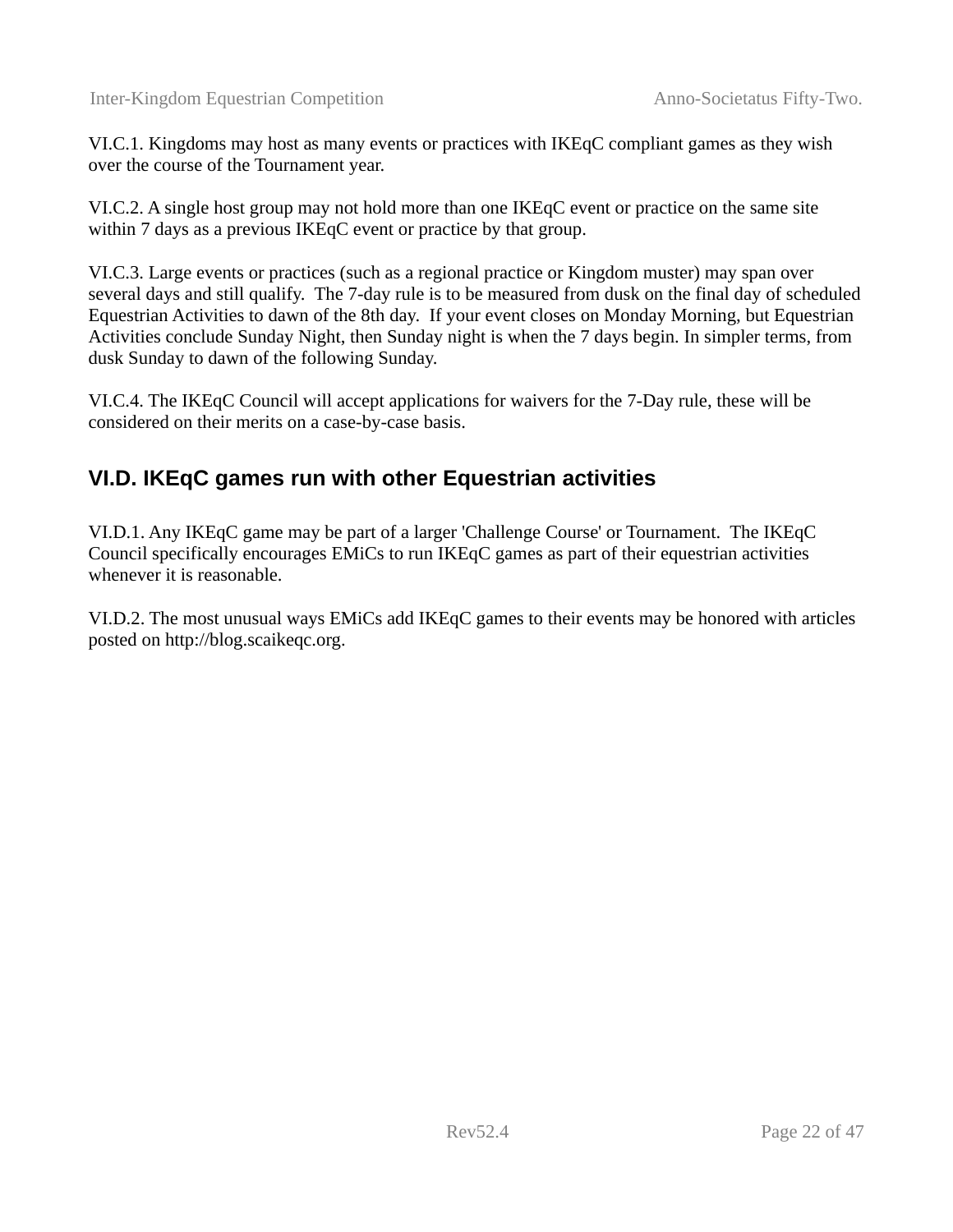# <span id="page-22-2"></span>**VII. Games Set-up and Scoring**

#### <span id="page-22-1"></span>**VII.A. General Terms**

VII.A.1. A 'lane' is defined as a pair of parallel barriers that encourages an equine to keep a straight course.

VII.A.2. A 'track' is defined as a single barrier which the equine is guided to follow.

VII.A.3. A 'run' is defined as the complete path through a given game. A run includes one or more passes.

VII.A.4. A 'pass' is defined as a single path through an element of a given game.

VII.A.5. 'Run-in' is a loosely defined area at the beginning of a course, lane, or track where a rider has room to get their mount to competition gait before entering the course.

VII.A.6. 'Run-out' is a loosely defined area at the end of a course, lane, or track where a rider has room to maneuver and bring their mount to a safe stop.

VII.A.7. 'Safety Backfield' is defined as the area down-range of the lane or track used for all forms of Mounted Archery or other contests that might include live weapons being thrown, cast, or shot at targets.

VII.A.8. An 'arena' is an enclosed area that is specifically designed and designated for equestrian activities.

#### <span id="page-22-0"></span>**VII.B. General Rules**

VII.B.1. When more than one course is setup at a time in an arena, no less than 30' shall separate the boundaries of one gaming area and another, unless the pattern is setup with a logical flow for the use as a Challenge Course and only one rider is active at a given time.

VII.B.2. In timed games, multiple timekeepers may be used by the EMiC. The results of every Timekeeper is to be recorded on the score sheets, but the average of the scores is considered the Official time for the run. If in the EMiCs determination a time appears to be an outliner from the others, perhaps the timekeeper got a late start or forgot to clear the last run on their chronograph, the EMiC may disqualify the time. It must still be recorded, but struck-out with a single line.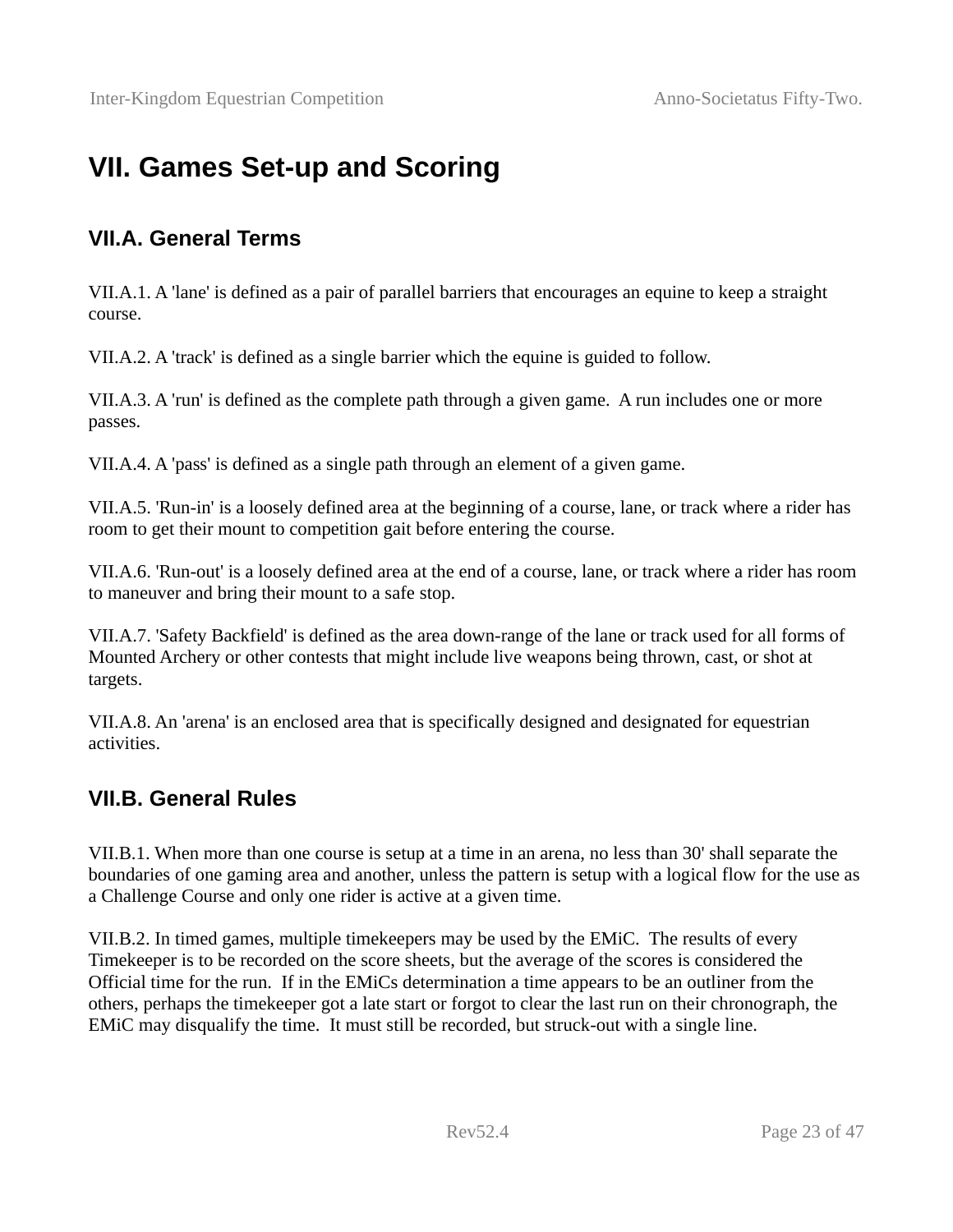VII.B.3. EMiCs are encouraged to be generous with permitting riders a second run if the Rider has difficulties.

VII.B.4. EMiCs are neither encouraged nor prohibited to offer a third run baring the most exception circumstances, such as a Safety-Backfield incursion, an equipment issue for which the rider should not be penalized or similar just reason.

VII.B.5. EMiCs are prohibited from offering a fourth run for any reason, though they are encouraged to assist the rider at a more appropriate time in what they are doing wrong and how to improve.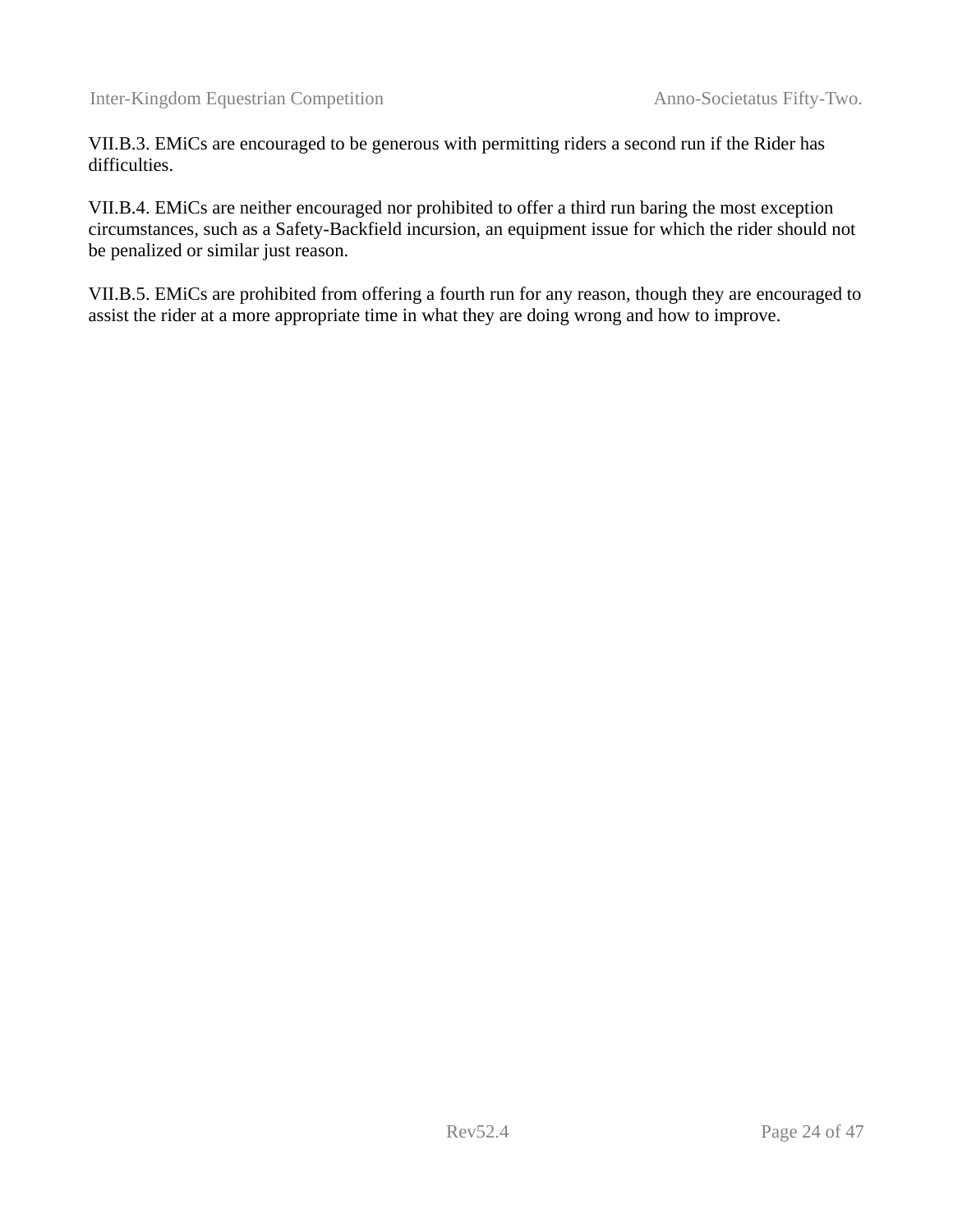### <span id="page-24-0"></span>**VII.C. Behead the Enemy -- Short Course (21')**

#### VII.C.1. Equipment

VII.C.1.a. The heads should be approximately of human head size. The attachment of the target head to the standard should be sufficient to hold the head in place until struck, but come loose easily with a valid strike. Heads should not dislodge if the head or the standard is merely brushed by the horse/rider.

VII.C.1.b. Head Standards shall be made of suitable material to support the target head and follow all Society, Kingdom, and Local rules on construction.

VII.C.1.c. Heads standards shall place the bottom of target head no lower than five feet (5') above the ground. For this purpose height is to be measured from the bottom of the target head to mean-groundlevel, not the base of the standard. Ergo, if a portable-hole that is six inches tall is supporting a standard that is five feet long once inserted, the measure would be five feet six inches.

VII.C.2. Set-up

VII.C.2.a. The heads course will consist of a straight row of six standards. Upon the middle four standards are placed target heads. The other two standards, one on either end, are markers. The start of the course is a 'time line' that runs through the first marker standard and is perpendicular to the row of standards.

VII.C.2.b. The standards shall be placed in a straight line with 21 feet between each standard (measured from the center of one standard to the center of the next). There shall be sufficient space on either side of the course to permit a safe run-in and run-out at the beginning and for the rider to turn their mount around at the end.

VII.C.2.c. Any dislodged heads shall be reset upon the standards prior to each run.

VII.C.3. Rules

VII.C.3.a. A sword or mace is used to knock off the heads. Refer to Section V.A. or V.B. for weapon details.

VII.C.3.b. Pattern for Behead the Enemy:

VII.C.3.b.i. The rider shall start far enough behind the time line to allow their mount to be at competition gait when crossing the time line.

VII.C.3.b.ii. In order to allow a Rider to wield their sword or mace with their dominate hand, the Rider may choose which side of the start marker to pass, this in turn dictates the direction of the weaves.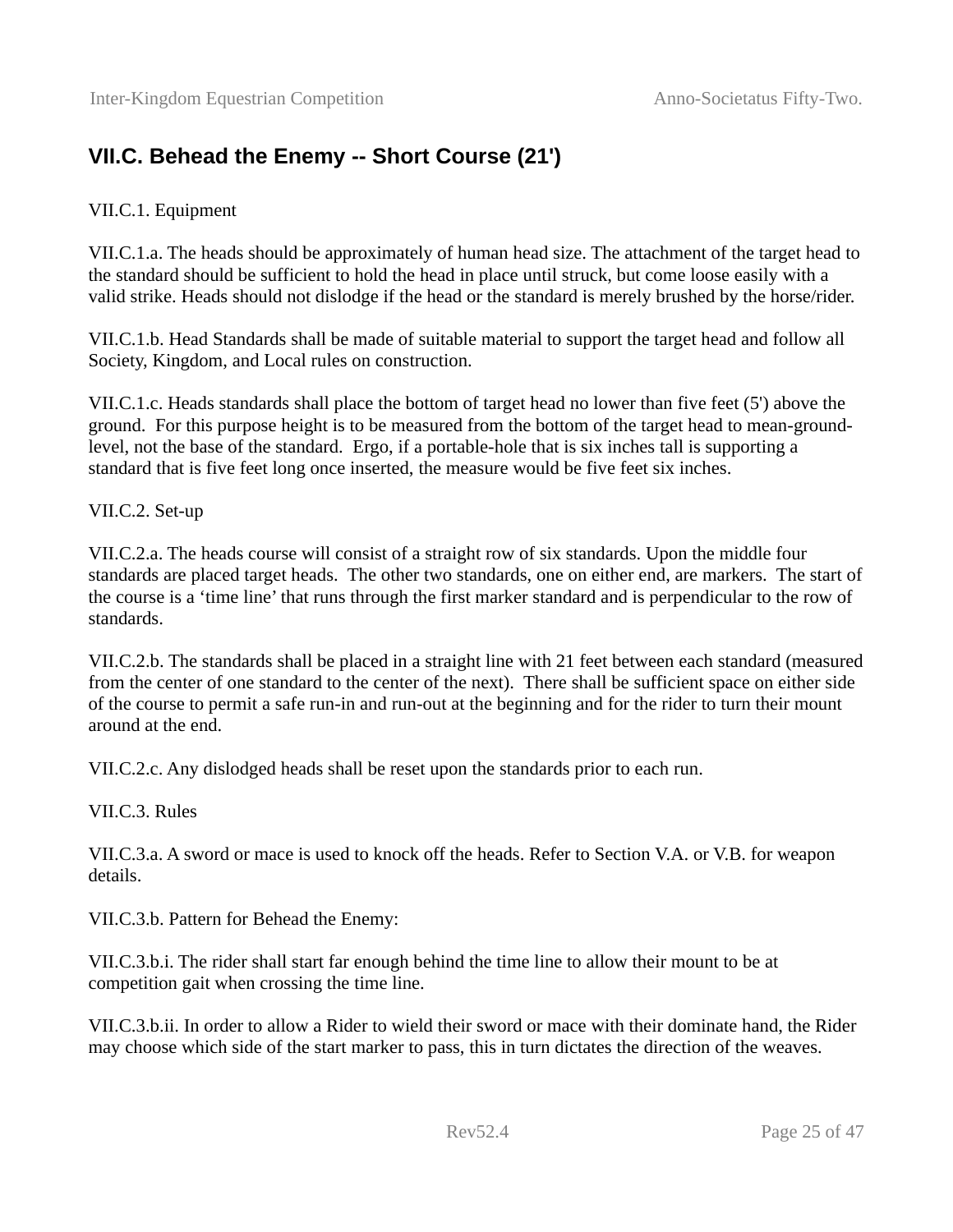VII.C.3.b.iii. After crossing the time line, the rider guides their mount in a weaving pattern between the standards with heads on top, making their first weave after the start marker and before the first head.

VII.C.3.b.iv. As the rider passes each head they are to strike with back-swings only.

VII.C.3.b.v. At the last standard, the rider guides their mount around to face the starting line and returns without weaving on the return. The Rider is permitted to break competition gait at this point in order to speed to the finish.

VII.C.3.b.vi. Any heads remaining on the standards may not be struck on the return leg.

VII.C.3.c. Timing begins as the rider's hip passes the first distance marker. Timing ends when the rider's hip passes through the time line on the their return.

VII.C.3.d. For each infraction below, the rider earns one fault. Multiply by ten the total number of faults to calculate the penalty to assess.

VII.C.3.d.i. Each head missed, to a maximum of 4.

VII.C.3.d.ii. Each weave missed, to a maximum of 4.

VII.C.3.d.iii. Collision by horse or rider with a standard resulting in the standard collapsing or falling over.

VII.C.3.d.iv. Allowing their weapon to hit the ground after leaving their hand. Lanyards are acceptable to prevent this fault.

VII.C.3.e. A run shall be disqualified if the following occurs:

VII.C.3.e.i. The horse is struck with mace or sword due to negligence of rider.

VII.C.3.e.ii. Forward swings of the weapon are used.

VII.C.3.f. Behead the Enemy is a timed game and shall be measured to the nearest hundredth of a second.

VII.C.4. Scoring:

VII.C.4.a. The score for this activity is based on the fastest time and the most heads struck. The time and the penalty are subtracted from the "score quotient" to calculate a rider's points.

VII.C.4.a.i. Riders competing at the Walk begin with a Score Quotient of 145 points.

VII.C.4.a.ii. Riders competing at the Trot begin with a Score Quotient of 110 points.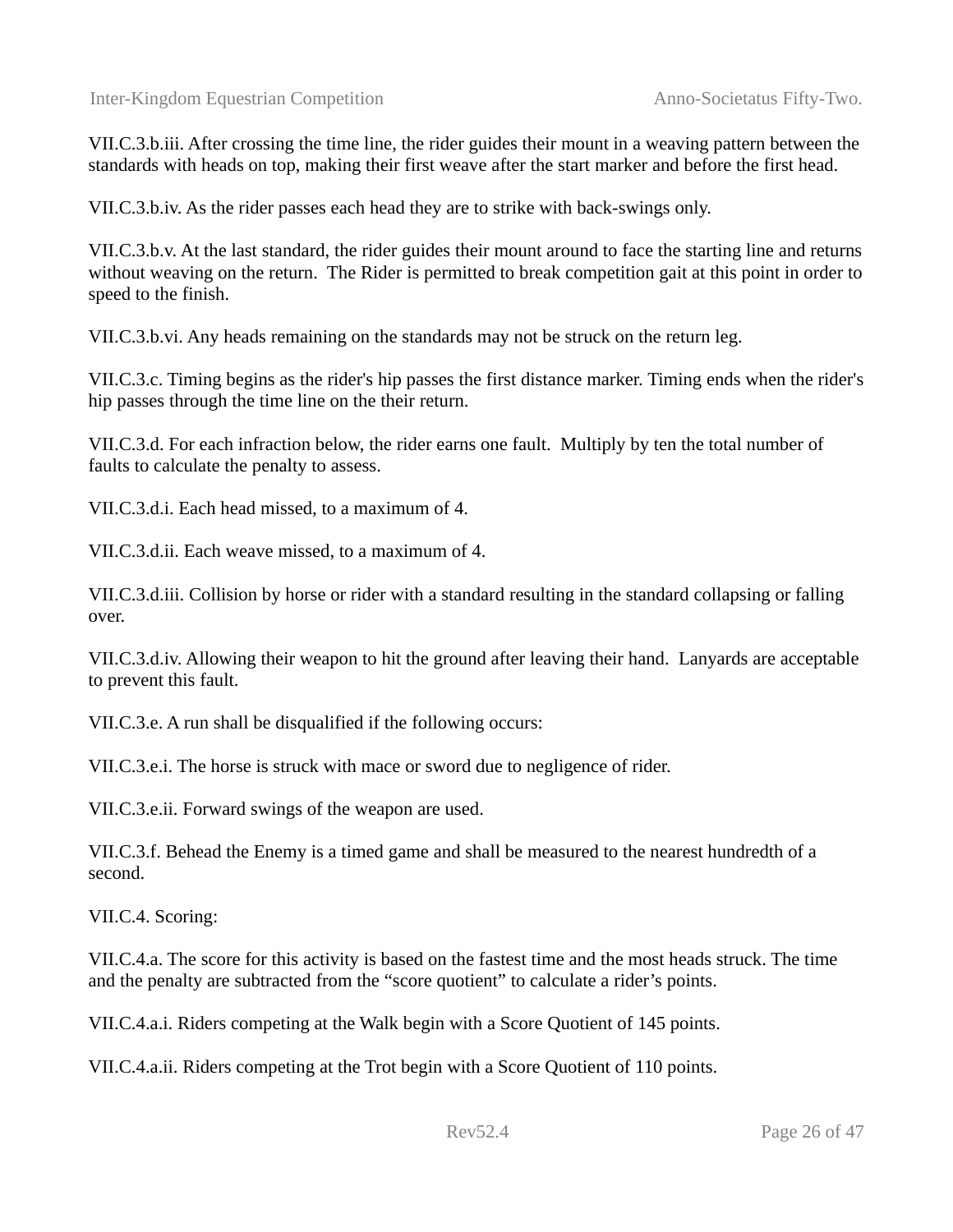VII.C.4.a.iii. Riders competing at the Canter begin with a Score Quotient of 105 points.

VII.C.4.b. The Formula for calculating score is as follows: SCORE = Score Quotient - penalty - Total time in seconds and fractional seconds.

VII.C.4.c. Examples:

VII.C.4.c.i. Duke Sir Pseudonym competing at the Canter, made a clean run (no faults) in 13.48 seconds, resulting in a score of: 91.52 = 105 - zero - 13.48

VII.C.4.c.ii. Lady Alias competing at the Walk, missed a head and a weave, finishing in 62.87 seconds resulting in a score of: 62.13 = 145 - 20 - 62.87

VII.C.4.d. If a rider takes longer than 60 seconds to complete the course, do not add minutes, but add 60 seconds to the time on your stopwatch.

VII.C.4.e. Behead the Enemy does not have a defined maximum score, the Score Quotients are tuned to keep top scores close to 90 points.

VII.C.5. Behead the Enemy Diagram

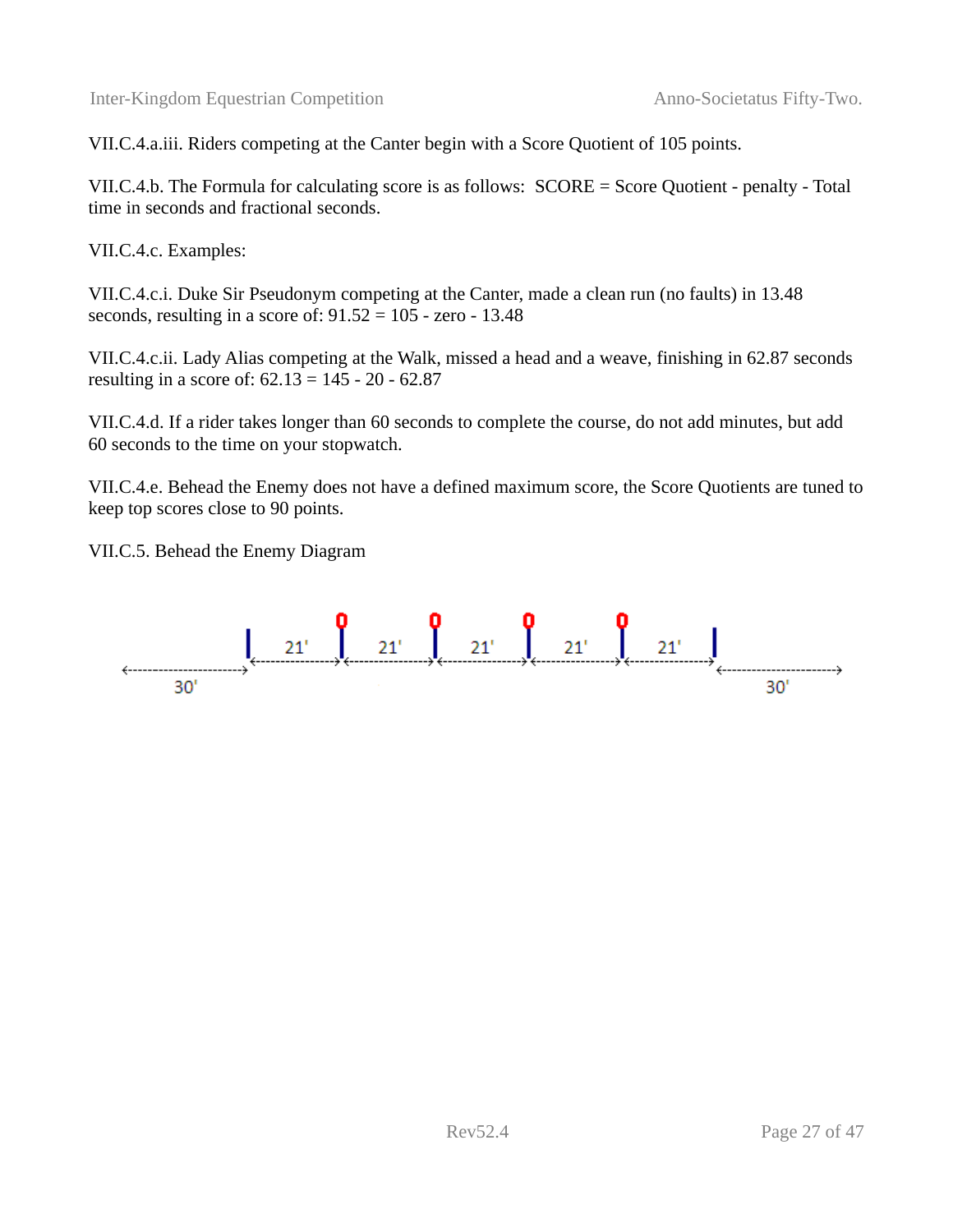### <span id="page-27-0"></span>**VII.D. Behead the Enemy -- Long Course (30')**

#### VII.D.1. Equipment

VII.D.1.a. The heads should be approximately of human head size. The attachment of the target head to the standard should be sufficient to hold the head in place until struck, but come loose easily with a valid strike. Heads should not dislodge if the head or the standard is merely brushed by the horse/rider.

VII.D.1.b. Head Standards shall be made of suitable material to support the target head and follow all Society, Kingdom, and Local rules on construction.

VII.D.1.c. Heads standards shall place the bottom of target head no lower than five feet (5') above the ground. For this purpose height is to be measured from the bottom of the target head to mean-groundlevel, not the base of the standard. Ergo, if a portable-hole that is six inches tall is supporting a standard that is five feet long once inserted, the measure would be five feet six inches.

VII.D.2. Set-up

VII.D.2.a. The heads course will consist of a straight row of six standards. Upon the middle four standards are placed target heads. The other two standards, one on either end, are markers. The start of the course is a 'time line' that runs through the first marker standard and is perpendicular to the row of standards.

VII.D.2.b. The standards shall be placed in a straight line with 30 feet between each standard (measured from the center of one standard to the center of the next). There shall be sufficient space on either side of the course to permit a safe run-in and run-out at the beginning and for the rider to turn their mount around at the end.

VII.D.2.c. Any dislodged heads shall be reset upon the standards prior to each run.

VII.D.3. Rules

VII.D.3.a. A sword or mace is used to knock off the heads. Refer to Section V.A. or V.B. for weapon details.

VII.D.3.b. Pattern for Behead the Enemy:

VII.D.3.b.i. The rider shall start far enough behind the time line to allow their mount to be at competition gait when crossing the time line.

VII.D.3.b.ii. In order to allow a Rider to wield their sword or mace with their dominate hand, the Rider may choose which side of the start marker to pass, this in turn dictates the direction of the weaves.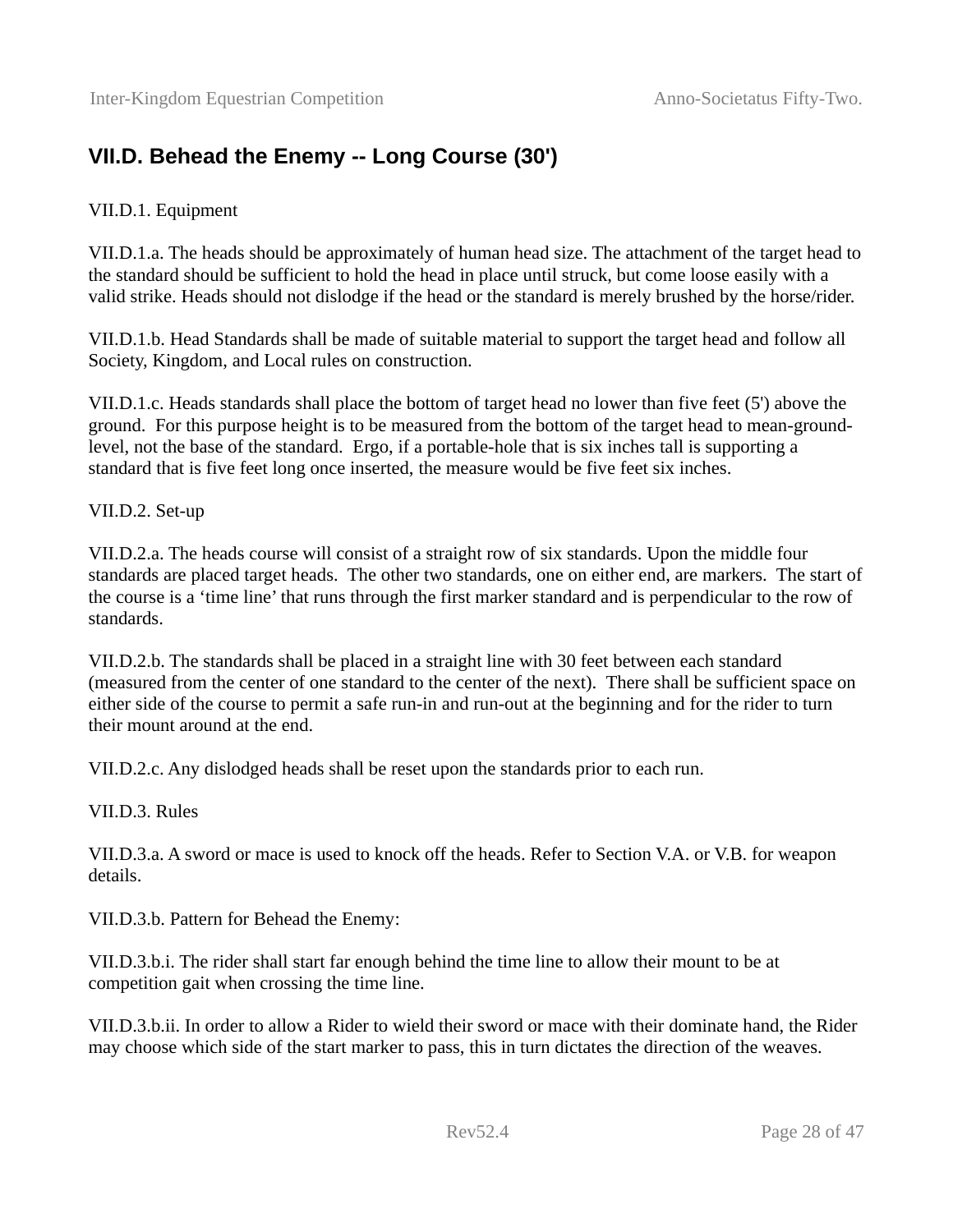VII.D.3.b.iii. After crossing the time line, the rider guides their mount in a weaving pattern between the standards with heads on top, making their first weave after the start marker and before the first head.

VII.D.3.b.iv. As the rider passes each head they are to strike with back-swings only.

VII.D.3.b.v. At the last standard, the rider guides their mount around to face the starting line and returns without weaving on the return. The Rider is permitted to break competition gait at this point in order to speed to the finish.

VII.D.3.b.vi. Any heads remaining on the standards may not be struck on the return leg.

VII.D.3.c. Timing begins as the rider's hip passes the first distance marker. Timing ends when the rider's hip passes through the time line on the their return.

VII.D.3.d. For each infraction below, the rider earns one fault. Multiply by ten the total number of faults to calculate the penalty to assess.

VII.D.3.d.i. Each head missed, to a maximum of 4.

VII.D.3.d.ii. Each weave missed, to a maximum of 4.

VII.D.3.d.iii. Collision by horse or rider with a standard resulting in the standard collapsing or falling over.

VII.D.3.d.iv. Allowing their weapon to hit the ground after leaving their hand. Lanyards are acceptable to prevent this fault.

VII.D.3.e. A run shall be disqualified if the following occurs:

VII.D.3.e.i. The horse is struck with mace or sword due to negligence of rider.

VII.D.3.e.ii. Forward swings of the weapon are used.

VII.D.3.f. Behead the Enemy is a timed game and shall be measured to the nearest hundredth of a second.

VII.D.4. Scoring:

VII.D.4.a. The score for this activity is based on the fastest time and the most heads struck. The time and the penalty are subtracted from the "score quotient" to calculate a rider's points.

VII.D.4.a.i. Riders competing at the Walk begin with a Score Quotient of 145 points.

VII.D.4.a.ii. Riders competing at the Trot begin with a Score Quotient of 110 points.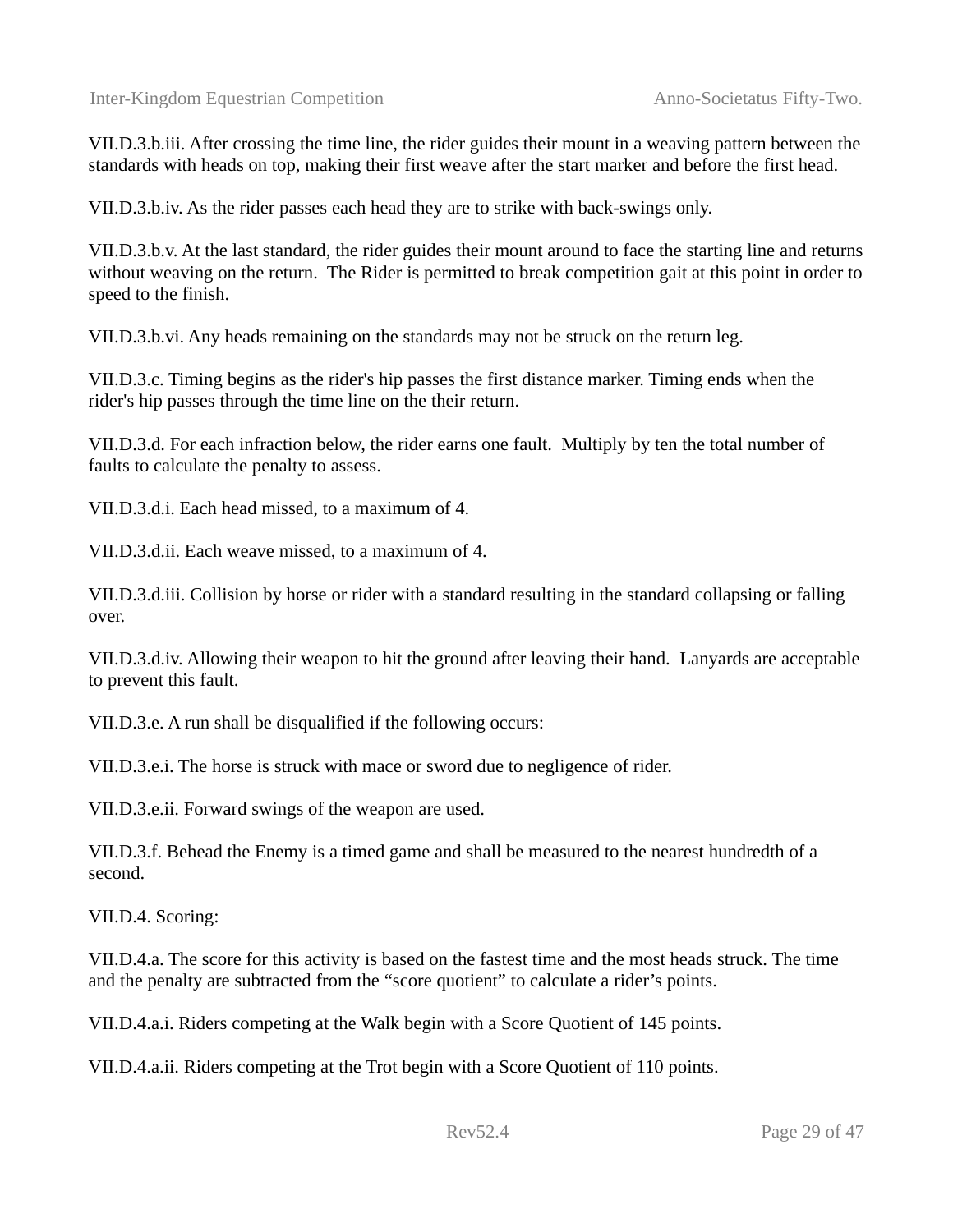VII.D.4.a.iii. Riders competing at the Canter begin with a Score Quotient of 105 points.

VII.D.4.b. The Formula for calculating score is as follows: SCORE = Score Quotient - penalty - Total time in seconds and fractional seconds.

VII.D.4.c. Examples:

VII.D.4.c.i. Duke Sir Pseudonym competing at the Canter, made a clean run (no faults) in 13.48 seconds, resulting in a score of: 91.52 = 105 - zero - 13.48

VII.D.4.c.ii. Lady Alias competing at the Walk, missed a head and a weave, finishing in 62.87 seconds resulting in a score of: 62.13 = 145 - 20 - 62.87

VII.D.4.d. If a rider takes longer than 60 seconds to complete the course, do not add minutes, but add 60 seconds to the time on your stopwatch.

VII.D.4.e. Behead the Enemy does not have a defined maximum score, the Score Quotients are tuned to keep top scores close to 90 points.

VII.D.5. Behead the Enemy Diagram

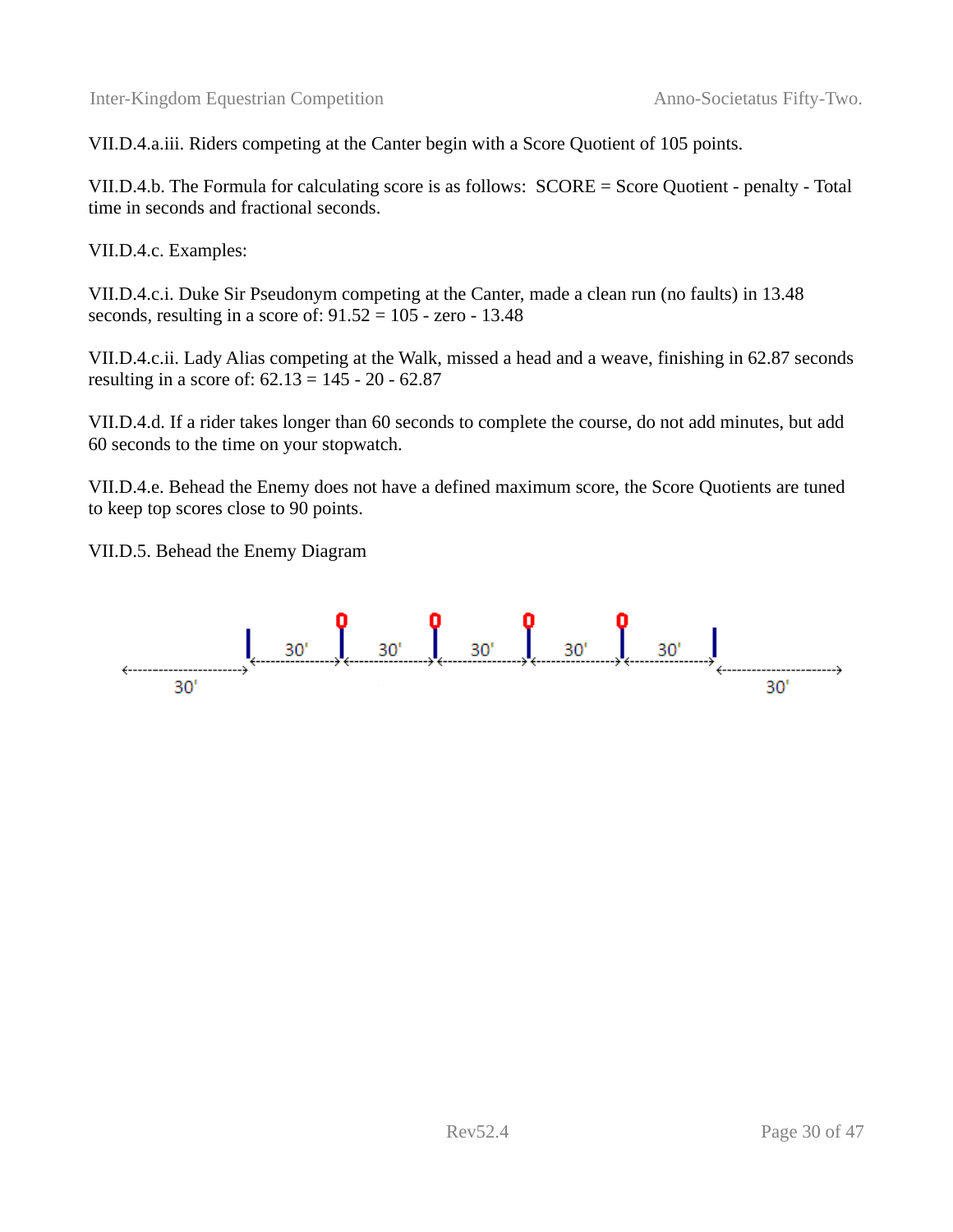### <span id="page-30-0"></span>**VII.E. Ring Tilt**

#### VII.E.1. Equipment

VII.E.1.a. For the Ring Tilt use three "T" type ring tilt standards will be needed. Use of dual-purpose standards is permitted, simply replace three of the heads standards with T-standards.

VII.E.1.b. Ring tilt standards shall suspend the rings such that the tops of all rings are not less than six and a half feet from mean-ground level.

VII.E.1.c. Ring Tilt standards should be sufficiently sturdy to neither droop nor lean. All four rings on a standard must be at the same height above mean-ground-level.

VII.E.1.d. A total of twelve rings are needed, two rings of each size. The sizes are measured from the interior diameter of the ring and come in one inch, two inch, three inch, four inch, five inch, and six inch sizes.

VII.E.2. Ring Tilt Set-Up

VII.E.2.a. Ring Tilt T-standards shall be placed in a straight line with 21 feet (7 yards) between them (measured from the center of one standard to the center of the next).

VII.E.2.b. Two ring choices will be placed on each arm of the T-standard.

VII.E.2.b.i. The first T-standard shall have 1" and 6" rings on each of its arms.

VII.E.2.b.ii. The second T-standard shall have 2" and 5" rings on each of its arms.

VII.E.2.b.iii. The third T-standard shall have 3" and 4" rings on each of its arms.

VII.E.2.b.iv. The smaller diameter ring shall be placed on the outside of the arm of the T-standard.

VII.E.2.b.v. The ring diameters for each arm of the T-standards add up to seven (i.e.  $1'' + 6'' = 7$ ,  $5'' +$  $2" = 7, 3" + 4" = 7$ .

VII.E.2.c. There shall be no less than 6 inches between the outer edges of the rings on any arm of the Tstandards. A spare 6" ring may be used to gauge this rapidly.

VII.E.3. Rules for Ring Tilt

VII.E.3.a. The rider may start at either end and must be at competition gait when they reach the first standard. Breaking this for more than three strides during the run is a disqualification.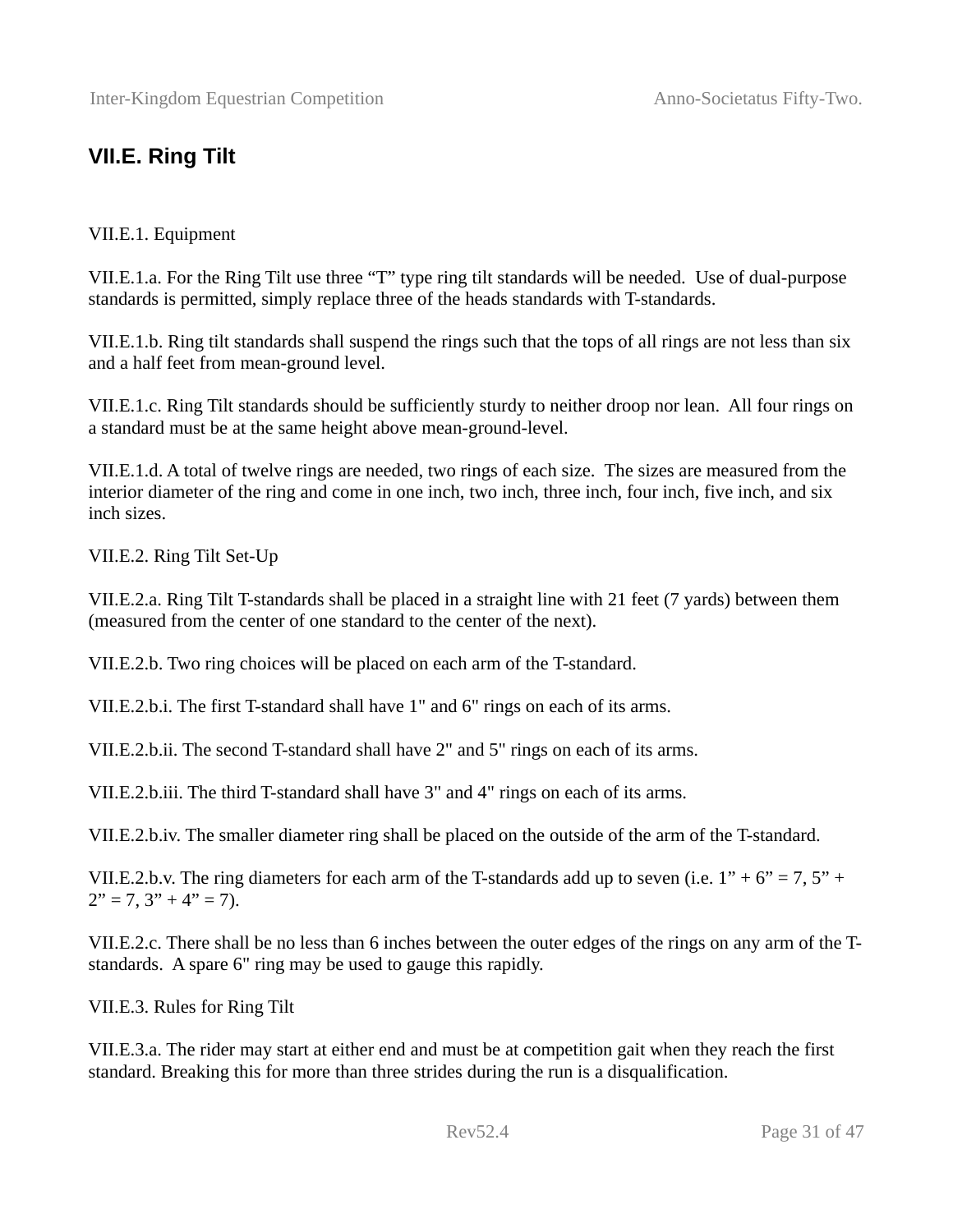VII.E.3.b. The rider must choose which ring to try to spear. The larger or the smaller ring, but not both. In the event the rider spears both rings on any given arm, the run is invalid due to rules not being followed or failure to setup the course properly.

VII.E.3.c. Both the "Norman" (lance crossing over the neck of the horse) and "Saracen" (lance parallel with the neck of the horse) styles are acceptable.

VII.E.3.d. The lance shall be kept with the tip skyward for safety at all times except when advancing to a target.

VII.E.3.e. Pattern for Ring Tilt:

VII.E.3.e.i. Until cleared to begin their first pass, the lance must be kept with the tip skyward for safety.

VII.E.3.e.ii. The rider shall proceed up their choice of sides of the Ring Tilt course, spearing what rings they may and halt.

VII.E.3.e.iii. They may give their rings for the first half of the course to a member of the ground crew if desired.

VII.E.3.e.iv. Until cleared to begin their second pass, the lance must be kept with the tip skyward for safety.

VII.E.3.e.v. Once it has been determined the pattern is clear of ground crew, the rider may proceed down the other half of the Ring Tilt course, halting at the end.

VII.E.3.e.vi. The rider gives their rings to a member of the ground crew who will then report the rings scored.

VII.E.3.e.vii. After rings are removed from the lance, it must be kept with the tip skyward for safety until the weapon is surrendered to the groundcrew.

VII.E.3.f. A run shall be disqualified if the following occurs:

VII.E.3.f.i. Breaking the pattern.

VII.E.3.f.ii. Discarding the lance for any reason disqualifies the run.

VII.E.3.g. Ring Tilt is not a timed game.

VII.E.4. Scoring the Ring Tilt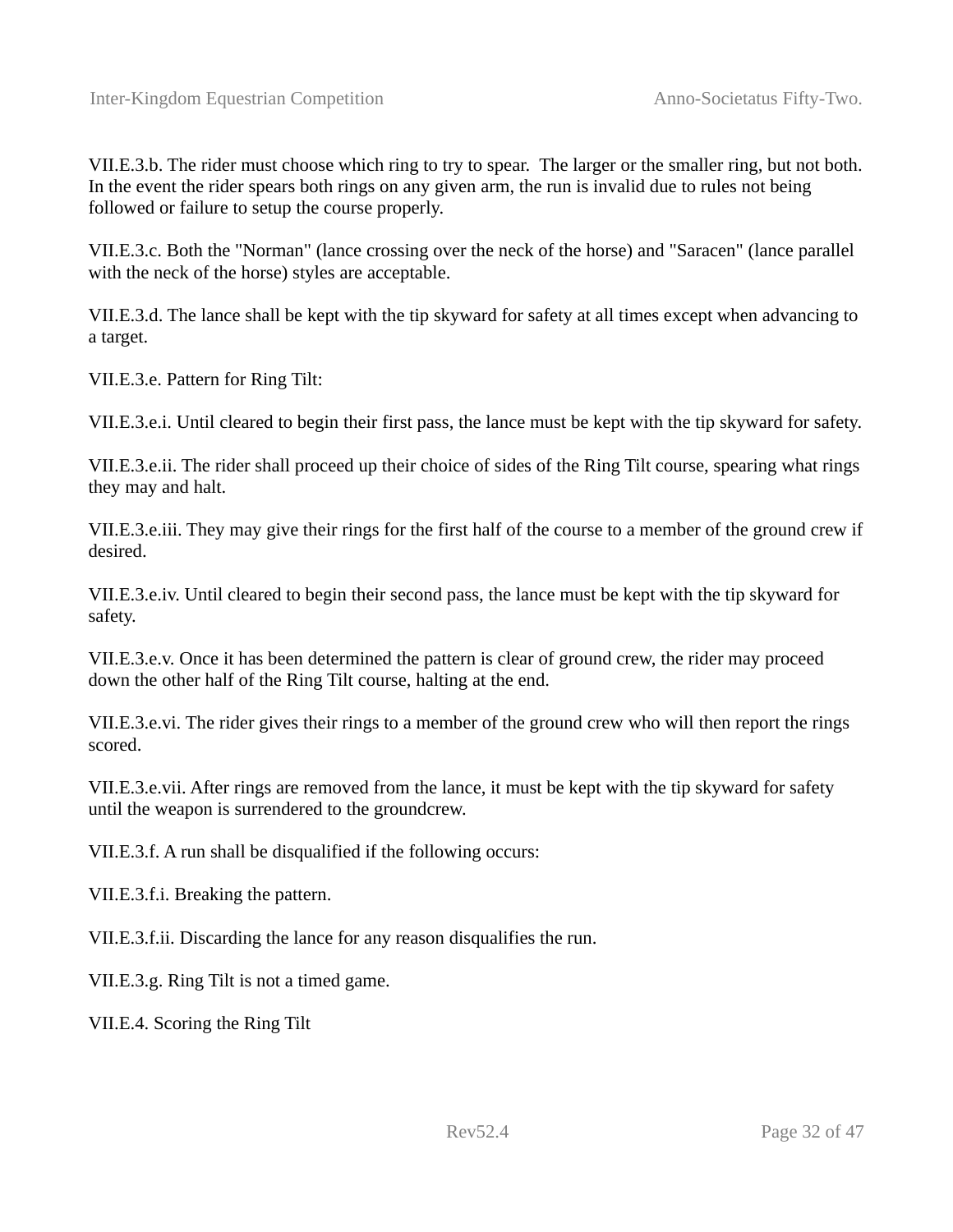VII.E.4.a. Ring Tilt is scored by the number and sizes of rings handed off to groundcrew. These rings must stay on the lance during the pass. Rings that are plucked from the T-standards but do not remain on the lance do not score.

| VII.E.4.a.i.   | 1" rings are worth 20 points. |
|----------------|-------------------------------|
| VII.E.4.a.ii.  | 2" rings are worth 15 points. |
| VII.E.4.a.iii. | 3" rings are worth 10 points. |
| VII.E.4.a.iv.  | 4" rings are worth 8 points.  |
| VII.E.4.a.v.   | 5" rings are worth 6 points.  |
| VII.E.4.a.vi.  | 6" rings are worth 4 points.  |

VII.E.4.b. The highest possible score for the Ring Tilt is 90 points.

VII.E.5. Ring Tilt Set-Up Diagram

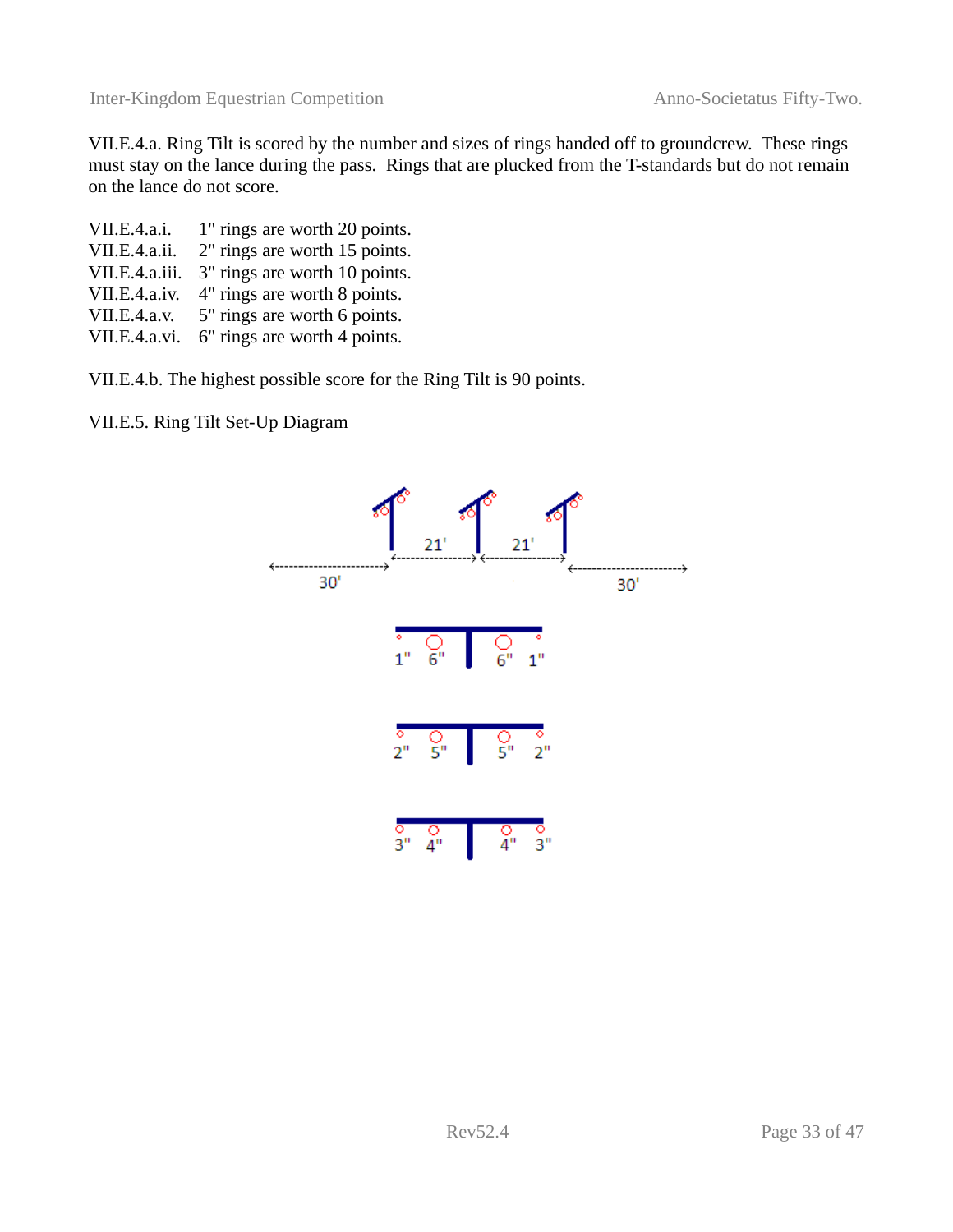### <span id="page-33-0"></span>**VII.F. Reed Chop**

VII.F.1. Equipment

VII.F.1.a. Reed Standards shall be made of suitable material to support a reed and comply with all Society, Kingdom, and Local rules.

VII.F.1.b. Reed lengths are 2", 4", 6", 8", and 10".

VII.F.1.c. Reeds shall not be smaller than one-half inch in diameter.

VII.F.1.d. Reed standards shall place the bottom of their reeds at no less than 5' and no more than 6' off the ground.

VII.F.1.e. The reed shall be mounted vertically and in such a way as to be held in place until knocked off of the standard. Reeds should not dislodge if the reed or the standard is merely brushed by the horse, rider, or wind.

VII.F.2. Set-Up

VII.F.2.a. Reed standards shall be placed in two parallel rows of 5 reed standards each. The two rows shall have a 4' between them.

VII.F.2.b. Reed standards shall be placed in 21' apart on each side (measured from the center of one standard to the center of the next). The first Reed Standard on the right row shall be placed at the begining of the course. The first Reed Standard on the left row shall be offset 10' 6" from the start.

VII.F.2.c. Riders are to encounter a reed every 10' 6" when proceeding down the middle of the lane.

VII.F.2.d. Reeds shall be placed in size descending order in each row. A 10" Reed is the first one a rider encounters and a 2" Reed is the last.

VII.F.3. Rules for Reed Chop

VII.F.3.a. Only swords may be used for reed chop.

VII.F.3.b. Pattern for Reed Chop:

VII.F.3.b.i. Rider will proceed down middle of the lane implied by the two rows of Reed Standards.

VII.F.3.b.ii. Larger or wider horses may require a Rider to adjust their track slightly to give room to swing at the Reeds. This is permitted provided the Rider does not 'bend' the lane by more than two feet.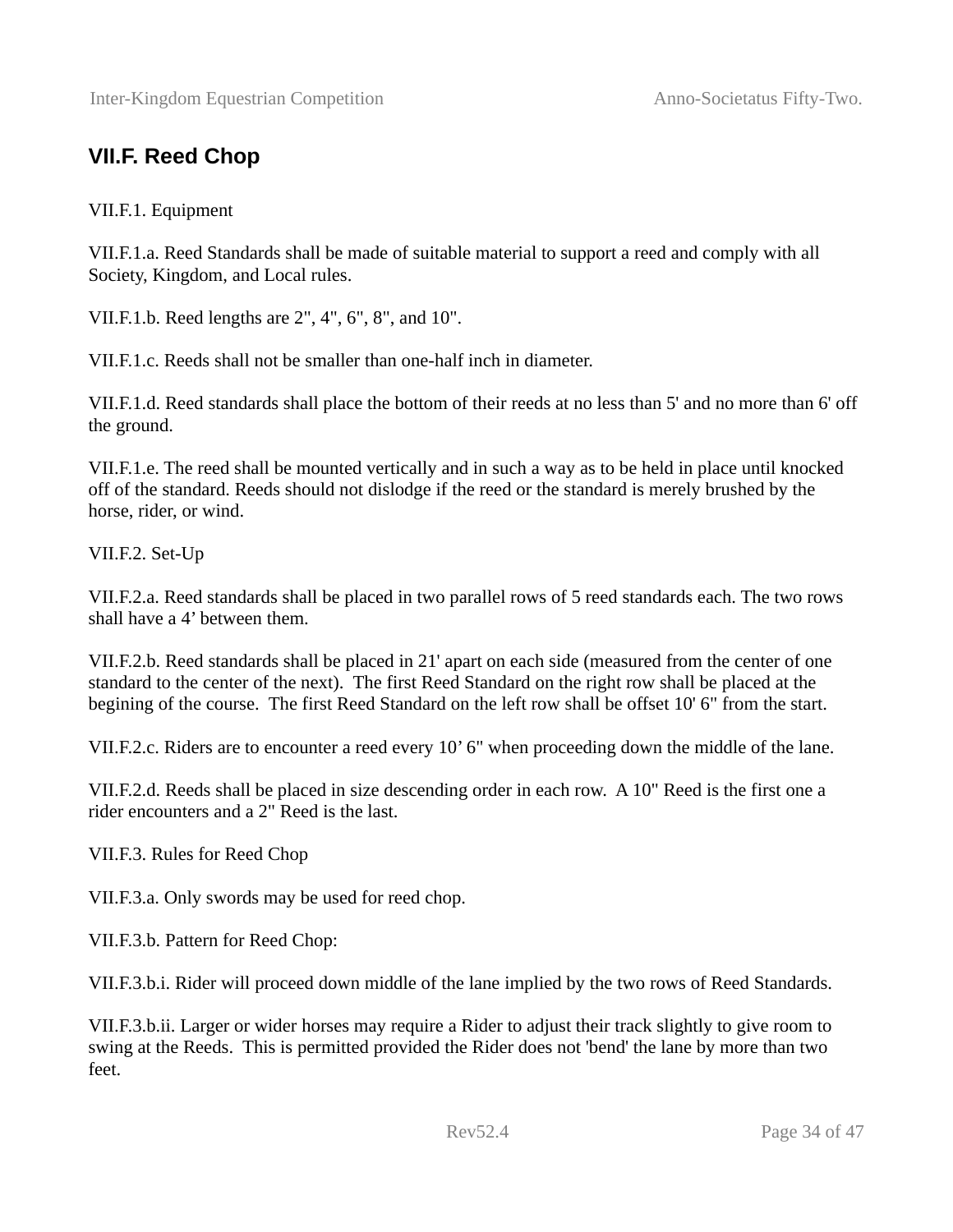VII.F.3.b.iii. If the horse and rider exit the lane, the run is disqualified.

VII.F.3.c. The horse must be at competition gait upon reaching the first reed. Breaking gait to either a faster or a slower gait for more than three strides is a disqualification.

VII.F.3.d. A reed must be hit by the edge of the sword and fall free from its standard to count.

VII.F.3.d.i. A reed struck with a non-striking surface of the sword does not score.

VII.F.3.d.ii. A reed falling off due to the standard getting hit does not score.

VII.F.3.d.iii. A reed falling off due to the wind does not score.

VII.F.3.e. Only backward swings are permitted. Use of a forward swing disqualifies the run.

VII.F.3.f. A Rider is disqualified if they discard their sword (without a lanyard) to the ground during the run.

VII.F.3.g. A Rider who drops a sword attached by a properly affixed lanyard is not disqualified, but they must finish the run without attempting to recover their weapon or score additional Reeds.

VII.F.3.h. Reed Chop is not a timed game.

VII.F.4. Scoring the Reed Chop

VII.F.4.a. The score for this activity will be based on the number and size of the reeds successfully chopped off:

VII.F.4.a.i. 2" reeds score 15 points VII.F.4.a.ii. 4" reeds score 12 points VII.F.4.a.iii. 6" reeds score 9 points VII.F.4.a.iv. 8" reeds score 6 points VII.F.4.a.v. 10" reeds score 3 points

VII.F.4.b. The highest possible score for Reed Chop is 90 points.

VII.F.5. Reed Chop Set-Up Diagram

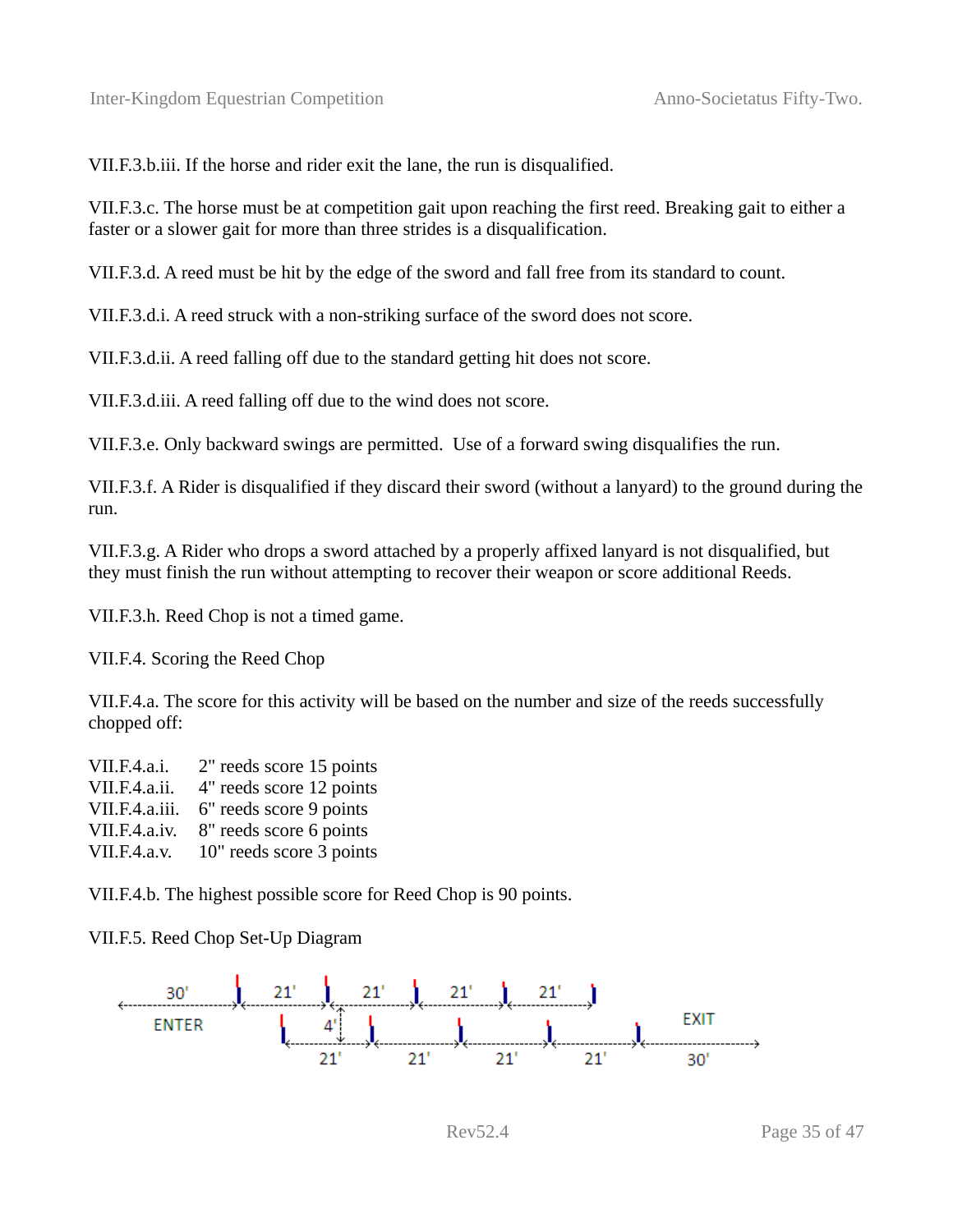### <span id="page-35-0"></span>**VII.G. Mounted Archery – Single Target**

#### VII.G.1. Equipment

VII.G.1.a. A lane shall be constructed for this activity. It shall be made from any materials that are highly visible and that a horse will not willingly encounter, such as flagging. If the lane constructed is longer than the course requires, start and end points for the course should be clearly visible.

VII.G.1.b. 60cm FITA standard paper targets. Enough spare targets should be on hand such that a target can be replaced after every fifth rider (or 15 arrows).

VII.G.1.b.i. EMiCs shall make note of the condition of the target face during competition and are free to replace it with a spare when a target can no longer be used accurate scoring.

VII.G.1.b.ii. The use of tape, stickers, or dots to cover scored holes is discouraged but not prohibited.

VII.G.1.c. A target backstop large enough to post the 60cm FITA target upon.

VII.G.2. Set-up

VII.G.2.a. The course length is 100 feet long, if using a lane longer than 100 feet, start and end markers are to placed at the appropriate points.

VII.G.2.b. The target shall be placed 21' from the barrier at the midway point of the lane (50' from either end, measured at the center mark of the bullseye to the edge of the course).

VII.G.2.c. It is permissible to use a course setup for Mounted Archery – Triple Target.

VII.G.2.d. The Safety Backfield for the course must be clearly visible to a range the EMiC is comfortable with. Holds shall be called during any incursion into this area.

VII.G.3. Rules

VII.G.3.a. The Rider shoots while their mount is in motion at competition gait. Riders must announce their chosen gait for the run before they beginning their first pass.

VII.G.3.b. The Rider makes three passes and is allowed 1 arrow per pass.

VII.G.3.c. The Rider may not carry extra arrows in hand or in quiver.

VII.G.3.d. The Rider may nock their arrow before putting their mount into motion if permitted by Society, Kingdom, or Local rules and the arrow is clearly aimed in a safe direction.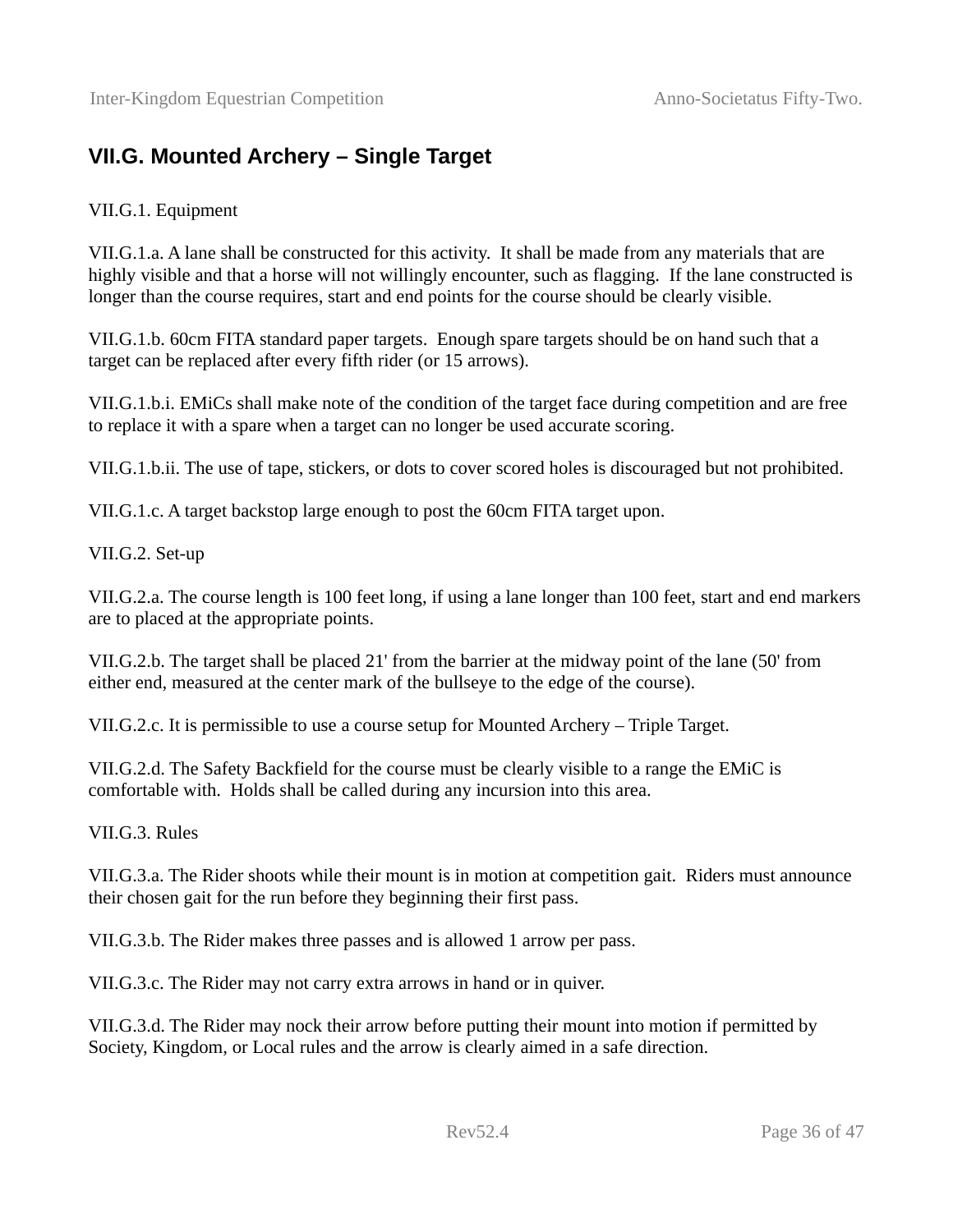VII.G.3.e. The Rider may not hold the reigns while in the course.

VII.G.3.f. Breaking gait for more than three strides, coming to a stop before the end of the course, leaving the lane, or grabbing the reigns will disqualify the run.

VII.G.3.g. Holds

VII.G.3.g.i. Arrows loosed before a hold is called are to be scored if possible. An arrow loosed after hold is called may not be scored.

VII.G.3.g.ii. Should a hold be called by the Rider or someone other than the staff working the game, and no issue is found the EMiC may choose to let the run remain scored as is without permitting the Rider another run.

VII.G.3.g.iii. Riders shall de-nock arrows and stop their mounts as soon as safety possible when a hold is called.

VII.G.3.g.iv. Riders shall de-nock unloosed arrows before leaving the lane.

VII.G.3.h. Pattern for Mounted Archery – Single Target

VII.G.3.h.i. The Rider must not have more than one arrow before starting the pass. Extras may be handed to the Groundcrew.

VII.G.3.h.ii. The Rider will wait at the start of the lane for the signal from the EMiC that the course is clear.

VII.G.3.h.iii. Once given the signal, the Rider my elect to nock the arrow before putting their mount into motion. Nocked arrows must always be pointed downrange in a safe direction.

VII.G.3.h.iv. The Rider will then start down the lane towards the target. They may loose at the target once they have reached competition gait.

VII.G.3.h.v. On reaching the end of the lane, the Rider must come to a stop and show to the groundcrew they are disarmed before exiting the lane. If they have not loosed their arrow, it must be de-nocked.

VII.G.3.h.vi. After exiting the lane, the Rider returns to the start of the lane to make their second and third passes.

VII.G.4. Scoring

VII.G.4.a. Arrows striking and sticking in the target are scored based on where they hit the 60cm FITA target. A hit on the line between two scoring zones counts as the higher zone.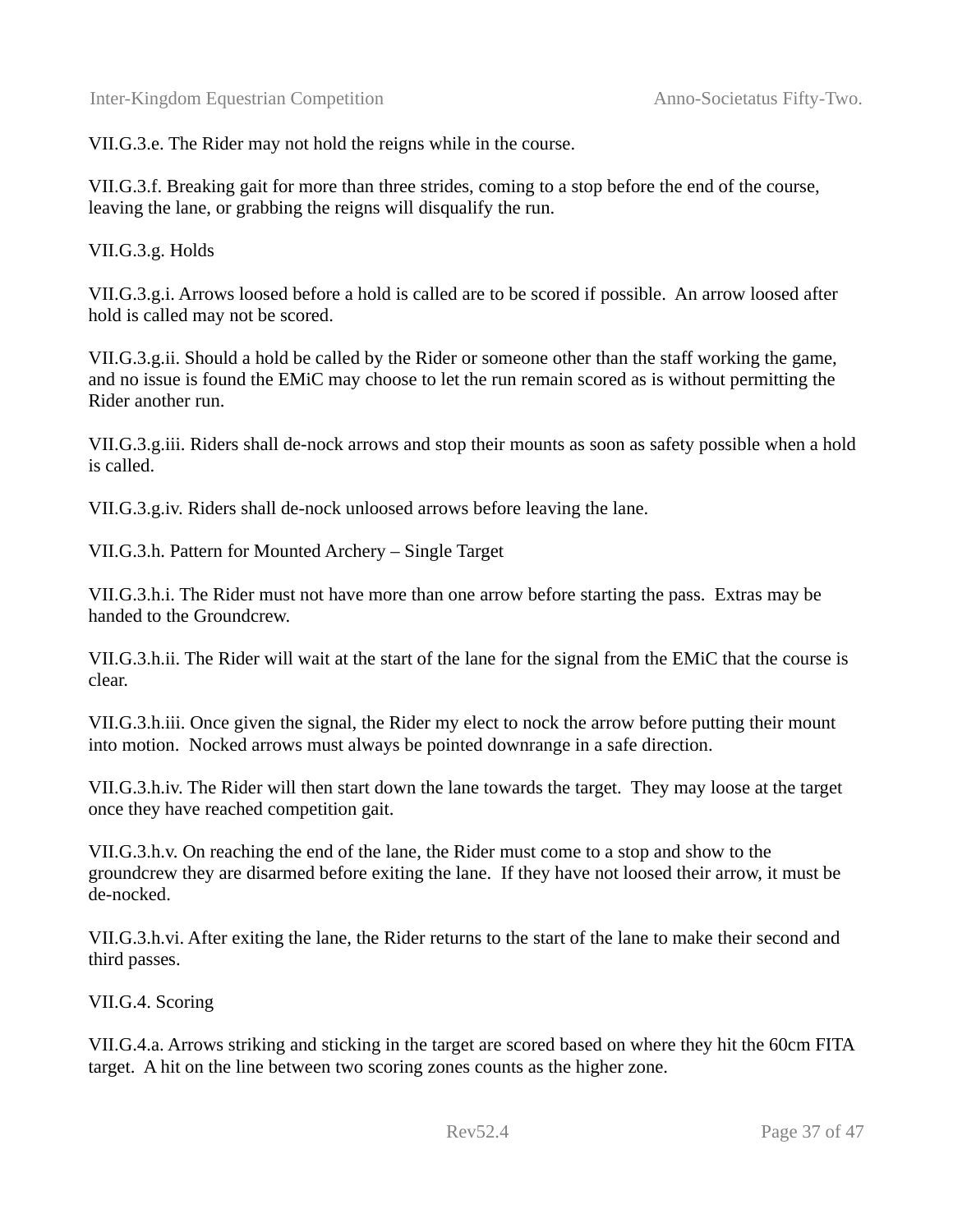VII.G.4.a.i. Gold=25 VII.G.4.a.ii. Red=20 VII.G.4.a.iii. Blue=15 VII.G.4.a.iv. Black=10 VII.G.4.a.v. White=5

VII.G.4.b. Arrows that strike and bounce, strike and fall free of the target, or pass through the target completely do not score any points.

VII.G.4.c. A rider may score 15 points for technique if they demonstrate correct technique for controlling their mount, drawing the bow, and firing the bow.

VII.G.4.c.i. The technique score can be earned even if the Rider scores no hits.

VII.G.4.c.ii. The technique score can not be earned if the Rider looses no arrows on any of their passes.

VII.G.4.c.iii. A Rider need only demonstrate correct technique once in their three passes to earn the technique score.

VII.G.4.c.iv. EMiCs are the judge on the field for this portion of the Mounted Archery score.

VII.G.4.d. The highest possible score for Mounted Archery - Single Target is 90 points.

VII.G.4.e. Mounted Archery -- Single Target is not a timed game.

VII.G.5. Mounted Archery -- Single Target Set-Up Diagram

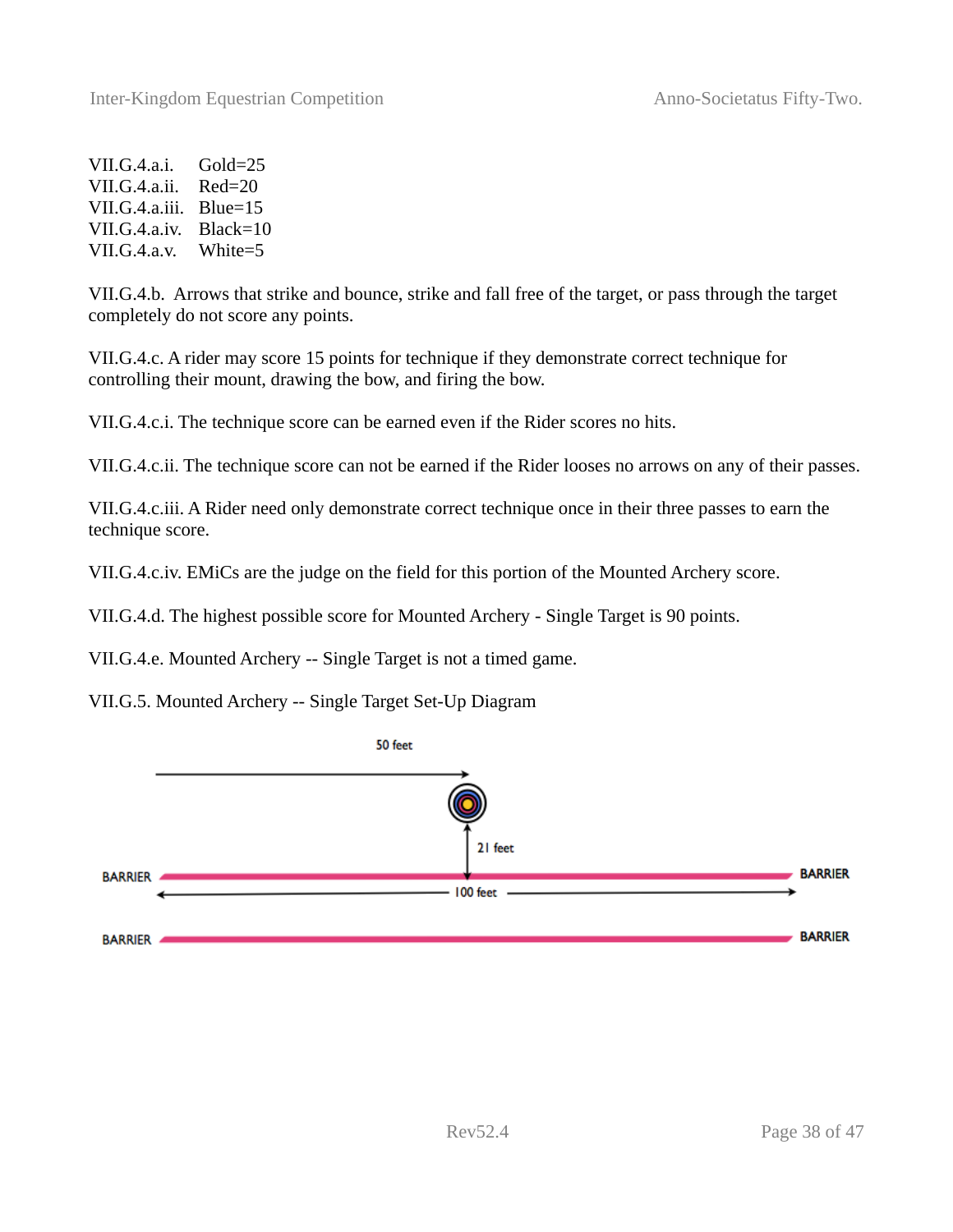#### <span id="page-38-0"></span>**VII.H. Mounted Archery – Triple Target**

#### VII.H.1. Equipment

VII.H.1.a. A lane shall be constructed for this activity. It shall be made from any materials that are highly visible and that a horse will not willingly encounter, such as flagging. If the lane constructed is longer than the course requires, start and end points for the course should be clearly visible.

VII.H.1.b. 60cm FITA standard paper targets. Enough spare targets should be on hand such that each target can be replaced after every fifteenth rider (15 arrows).

VII.H.1.b.i. EMiCs shall make note of the condition of each the target faces during competition and are free to replace one with a spare when a target can no longer be used accurate scoring.

VII.H.1.b.ii. The use of tape, stickers, or dots to cover scored holes is discouraged but not prohibited.

VII.H.1.c. Three target backstops large enough to post the 60cm FITA target upon.

VII.H.2. Set-up

VII.H.2.a. The course length is 300 feet long, if using a lane longer than 300 feet, start and end markers are to placed at the appropriate points.

VII.H.2.b. The targets shall be placed 21' from the barrier. They shall be spaced out with the first target 75 feet from the start, the second at 150 feet from the start, and the third at 225 feet from the start of the course (measured from the center mark of the bullseye).

VII.H.2.c. The Safety Backfield for the course must be clearly visible to a range the EMiC is comfortable with. Holds shall be called during any incursion into this area.

VII.H.3. Rules

VII.H.3.a. The Rider shoots while their mount is in motion at competition gait. Riders must announce their chosen gait for the run before they beginning their first pass.

VII.H.3.b. The Rider makes one pass and is allowed 3 arrows.

VII.H.3.c. The Rider must carry any extra arrows in hand or in quiver.

VII.H.3.d. The Rider may nock their first arrow before putting their mount into motion if permitted by Society, Kingdom, or Local rules and the arrow is clearly aimed in a safe direction.

VII.H.3.e. The Rider may not hold the reigns while in the course.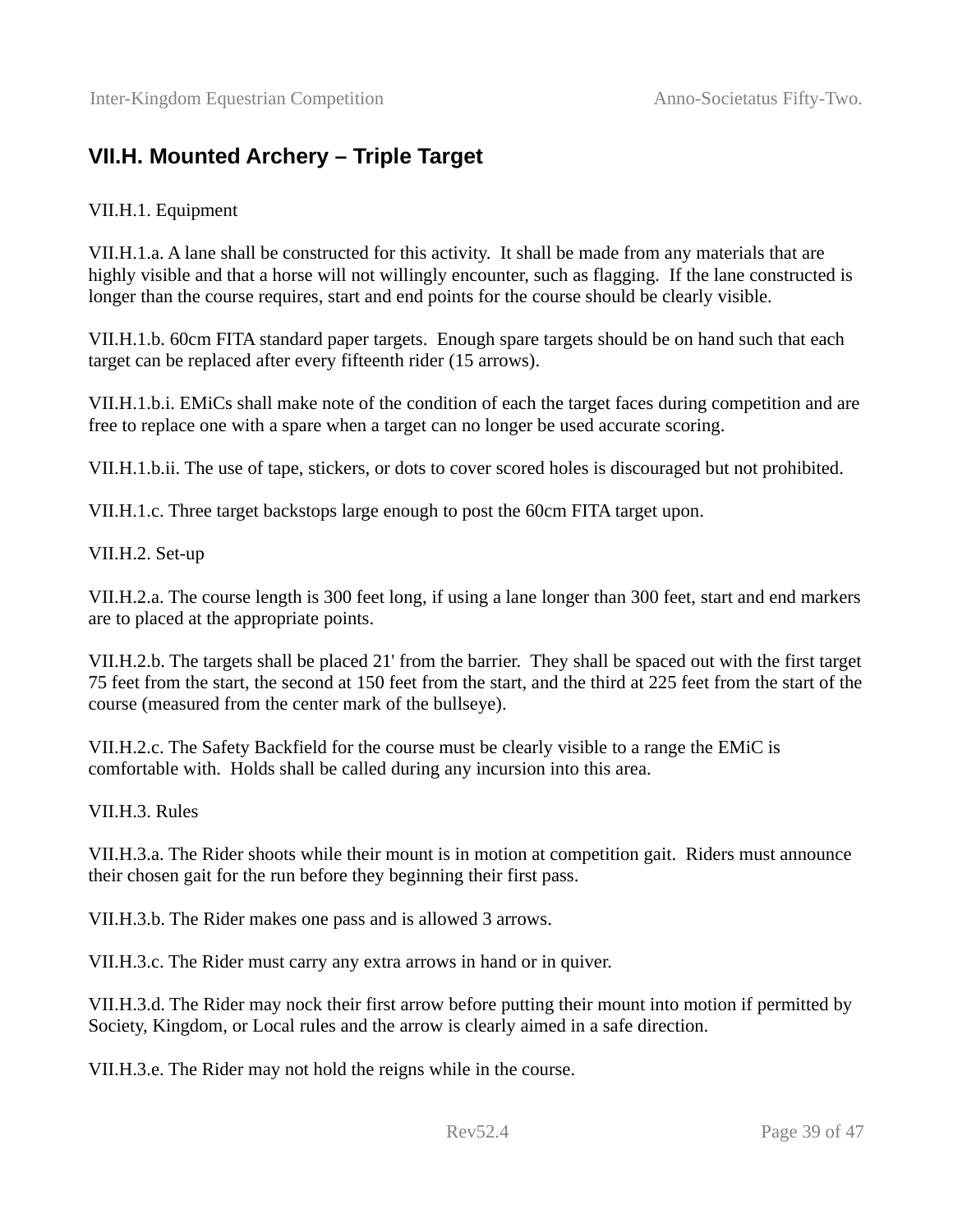VII.H.3.f. Breaking gait for more than three strides, coming to a stop before the end of the course, leaving the lane, or grabbing the reigns will disqualify the run.

#### VII.H.3.g. Holds

VII.H.3.g.i. Arrows loosed before a hold is called are to be scored if possible. A Rider is not to be penalized for this, nor have their run cut short.

VII.H.3.g.ii. If a Rider scored a hit before a hold is called, they have the option of replaying the entire run and giving up the points scored, or restarting the run even with the last target struck, armed with a number of arrows equal to the number of remaining targets.

VII.H.3.g.iii. Example: Duke Sir Pseudonym has struck a bullseye and a red ring when a child appears in the Safety Backfield and a hold is called. After the course is cleared, Duke Sir Pseudonym elects to restart his run and preserve the two previous hits. Armed with one arrow he starts at the EMiCs signal from the second target rather than the beginning of the course.

VII.H.3.g.iv. Example: Cindy the Sample has missed her first target and hit white on her second when a dog appears in the Safety Backfieldl and a hold is called. After the course is cleared, Cindy elects to start over rather than preserve the low score.

VII.H.3.g.v. Should a hold be called by the Rider or someone other than the staff working the game, and no issue is found the EMiC must decide if the hold was called in good faith or if it was an attempt to game the rules. Based on their findings, the EMiC may choose to require the Rider to restart the interrupted run as above or let the run remain scored as is without permitting the Rider to complete the interrupted run.

VII.H.3.h. Riders shall de-nock arrows and stop their mounts as soon as safety possible when a hold is called.

VII.H.3.i. Riders shall de-nock unloosed arrows before leaving the lane.

VII.H.3.j. Pattern for Mounted Archery -- Triple Target

VII.H.3.j.i. The Rider must carry extra arrows in hand or in quiver. Riders may not enter the lane with more than three arrows. Extras may be handed to the Groundcrew.

VII.H.3.j.ii. The Rider will wait at the start of the lane for the signal from the EMiC that the course is clear.

VII.H.3.j.iii. Once given the signal, the Rider may elect to nock the arrow before putting their mount into motion. Nocked arrows must always be pointed downrange in a safe direction.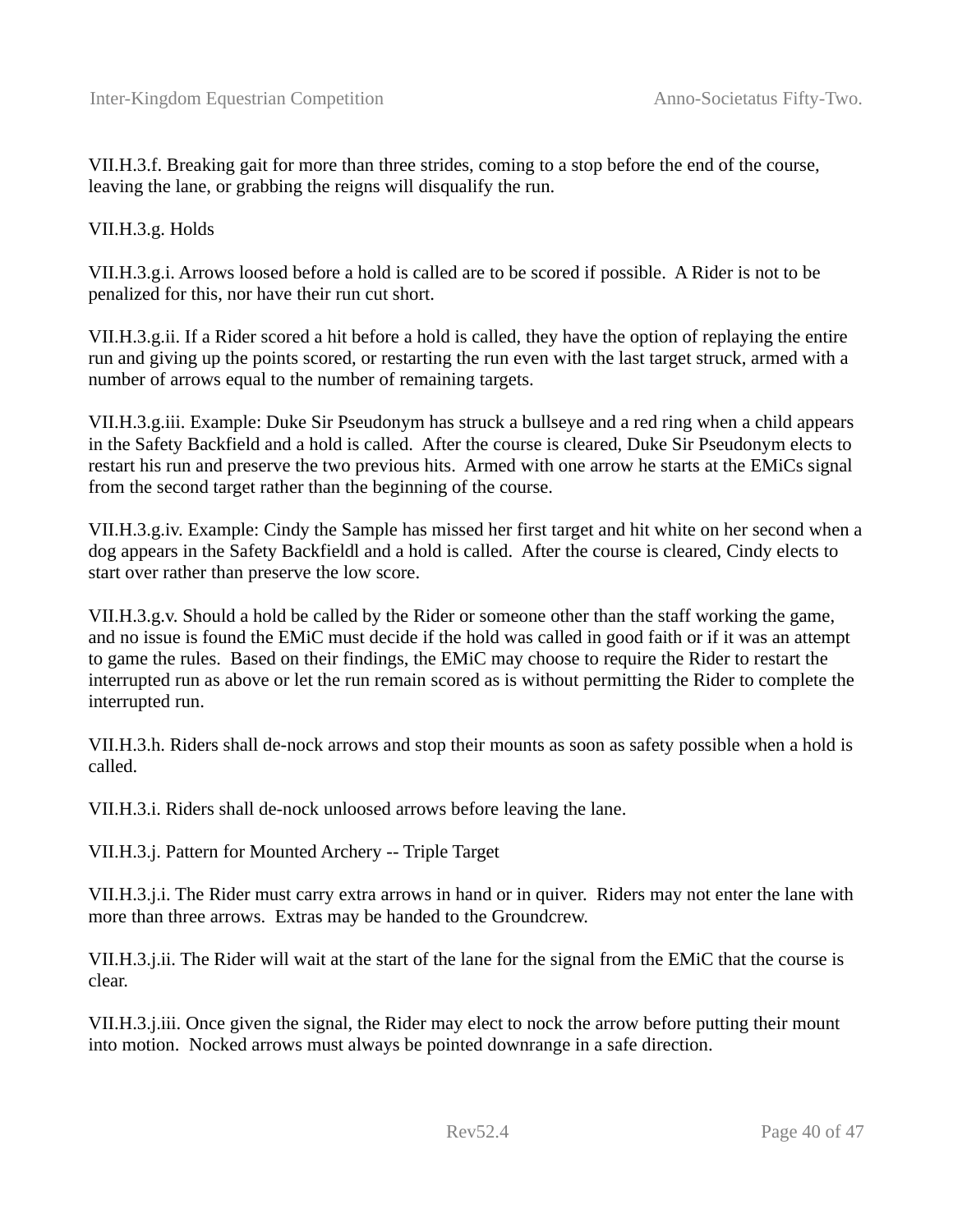VII.H.3.j.iv. The Rider will then start down the lane towards the targets. They may loose at the target once they have reached competition gait.

VII.H.3.j.v. On reaching the end of the lane, the Rider must come to a stop and show to the groundcrew they are disarmed before exiting the lane. If they have a nocked arrow, it must be de-nocked.

VII.H.4. Scoring

VII.H.4.a. Arrows striking and sticking in a target are scored based on where they hit the 60cm FITA target. A hit on the line between two scoring zones counts as the better zone.

VII.H.4.a.i. Gold=25 VII.H.4.a.ii. Red=20 VII.H.4.a.iii. Blue=15 VII.H.4.a.iv. Black=10 VII.H.4.a.v. White=5

VII.H.4.b. Arrows that strike and bounce-back, strike and fail to stick in the target, or pass through the target completely do not score any points.

VII.H.4.c. A rider may score 15 points for technique if they demonstrate correct technique for controlling their mount, drawing the bow, and firing the bow.

VII.H.4.c.i. The technique score can be earned even if the Rider scores no hits.

VII.H.4.c.ii. The technique score can not be earned if the Rider looses no arrows.

VII.H.4.c.iii. EMiCs shall judge each drawing and firing of the bow separately and award these points if any of one of the attempts demonstrates correct technique.

VII.H.4.c.iv. EMiCs are the judge on the field for this portion of the Mounted Archery score.

VII.H.4.d. The highest possible score for Mounted Archery - Triple Target is 90 points.

VII.H.4.e. Mounted Archery -- Triple Target is not a timed game.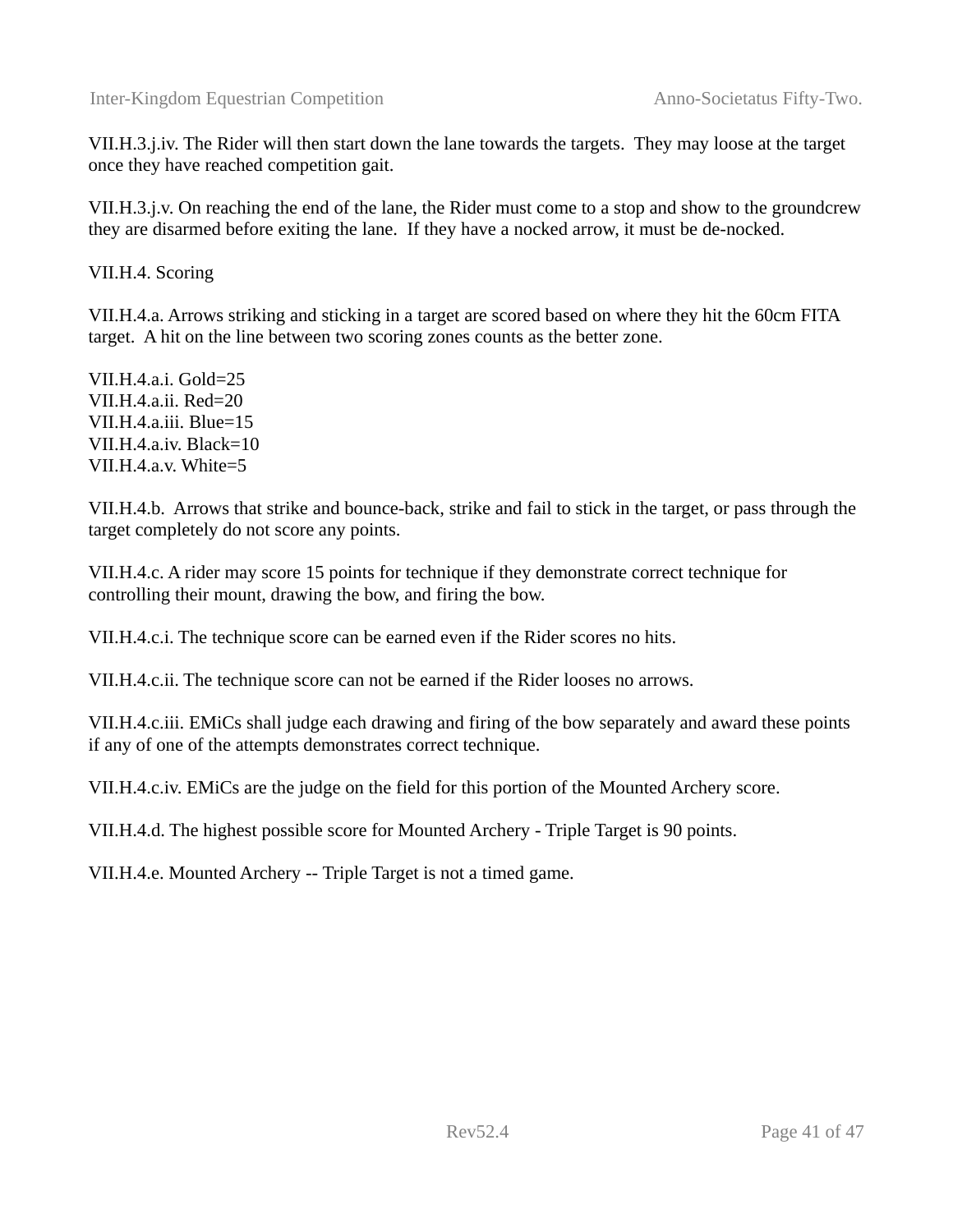#### VII.H.5. Mounted Archery -- Triple Target Set-Up Diagram

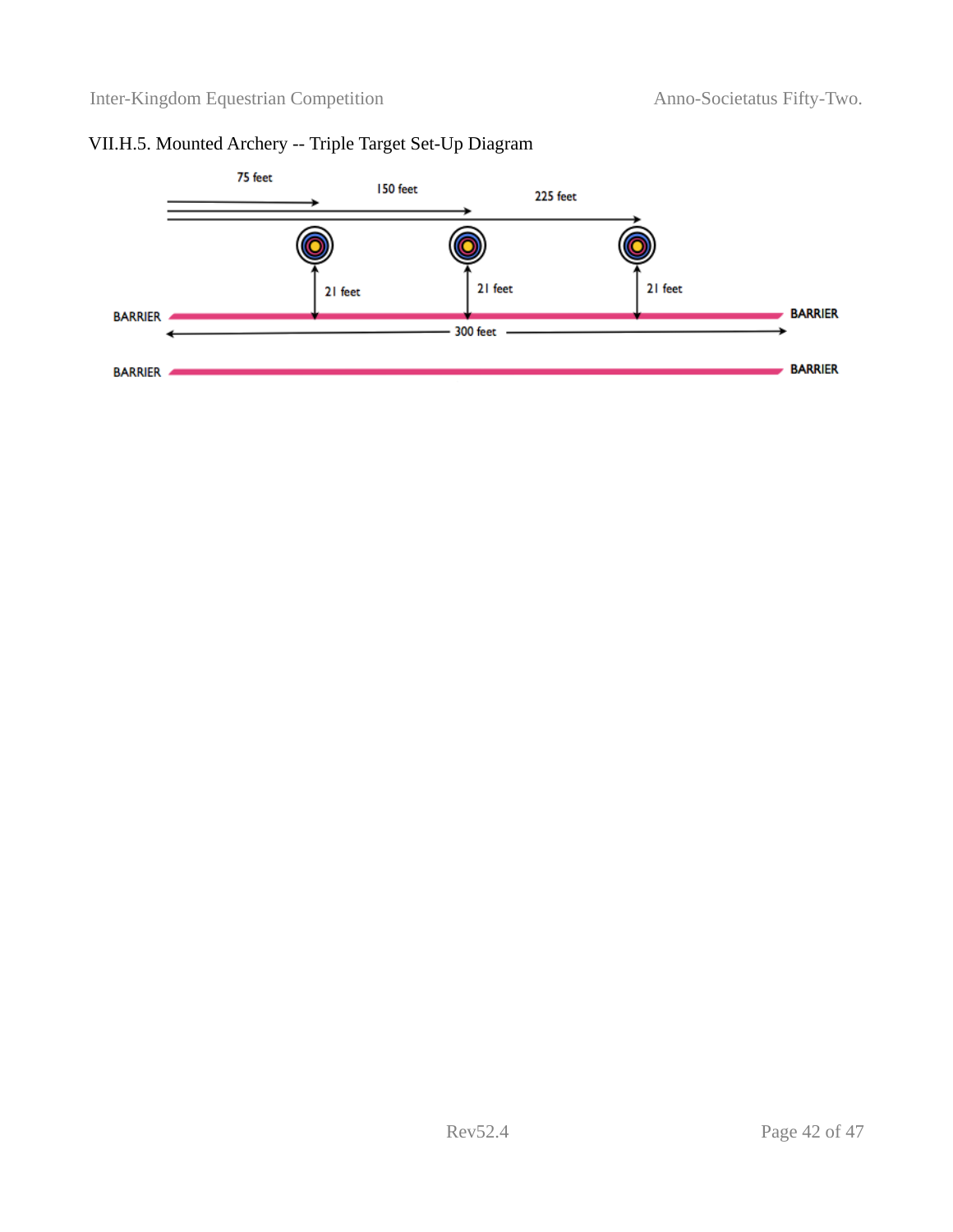# <span id="page-42-3"></span>**VIII. Gaited Equines**

#### <span id="page-42-2"></span>**VIII.A. Gaited Breeds**

VIII.A.1. Horses with a genetically derived gait as recognized by a mundane equine breed association shall be granted additional leeway in following specific gaits that may or may not be easy or even possible.

VIII.A.1.a. Such horses should be reported to the IKEqC for notation in the horse's profile in the database.

VIII.A.1.b. Horses listed by the IKEqC as 'GB' (for Gaited Breed) are of this type, though EMiCs are required to make their own determination of a horse's eligibility of this status.

VIII.A.1.c. Riders are required to select a gait for their mount that does not exceed their authroized level. This standard is external to the IKEqC.

#### <span id="page-42-1"></span>**VIII.B. Gaited Athletes**

VIII.B.1. Equines who can demonstrate an exceptional gait on demand may qualify at the discretion of the EMiC.

VIII.B.2. Such horses should be reported to the IKEqC for notation in the horse's profile in the database.

VIII.B.3. Horses listed by the IKEqC as 'GA' (for Gaited Athlete) are of this type, though EMiCs are required to make their own determination of a horse's eligibility of this status.

VIII.B.4. Riders are required to demonstrate this gaited ability on request by a EMiC before competition begins.

#### <span id="page-42-0"></span>**VIII.C. Donkeys, Mules, hybrids, and non-equines**

VIII.C.1. Equine refers to a family of related animals, not just horses or ponies. Other rideable equines often have unusual gaits or motions that would qualify them for special consideration just as a gaited horse does. When ever possible, grant the widest interpretation of the rules to these equines to be welcoming and inclusive of animals our pre-17th Century forebears would have undoubtedly seen the advantage of.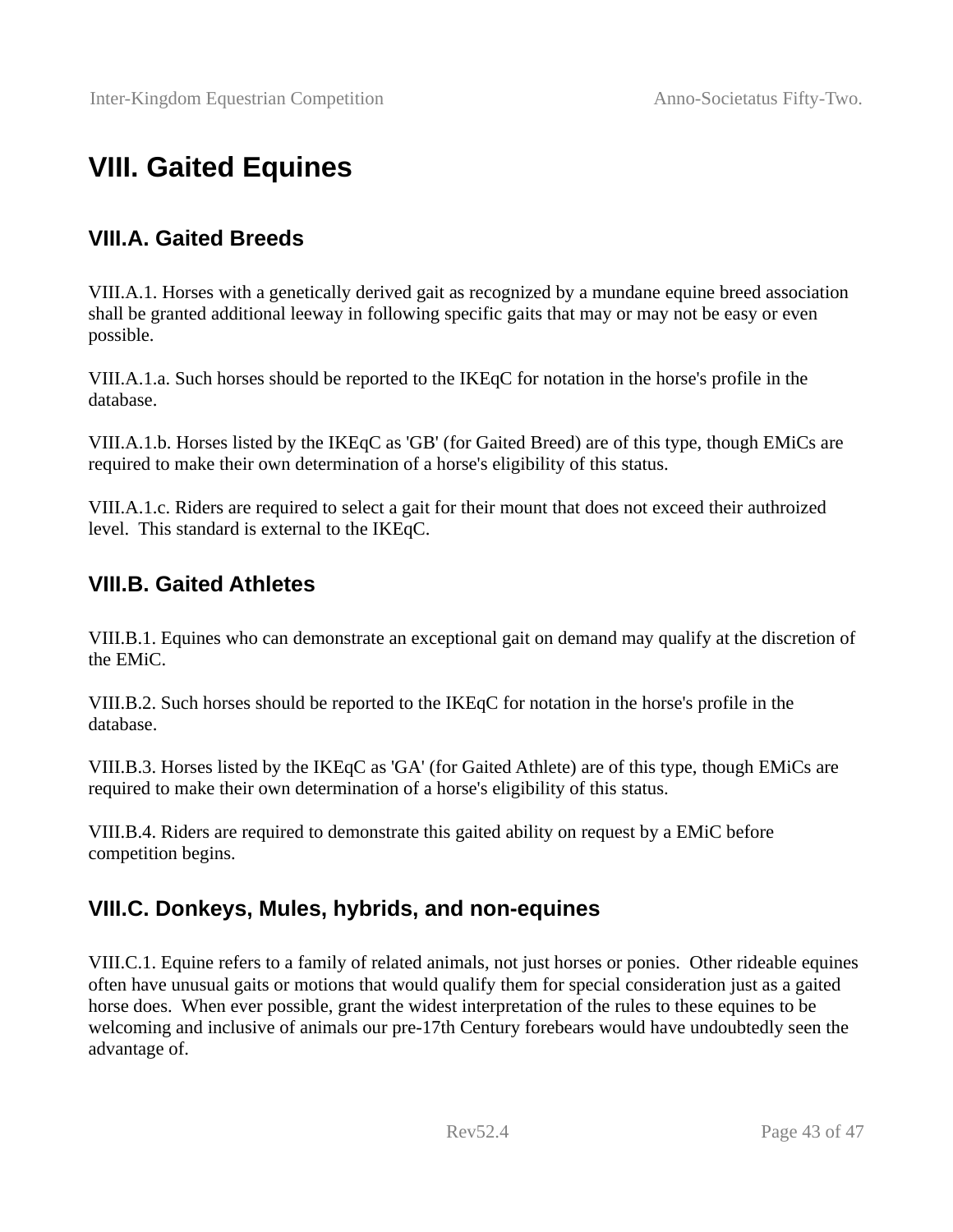VIII.C.2. For this purpose, Camels are considered Equines when competing in the IKEqC. The presence of one or more camels on site may require additional supervision due to the nature of these animals. Camels tend to be temperamental and often are not tolerant of visitors as most equines are. In simpler language, Camels are mean, dangerous when angered, and will often lash out or spit at animals they don't know regardless if the interloper stands on two legs or four.

VIII.C.3. Those owning an ridable animal that is not a Horse, Pony, Donkey, or Mule is advised to contact the EMiC prior to leaving home with the animal in question for clearance and special instructions prior to arriving at the event. Standards for these other animals may be set be agencies outside of the IKEqC, and might not be welcomed at the event you plan to attend.

VIII.C.4. Hybrid species not documented in period are discouraged but not outright prohibited from competition. Such as any of the growing number of zebra hybrids. Zebroids (a generic term for all of the different sorts of zebra-equine hybrids) must be declared before registering in IKEqC competitions. The first documented zebra hybrid is in the 1820's, outside the period for SCA study. Their ancillary inclusion in the IKEqC is a courtesy to their owners. This position is subject to change in future years.

VIII.C.5. The following species families are not permitted to complete in IKEqC Tournaments.

VIII.C.5.a. Zebras (due to their status as undomesticated)

VIII.C.5.b. Bovines, Oxen, Beefalo, Buffalo, or Yaks

VIII.C.5.c. Elephants (sorry Hannibal)

#### <span id="page-43-0"></span>**VIII.D. Guidance for EMiCs**

VIII.D.1. Gaited equines of either type should be granted the greatest benefit of doubt provided they are ridden within the limits of the rider's authorizations.

VIII.D.2. The Primary Standard to judge is the equivalent motions of Rider and saddle to a non-gaited breed. If a gaited horse is moving with saddle motions similar to a trot they are 'trotting' for the purpose of the normal rules. Gaited 'trotting' as apt to be much more subtle than with non-gaited equines. Watching the hooves or the beat-pattern might not give the best insight to how the horse and rider are performing.

VIII.D.2.a. Non-gaited horses have a rougher, more jarring trot than gaited horses.

VIII.D.2.b. Gaited horses often can keep up their gait to canter-like speeds.

VIII.D.3. The Secondary Standard to judge is the speed of the horse. Intermediate riders are restricted to a medium-fast gait at most. EMiCs are encouraged to question the rider or horse's owner if available about the various speeds of the horse.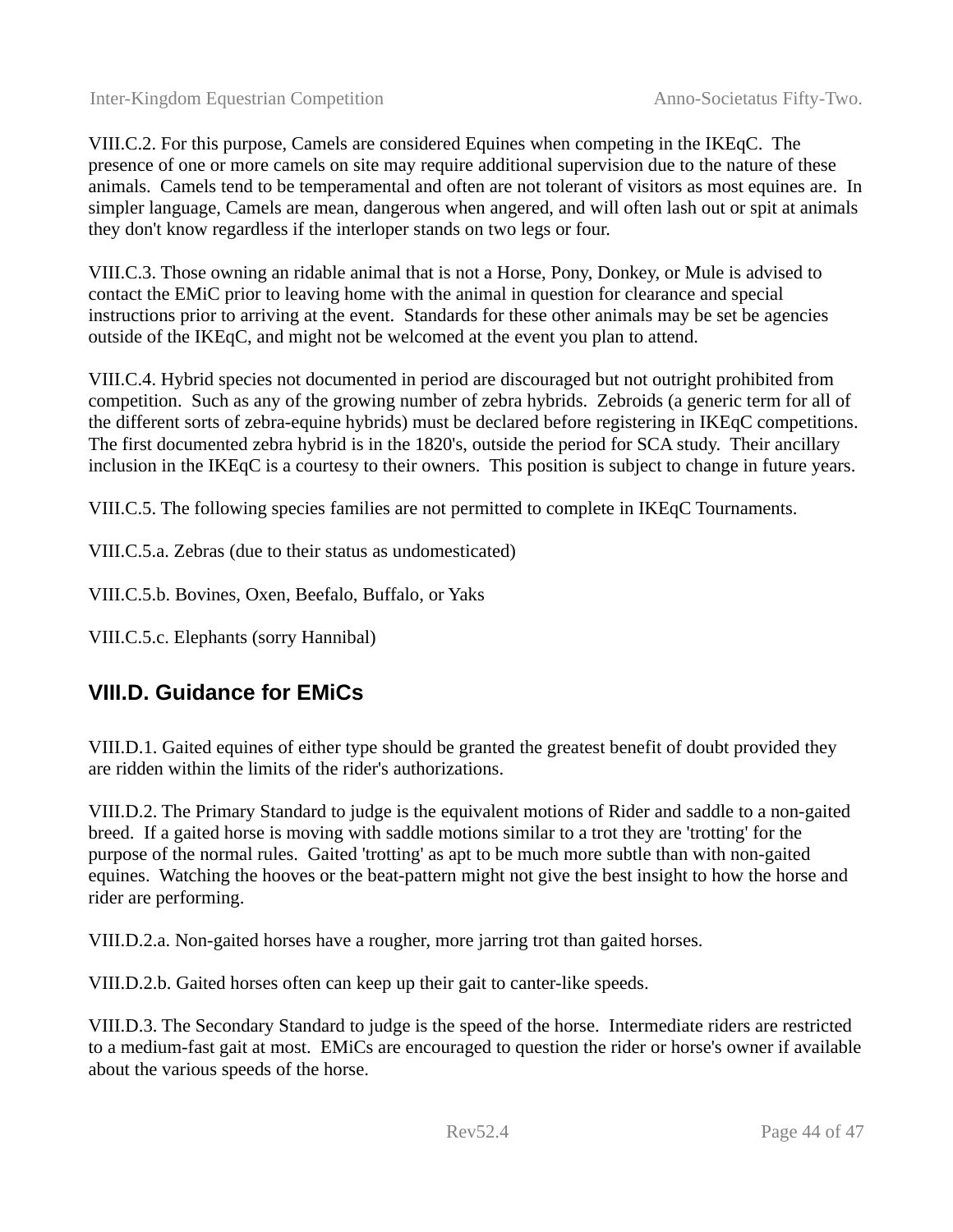VIII.D.4. When ever possible EMiCs should wait until after the run is complete to make determinations of gait related issues. Especially when EMiCs are unfamiliar with a particular horse.

VIII.D.5. On non-timed games, this is of less importance that other factors of the games.

VIII.D.6. On timed games, while you must be on-guard for an intermediate rider abusing their horse's gait to gain a performance advantage, this problem will usually cure itself as the rider gains experience and authorizes advanced. EMiCs should encourage Riders in this case to attempt to authorize Advanced rather than take an adversarial tone, unless some other reason exists for the Rider to remain Intermediate.

VIII.D.7. If the EMiC has any doubts about the nature of a gaited horse with regard to the performance of the rider, the performance shall stand as recorded. To be clear, if the gait is questionable but the performance of the Rider is acceptable, do not punish the Rider for the gait of their mount.

VIII.D.8. Anytime a gaited horse is disqualified for a gait violations, the EMiC shall take extra effort to explain to the Rider how they came to their decision and how the Rider could fix the issue. This is a somewhat flexible area in the rules because of the differences between gaited equines and non-gaited ones.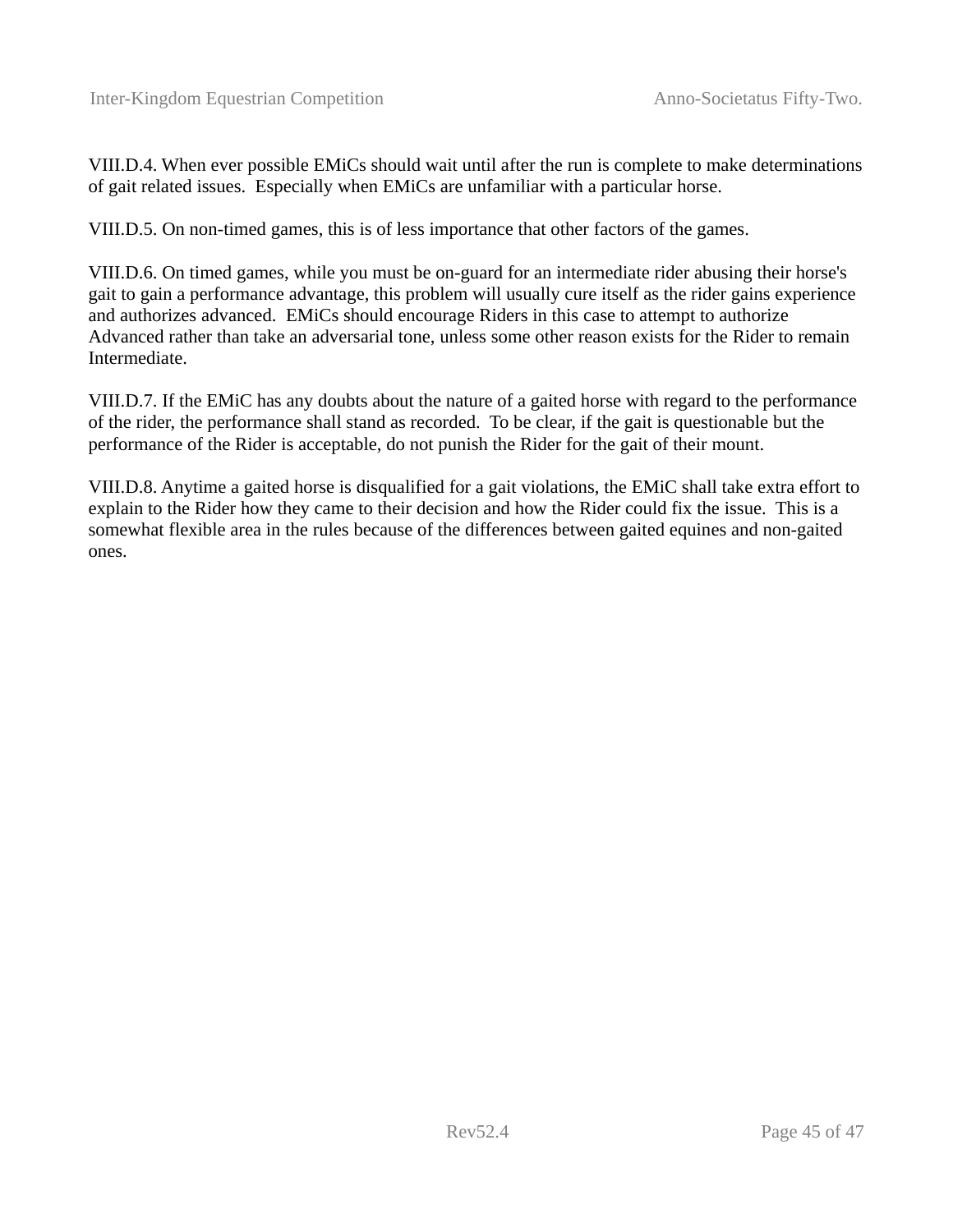## <span id="page-45-3"></span>**IX. Digital Submissions and Procedures**

#### <span id="page-45-2"></span>**IX.A. Summary**

IX.A.1. The IKEqC is built on a number of rules for competition that do not change during the Tournament year. In the world of computers sometimes you can not wait a year to roll out fixes or other new features. This section deals with topics and procedures for Digital Submission of scores and the associated procedures. This will not impact the riders on the field, their scores, or provide handicap or hardship to competition. This section applies to EMiCs, EMs, and TAs inputing and certifying scores from the events they are responsible for.

#### <span id="page-45-1"></span>**IX.B. Notice of changes to Standards**

IX.B.1. The most up to date version of this information will be posted at http://scaikeqc.org/rules.

IX.B.2. Posts to that address will have Publication and Activation dates.

IX.B.3. New directives will be in force on or before the Activation date, but can be followed as soon as the Publication date.

IX.B.4. There will be no less than 28 days between Publication of a change and Activation of that change.

IX.B.5. Grandfathering: EMiCs who register an event before the Publication date of a change in Procedures may use the Procedures in force at the time of their registration. While they are encouraged to use the new system, they will not be required to.

IX.B.6. Exceptions for special circumstances may be granted on a case-by-case basis if requested in advance.

IX.B.7. In the case of dispute between the digital copy of the current procedures and a printed copy of the procedures, the version with the most recent Publication date rules, if both digital and printed copies have the same Publication date, the printed copy rules.

#### <span id="page-45-0"></span>**IX.C. Emergency Changes to Standard**

IX.C.1. If some event, failure, breach, disaster, or discovery reveals a clear and timely threat to the IKEqC then an Emergency Change to Standard will be issued.